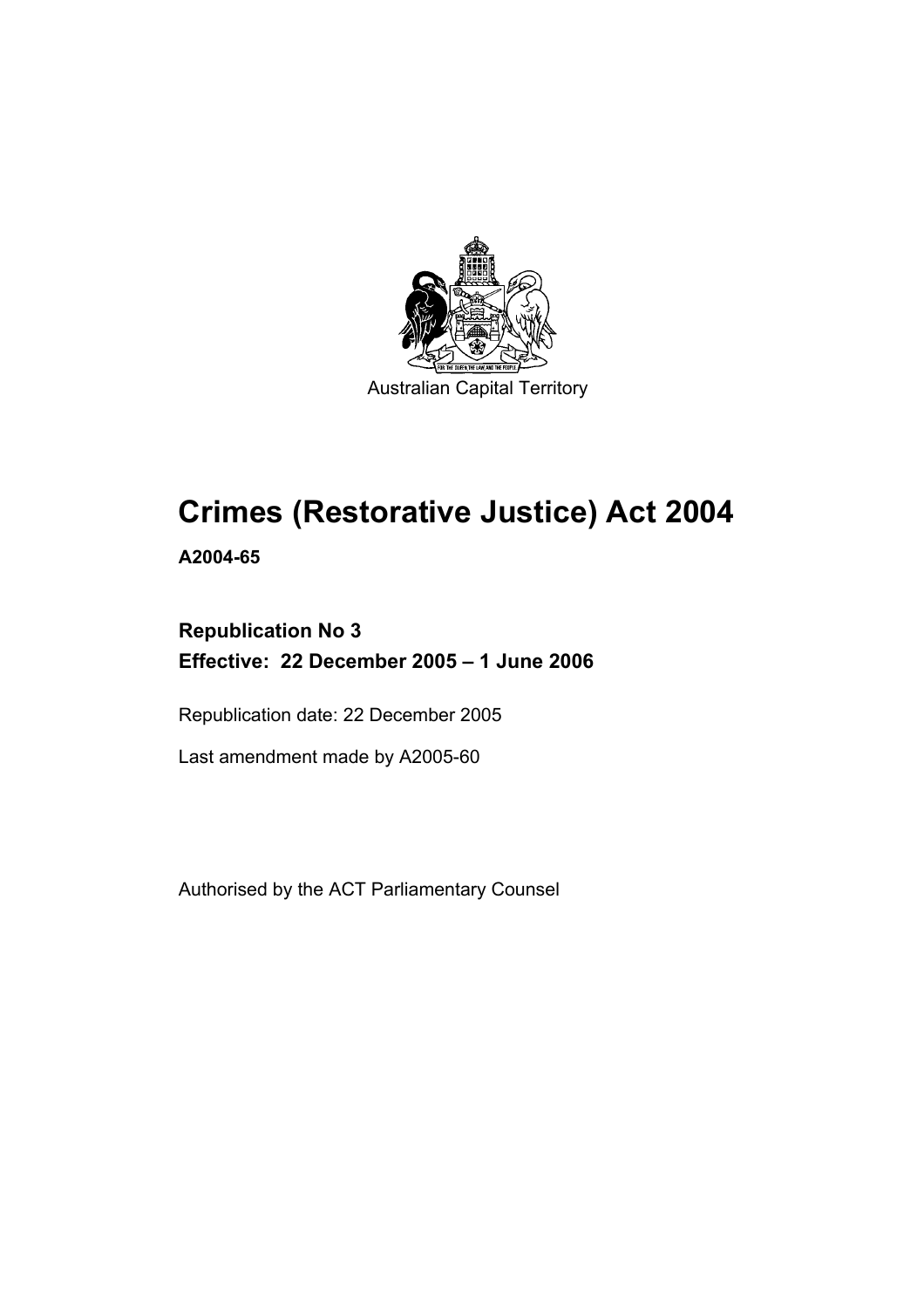## **About this republication**

#### **The republished law**

This is a republication of the *Crimes (Restorative Justice) Act 2004* (including any amendment made under the *Legislation Act 2001*, part 11.3 (Editorial changes)) as in force on 22 December 2005*.* It also includes any amendment, repeal or expiry affecting the republished law to 22 December 2005.

The legislation history and amendment history of the republished law are set out in endnotes 3 and 4.

#### **Kinds of republications**

The Parliamentary Counsel's Office prepares 2 kinds of republications of ACT laws (see the ACT legislation register at www.legislation.act.gov.au):

- authorised republications to which the *Legislation Act 2001* applies
- unauthorised republications.

The status of this republication appears on the bottom of each page.

#### **Editorial changes**

The *Legislation Act 2001*, part 11.3 authorises the Parliamentary Counsel to make editorial amendments and other changes of a formal nature when preparing a law for republication. Editorial changes do not change the effect of the law, but have effect as if they had been made by an Act commencing on the republication date (see *Legislation Act 2001*, s 115 and s 117). The changes are made if the Parliamentary Counsel considers they are desirable to bring the law into line, or more closely into line, with current legislative drafting practice.

This republication includes amendments made under part 11.3 (see endnote 1).

#### **Uncommenced provisions and amendments**

If a provision of the republished law has not commenced or is affected by an uncommenced amendment, the symbol  $\mathbf{U}$  appears immediately before the provision heading. The text of the uncommenced provision or amendment appears only in the last endnote.

#### **Modifications**

If a provision of the republished law is affected by a current modification, the symbol  $\mathbf{M}$ appears immediately before the provision heading. The text of the modifying provision appears in the endnotes. For the legal status of modifications, see *Legislation Act 2001*, section 95.

#### **Penalties**

The value of a penalty unit for an offence against this republished law at the republication date is—

- (a) if the person charged is an individual—\$100; or
- (b) if the person charged is a corporation—\$500.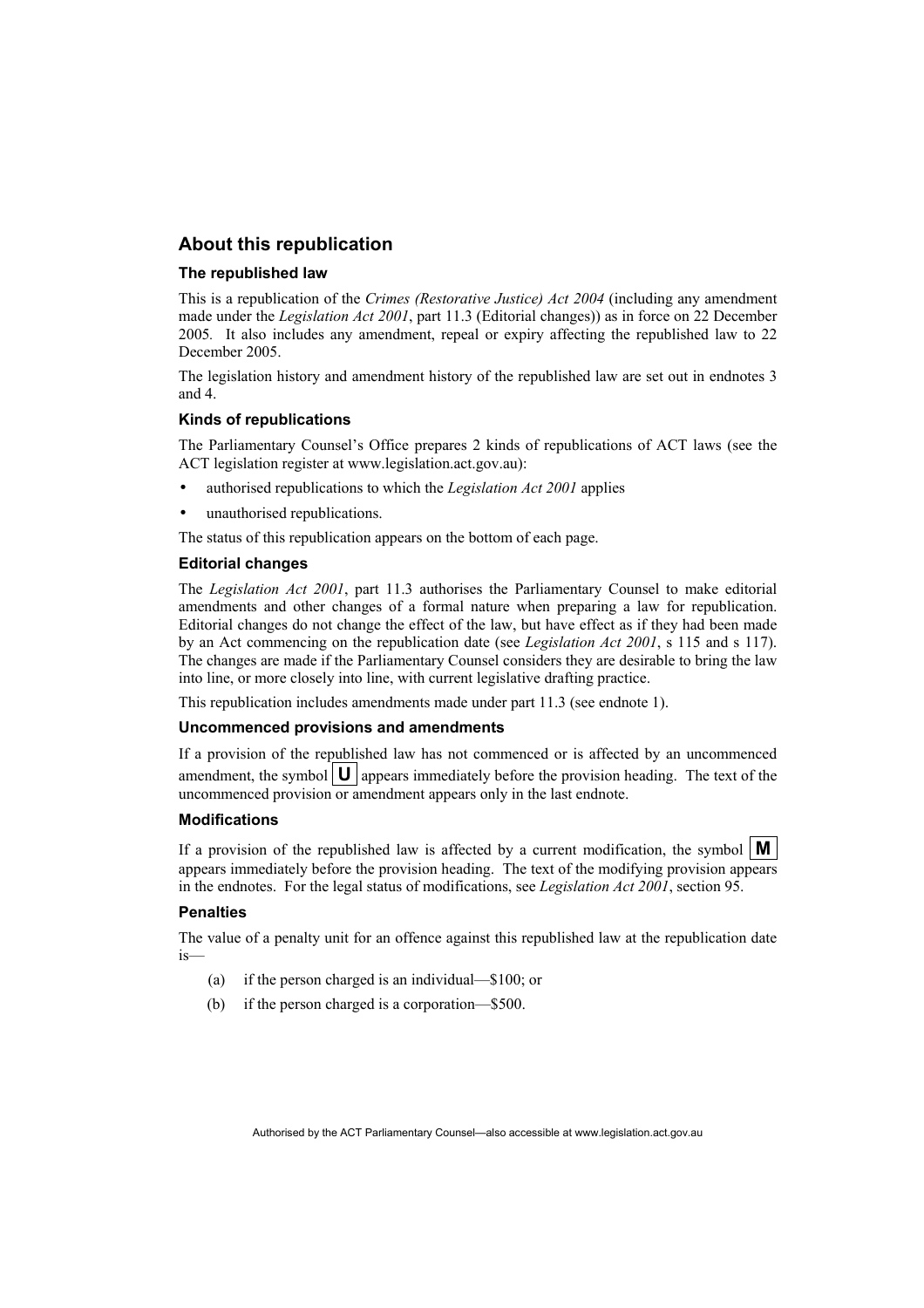

# **Crimes (Restorative Justice) Act 2004**

# **Contents**

|                            |                                                                       | Page       |  |
|----------------------------|-----------------------------------------------------------------------|------------|--|
| Part 1                     | <b>Preliminary</b>                                                    |            |  |
| 1                          | Name of Act                                                           | 2          |  |
| 3                          | Dictionary                                                            | 2          |  |
| 4                          | <b>Notes</b>                                                          | 2          |  |
| 5                          | Offences against Act—application of Criminal Code etc                 | 3          |  |
| Part 2                     | Underlying principles                                                 |            |  |
| 6                          | Objects of Act                                                        | 4          |  |
| 7                          | Application of restorative justice                                    | 4          |  |
| 8                          | When restorative justice is available<br>5                            |            |  |
| 9                          | No obligation to participate                                          |            |  |
| Part 3                     | Key concepts                                                          |            |  |
| 10                         | Definitions-restorative justice                                       | 7          |  |
| R <sub>3</sub><br>22/12/05 | Crimes (Restorative Justice) Act 2004<br>Effective: 22/12/05-01/06/06 | contents 1 |  |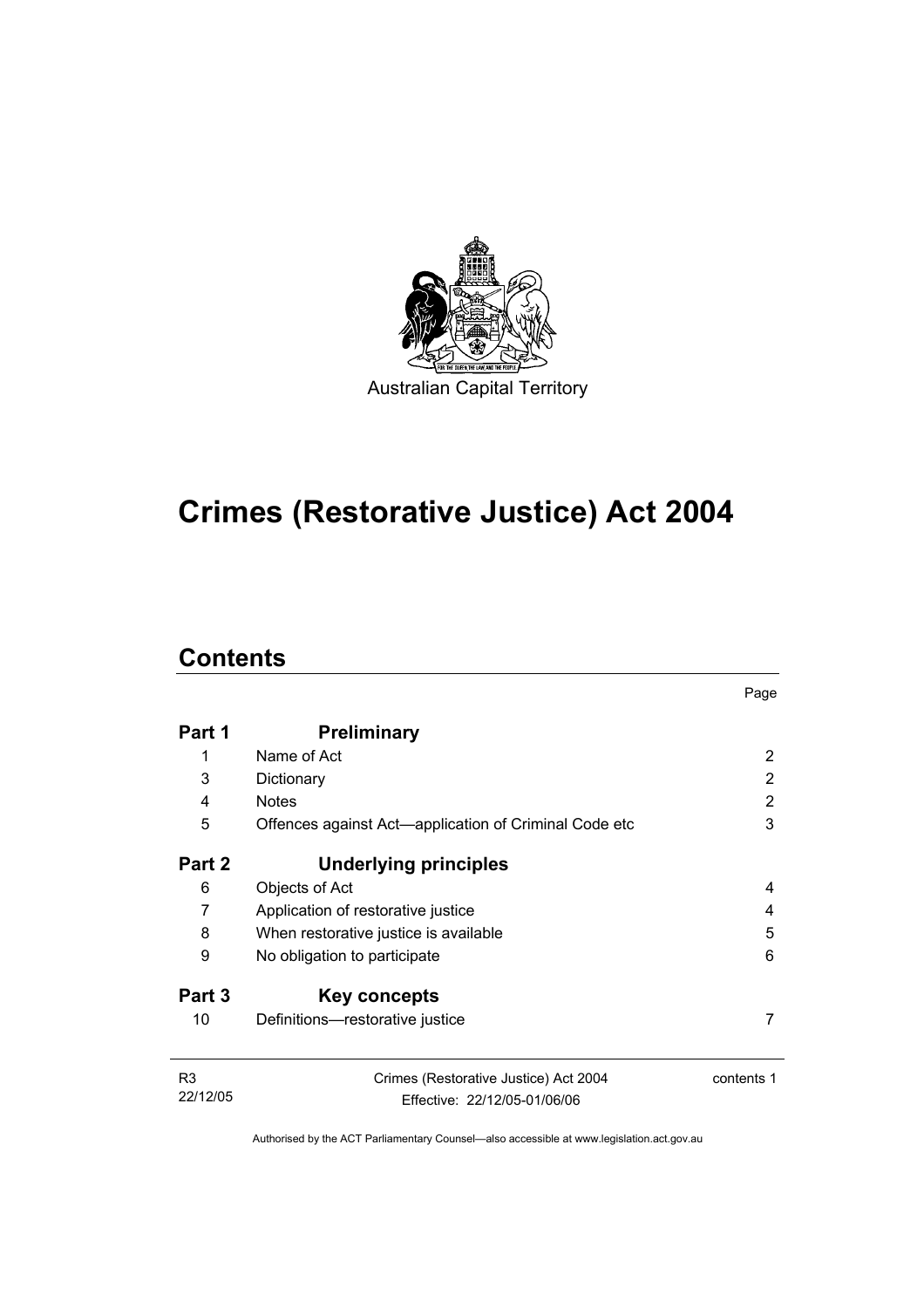| Contents |
|----------|
|          |

|                                                      |                                                                            | Page           |  |
|------------------------------------------------------|----------------------------------------------------------------------------|----------------|--|
| 11                                                   | Definitions—child victim, parent and victim                                |                |  |
| 12                                                   | Definitions-offences and offenders                                         |                |  |
| 13                                                   | Definition-sentence-related order                                          |                |  |
| Part 4                                               | <b>Application of Act</b>                                                  |                |  |
| 14                                                   | Application of Act-young offenders and less serious offences               | 11             |  |
| 15                                                   | Application of Act-generally                                               | 12             |  |
| 16                                                   | Application of Act-domestic violence offences                              | 13             |  |
| <b>Eligibility for restorative justice</b><br>Part 5 |                                                                            |                |  |
| 17                                                   | Eligible victims                                                           | 15             |  |
| 18                                                   | Eligible parents                                                           | 16             |  |
| 19                                                   | Eligible offenders                                                         | 17             |  |
| 20                                                   | Accepting responsibility for offences                                      | 17             |  |
| Part 6                                               | Referral for restorative justice                                           |                |  |
| <b>Division 6.1</b>                                  | Preliminary                                                                |                |  |
| 21                                                   | Definitions-referral                                                       | 19             |  |
| <b>Division 6.2</b>                                  | General                                                                    |                |  |
| 22                                                   | Referring entities                                                         | 19             |  |
| 23                                                   | Referral-procedure                                                         | 23             |  |
| 24                                                   | Referral power                                                             |                |  |
| 25                                                   | Explanation of restorative justice                                         |                |  |
| 26                                                   | Referral by DPP-domestic violence offences committed by young<br>offenders |                |  |
| Division 6.3                                         | <b>Referral by courts</b>                                                  |                |  |
| 27                                                   | Referral during court proceeding                                           | 26             |  |
| 28                                                   | Court referral orders-reports                                              |                |  |
| Part 7                                               | <b>Suitability for restorative justice</b>                                 |                |  |
| 29                                                   | Meaning of personal characteristics for pt 7                               | 30             |  |
| 30                                                   | Suitability-eligibility requirement                                        | 30             |  |
| 31                                                   | Finding of eligibility by referring entity                                 |                |  |
| 32                                                   | Suitability-decision                                                       | 31             |  |
| contents 2                                           | Crimes (Restorative Justice) Act 2004                                      | R <sub>3</sub> |  |
|                                                      | Effective: 22/12/05-01/06/06                                               | 22/12/05       |  |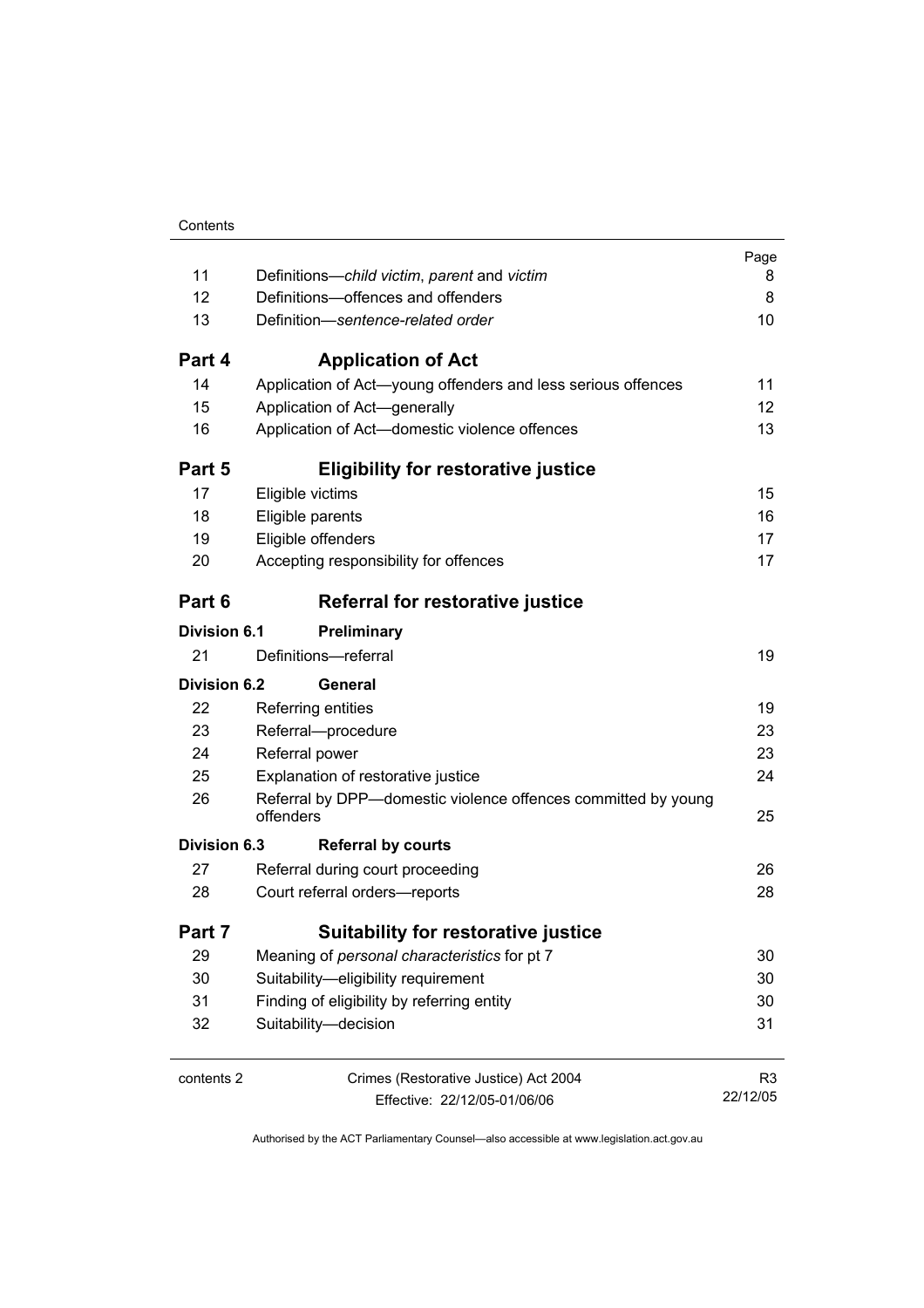| 33                                                                                  | Suitability-general considerations                                    | Page<br>31 |  |  |
|-------------------------------------------------------------------------------------|-----------------------------------------------------------------------|------------|--|--|
| 34                                                                                  | Suitability-victims                                                   | 33         |  |  |
| 35                                                                                  | Suitability-eligible parents                                          | 33         |  |  |
| 36                                                                                  | Suitability-offenders                                                 | 34         |  |  |
|                                                                                     |                                                                       |            |  |  |
| Part 8                                                                              | Restorative justice conferences and agreements                        |            |  |  |
| <b>Division 8.1</b>                                                                 | General                                                               |            |  |  |
| 37                                                                                  | Definitions-pt 8                                                      | 35         |  |  |
| 38                                                                                  | Meaning of referring entity-pt 8                                      | 35         |  |  |
| 39                                                                                  | Decision to call conference                                           | 35         |  |  |
| <b>Division 8.2</b>                                                                 | <b>Convenors</b>                                                      |            |  |  |
| 40                                                                                  | Appointment of convenors                                              | 36         |  |  |
| 41                                                                                  | What a convenor does                                                  | 37         |  |  |
| <b>Division 8.3</b>                                                                 | <b>Conduct of conference</b>                                          |            |  |  |
| 42                                                                                  | Required participants                                                 | 38         |  |  |
| 43                                                                                  | Substitute participants                                               | 38         |  |  |
| 44                                                                                  | Invited participants                                                  |            |  |  |
| 45                                                                                  | <b>Explanation for participants</b><br>40                             |            |  |  |
| 46                                                                                  | Form of conference<br>41                                              |            |  |  |
| 47                                                                                  | Discontinuance of restorative justice                                 | 42         |  |  |
| 48                                                                                  | Report to referring entity about outcome                              | 42         |  |  |
| <b>Division 8.4</b>                                                                 | <b>Restorative justice agreements</b>                                 |            |  |  |
| 49                                                                                  | Application-div 8.4                                                   | 43         |  |  |
| 50                                                                                  | Agreement as object of conference                                     | 43         |  |  |
| 51                                                                                  | Nature of agreement                                                   | 43         |  |  |
| 52                                                                                  | Form of agreement                                                     | 44         |  |  |
| 53                                                                                  | Explanation of effect of agreement                                    | 45         |  |  |
| 54                                                                                  | Notice of agreement                                                   | 46         |  |  |
| 55                                                                                  | Amendment of agreement                                                | 46         |  |  |
| <b>Division 8.5</b><br>Monitoring compliance with restorative justice<br>agreements |                                                                       |            |  |  |
| 56                                                                                  | Application-div 8.5                                                   | 48         |  |  |
| 57                                                                                  | Monitoring compliance—chief executive (restorative justice)           | 48         |  |  |
| R <sub>3</sub><br>22/12/05                                                          | Crimes (Restorative Justice) Act 2004<br>Effective: 22/12/05-01/06/06 | contents 3 |  |  |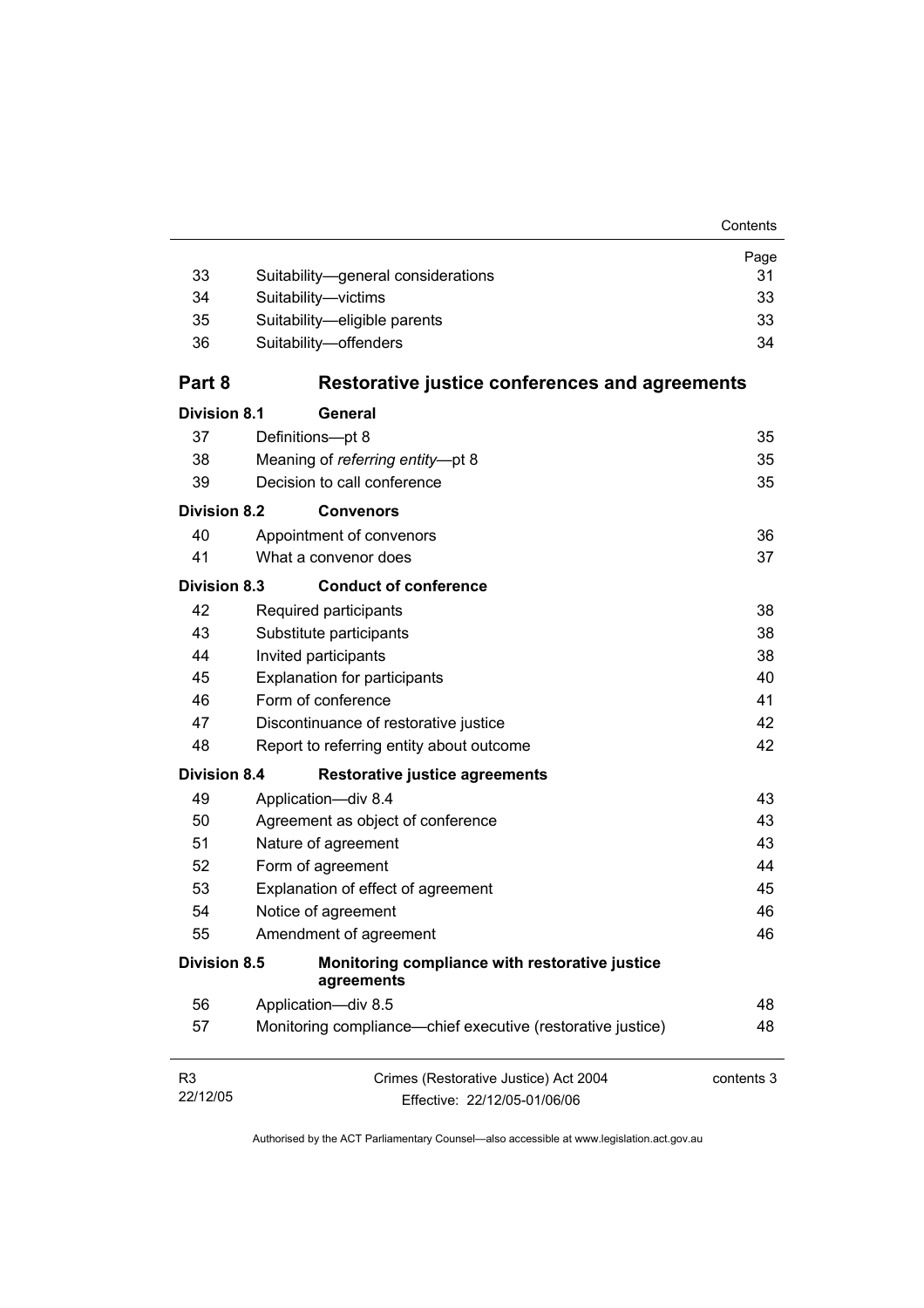#### **Contents**

| 58                  | Monitoring compliance—referring entities            | Page<br>49 |  |  |
|---------------------|-----------------------------------------------------|------------|--|--|
| Division 8.6        | Evidence of statements made at conferences          |            |  |  |
| 59                  | Evidence of offences                                | 50         |  |  |
| 60                  | Evidence of future offences                         | 51         |  |  |
|                     |                                                     |            |  |  |
| Part 9              | <b>Administration</b>                               |            |  |  |
| Division 9.1        | <b>General administration</b>                       |            |  |  |
| 61                  | Restorative justice guidelines                      | 52         |  |  |
| 62                  | Police participation in restorative justice         | 53         |  |  |
| 63                  | Information sharing                                 | 53         |  |  |
| 64                  | Secrecy                                             | 53         |  |  |
| 65                  | Secrecy about information acquired under other Acts | 55         |  |  |
| 66                  | Protection from liability                           | 56         |  |  |
| <b>Division 9.2</b> | <b>Reporting and records</b>                        |            |  |  |
| 67                  | Meaning of referring entity-div 9.2                 | 56         |  |  |
| 68                  | Quarterly reporting by chief executive              | 56         |  |  |
| 69                  | Record-keeping by referring entities                | 58         |  |  |
| 70                  | Record-keeping by chief executive                   |            |  |  |
| 71                  | Restorative justice database                        | 59         |  |  |
| Part 10             | <b>Miscellaneous</b>                                |            |  |  |
| 72                  | Exercise of functions by chief executive            | 60         |  |  |
| 73                  | Approved forms                                      | 61         |  |  |
| 74                  | Regulation-making power                             | 61         |  |  |
| 75                  | <b>Ministerial reviews</b>                          | 62         |  |  |
|                     |                                                     |            |  |  |
| <b>Dictionary</b>   |                                                     | 63         |  |  |
|                     |                                                     |            |  |  |
| <b>Endnotes</b>     |                                                     |            |  |  |
| 1                   | About the endnotes                                  | 66         |  |  |
| 2                   | Abbreviation key                                    | 66         |  |  |
| 3                   | Legislation history                                 | 67         |  |  |
|                     |                                                     |            |  |  |

Crimes (Restorative Justice) Act 2004 Effective: 22/12/05-01/06/06

R3 22/12/05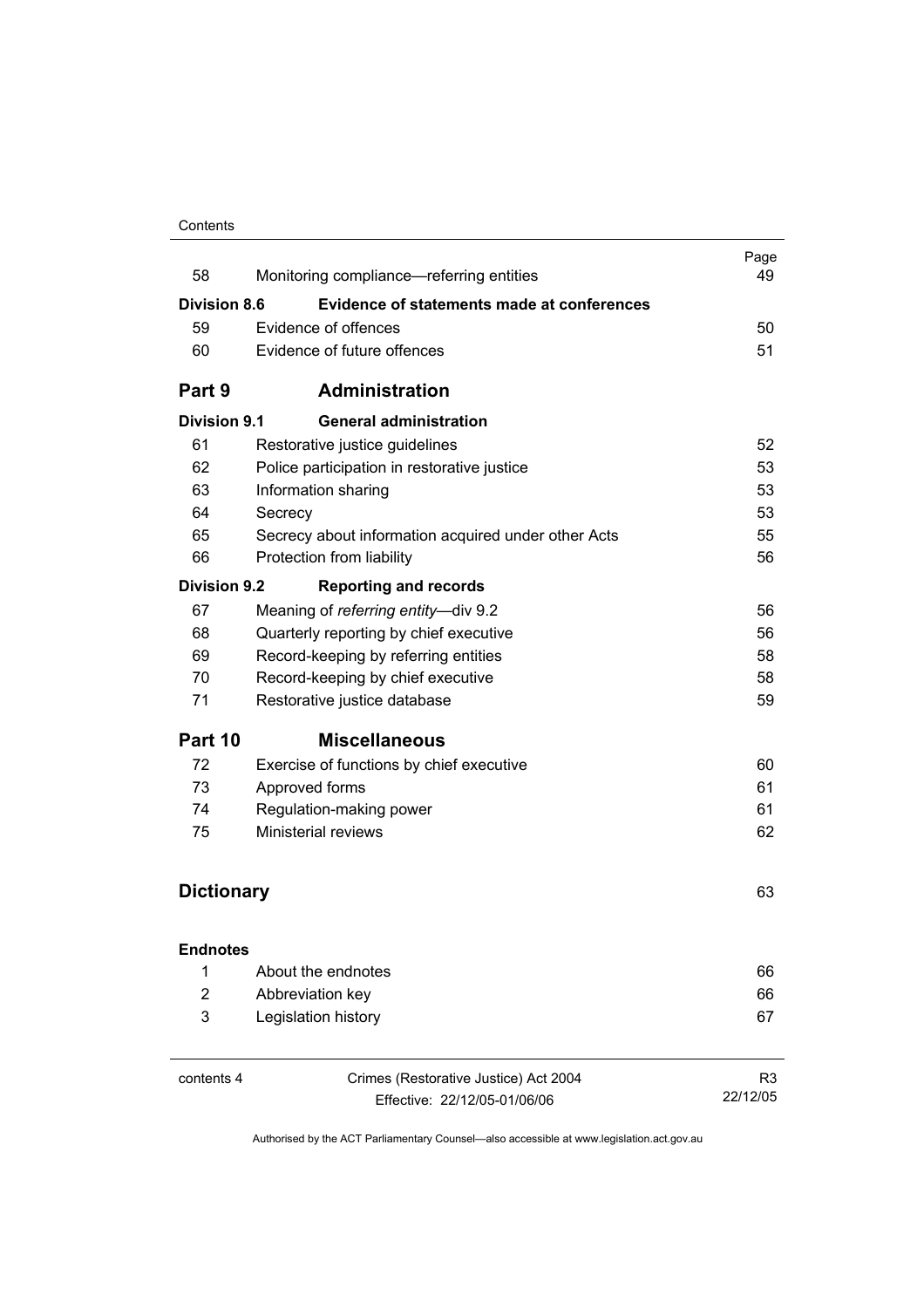|   |                        | Contents |
|---|------------------------|----------|
|   |                        | Page     |
| 4 | Amendment history      | 67       |
| 5 | Earlier republications | 68       |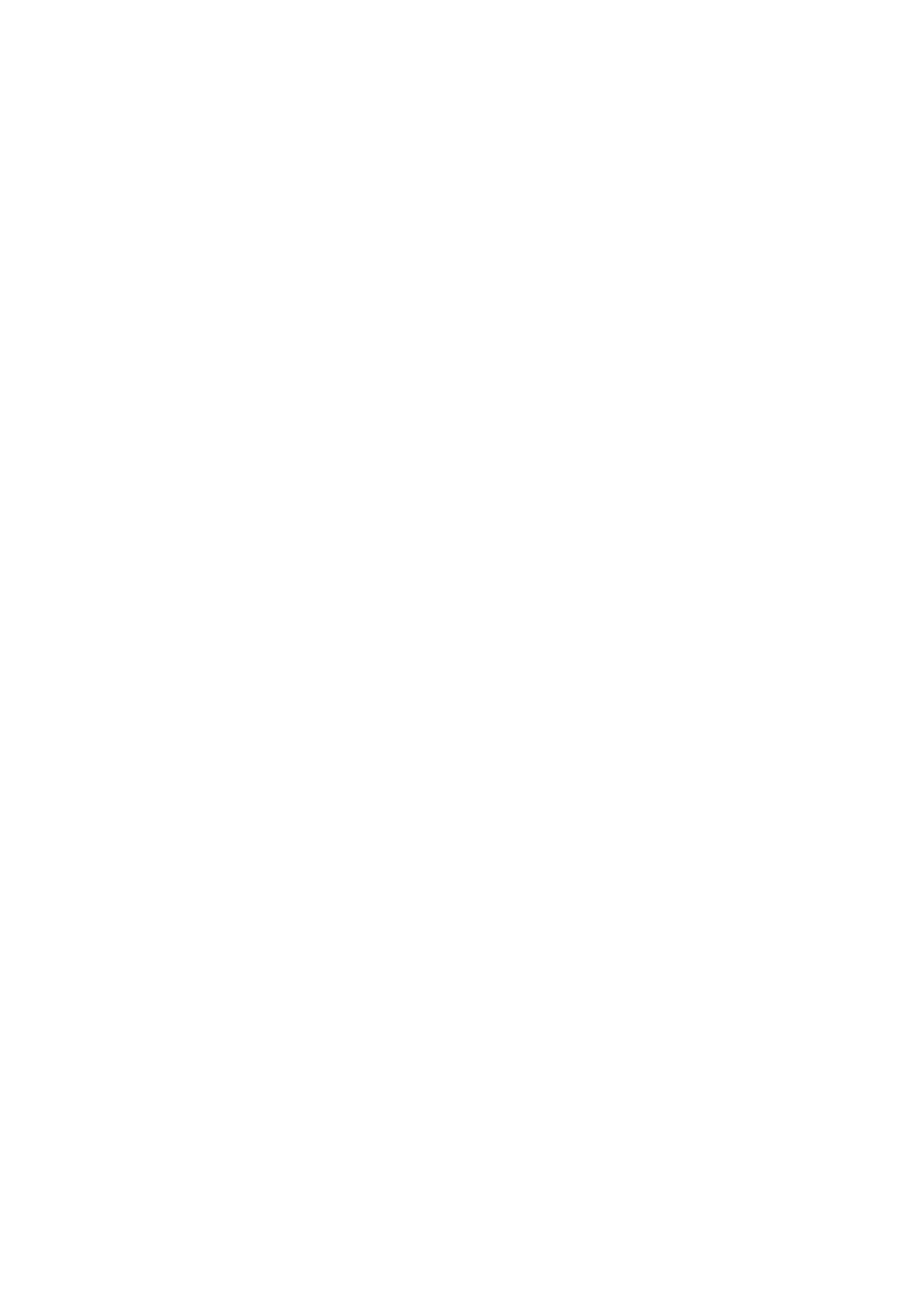

# **Crimes (Restorative Justice) Act 2004**

An Act to provide a process of restorative justice for victims, offenders and the community, and for other purposes

R3 22/12/05

I

Crimes (Restorative Justice) Act 2004 Effective: 22/12/05-01/06/06

page 1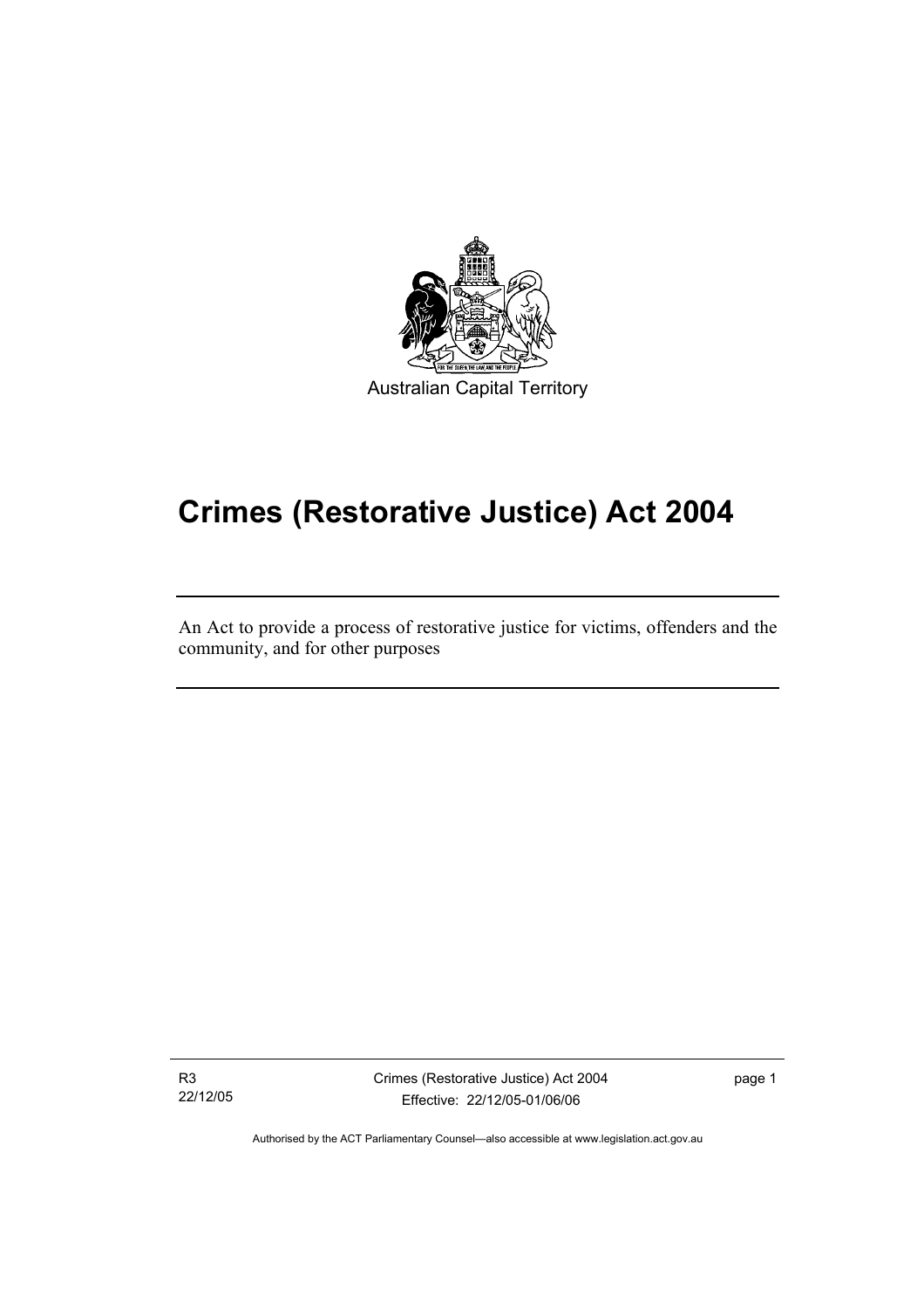#### **Part 1** Preliminary

Section 1

# **Part 1** Preliminary

### **1 Name of Act**

This Act is the *Crimes (Restorative Justice) Act 2004*.

# **3 Dictionary**

The dictionary at the end of this Act is part of this Act.

*Note 1* The dictionary at the end of this Act defines certain terms used in this Act, and includes references (*signpost definitions*) to other terms defined elsewhere in this Act.

> For example, the signpost definition '*adult offender*—see section 12.' means that the term 'adult offender' is defined in s 12.

*Note 2* A definition in the dictionary (including a signpost definition) applies to the entire Act unless the definition, or another provision of the Act, provides otherwise or the contrary intention otherwise appears (see Legislation Act,  $s$  155 and  $s$  156 (1)).

#### **4 Notes**

A note included in this Act is explanatory and is not part of this Act.

*Note* See Legislation Act, s 127 (1), (4) and (5) for the legal status of notes.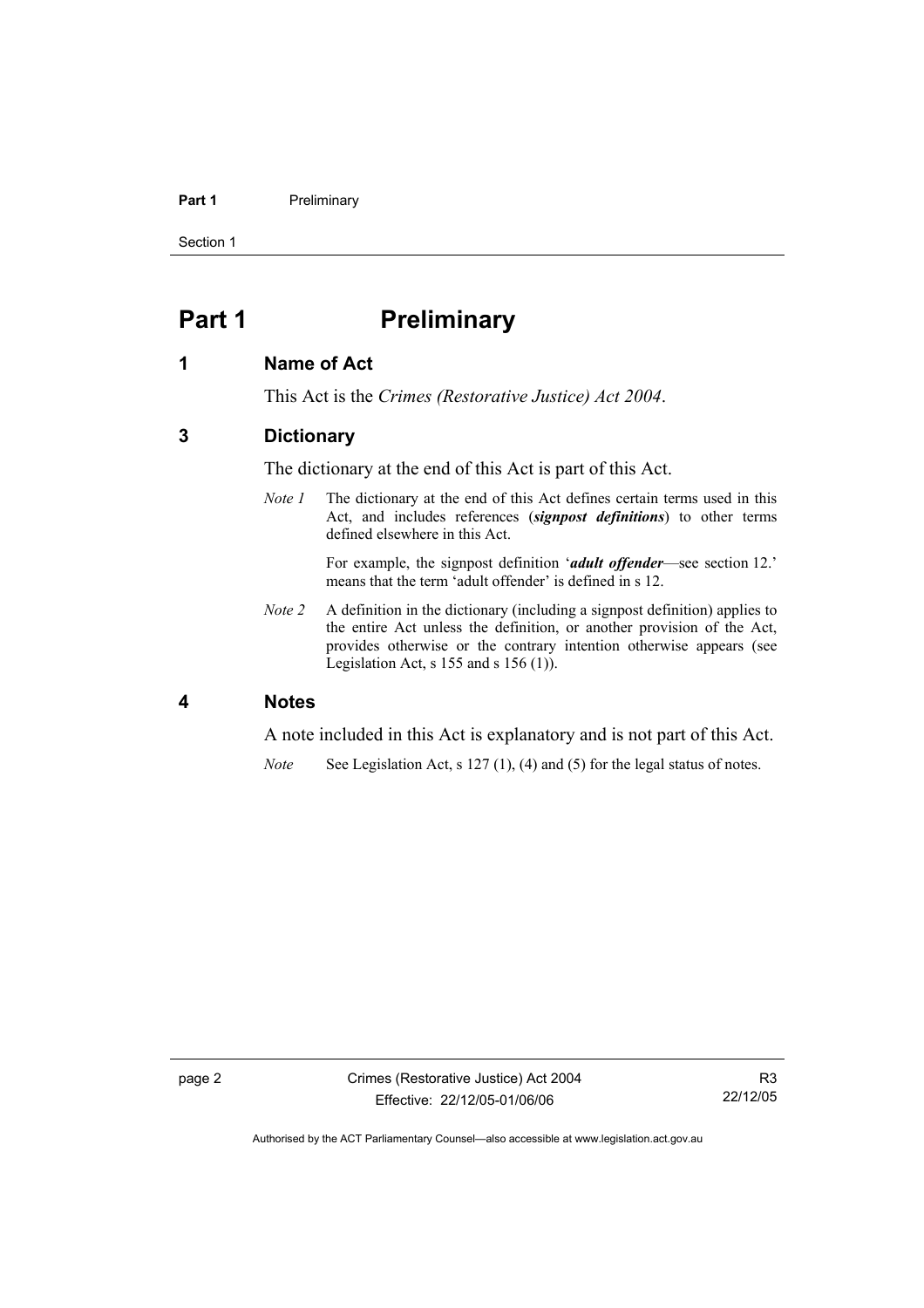# **5 Offences against Act—application of Criminal Code etc**

Other legislation applies in relation to offences against this Act.

*Note 1 Criminal Code*

The Criminal Code, ch 2 applies to all offences against this Act (see Code, pt 2.1).

The chapter sets out the general principles of criminal responsibility (including burdens of proof and general defences), and defines terms used for offences to which the Code applies (eg *conduct*, *intention*, *recklessness* and *strict liability*).

*Note 2 Penalty units* 

The Legislation Act, s 133 deals with the meaning of offence penalties that are expressed in penalty units.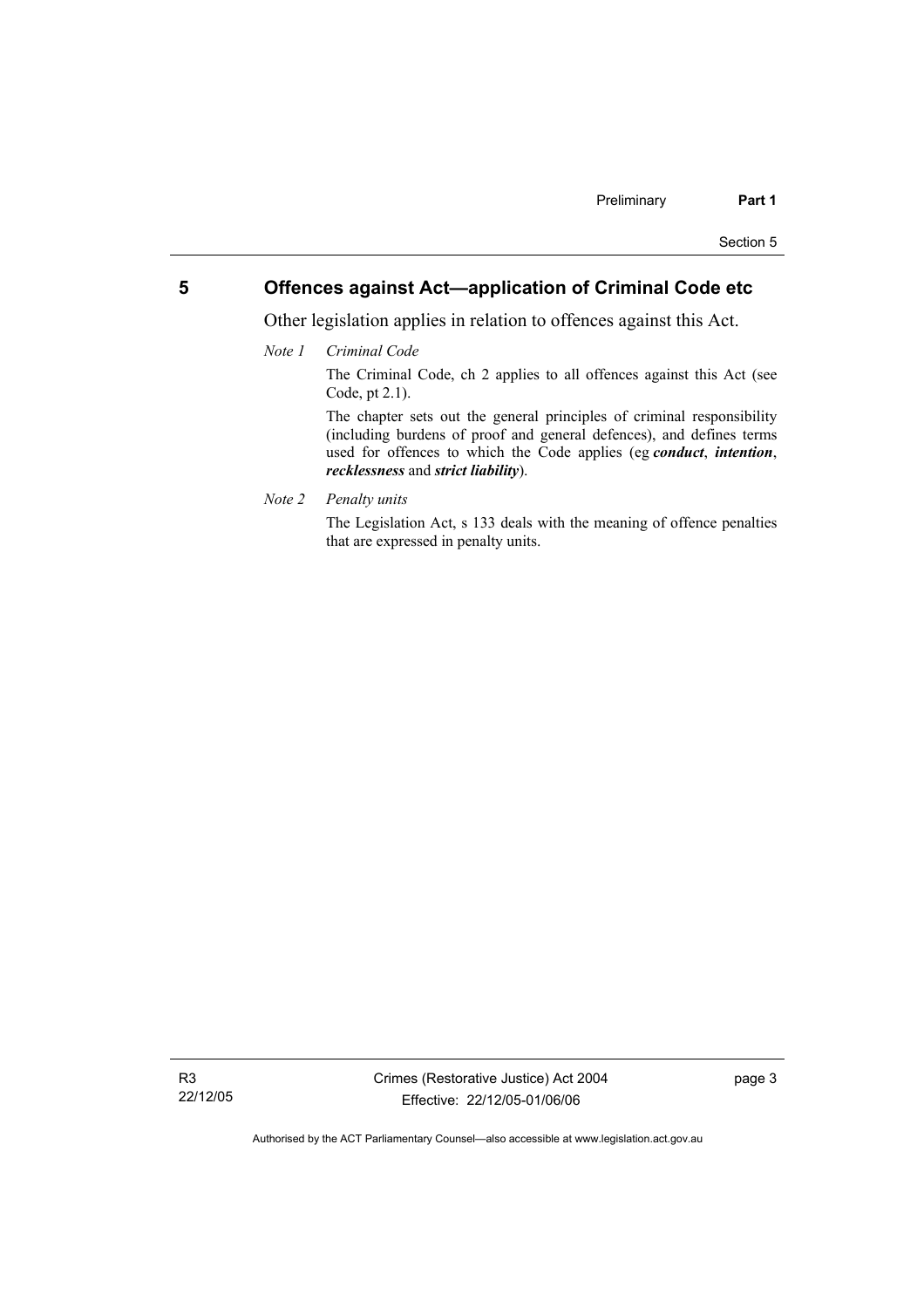#### **Part 2** Underlying principles

Section 6

# **Part 2 Underlying principles**

#### **6 Objects of Act**

The objects of this Act are as follows:

- (a) to enhance the rights of victims of offences by providing restorative justice as a way of empowering victims to make decisions about how to repair the harm done by offences;
- (b) to set up a system of restorative justice that brings together victims, offenders and their personal supporters in a carefully managed, safe environment;
- (c) to ensure that the interests of victims of offences are given high priority in the administration of restorative justice under this Act;
- (d) to enable access to restorative justice at every stage of the criminal justice process without substituting for the criminal justice system or changing the normal process of criminal justice;
- (e) to enable agencies that have a role in the criminal justice system to refer offences for restorative justice.
- *Note Offence* includes an offence that is alleged to have been committed, but has not yet been tried in court, or proven (see s 12).

# **7 Application of restorative justice**

- (1) In deciding how to deal with an offence, a referring entity may consider whether it is appropriate to refer the offence for restorative justice before considering other action.
	- *Note Referring entities* are listed at table 22. They represent the agencies responsible for the various stages of the criminal justice process in relation to an offence.

R3 22/12/05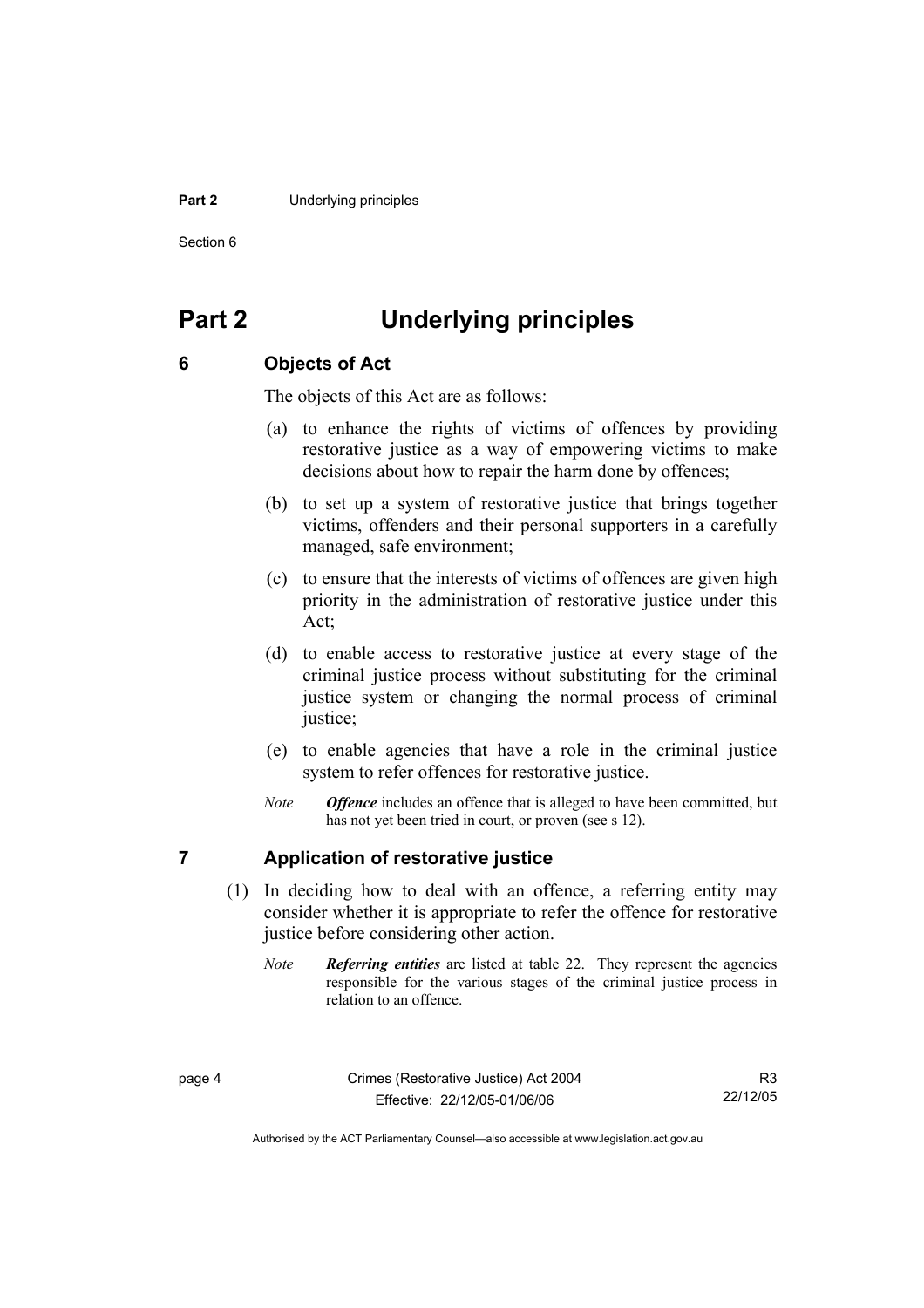(2) However, if an offence is referred for restorative justice, the referral is to have no effect on any other action or proposed action in relation to the offence or the offender by the referring entity.

#### **Example**

Sían is arrested and charged with an offence. The chief police officer refers the offence for restorative justice. The referral of the offence does not prevent Sían being required to attend court to answer the charge.

*Note* An example is part of the Act, is not exhaustive and may extend, but does not limit, the meaning of the provision in which it appears (see Legislation Act, s 126 and s 132).

### **8 When restorative justice is available**

Restorative justice is available for an offence if all of the following requirements are satisfied:

- (a) there is an eligible victim or eligible parent in relation to the offence;
- (b) the offender is an eligible offender;
- (c) the offence is referred for restorative justice by a referring entity;
- (d) the chief executive decides that restorative justice is suitable for the offence.
- *Note 1* Victims, parents and offenders are *eligible* for restorative justice if they qualify under part 5.
- *Note 2* The chief executive may only decide that restorative justice is *suitable*  for an offence according to the requirements of pt 7 (see s 10, def).

*Note 3* The restorative justice process is provided for by this Act as follows:

- pt 5 (Eligibility for restorative justice) deals with eligibility of victims (or their parents) and offenders for restorative justice
- pt 6 (Referral for restorative justice) deals with the referral of offences for restorative justice
- pt 7 (Suitability for restorative justice) deals with the suitability of restorative justice for an offence.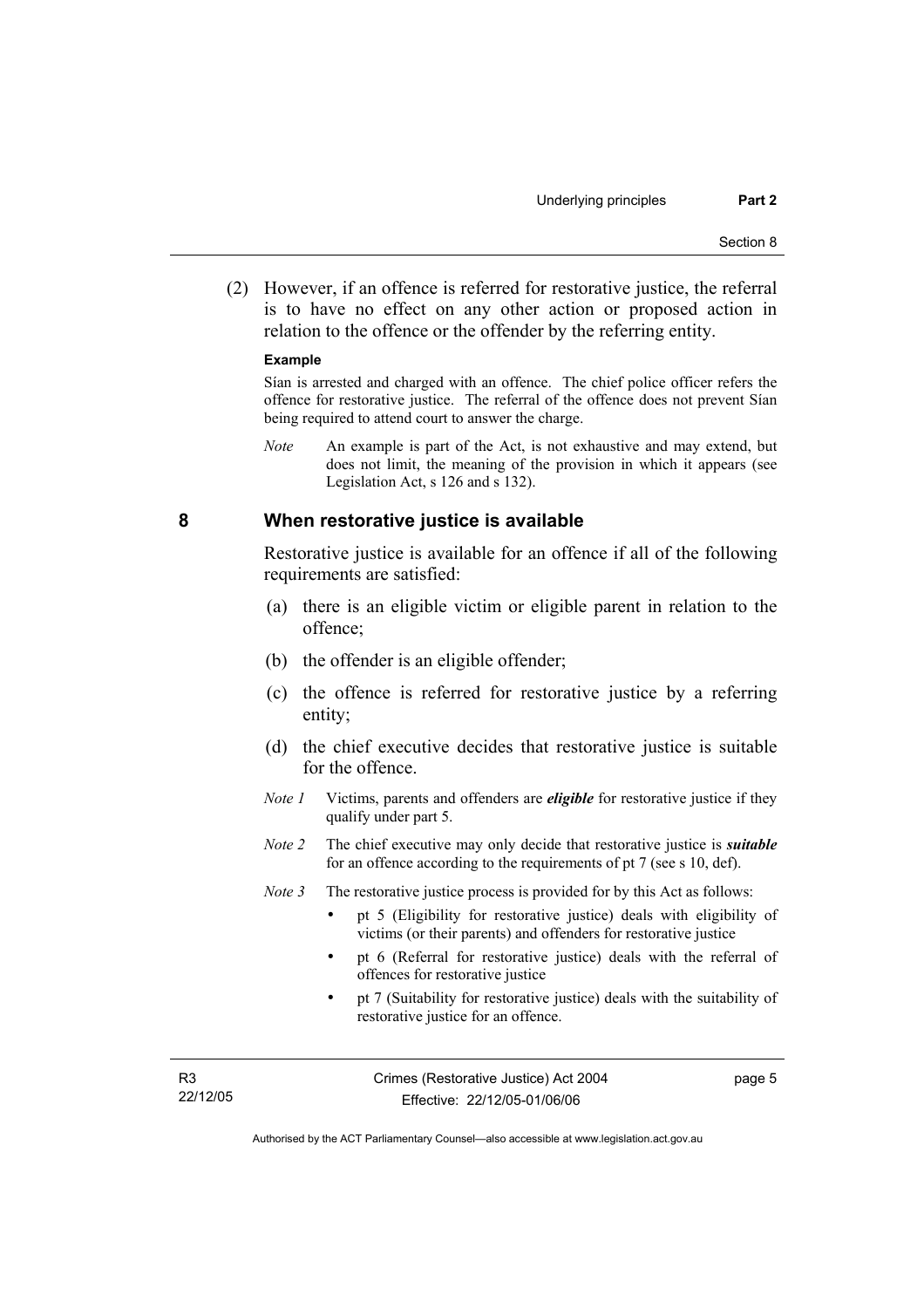#### **Part 2** Underlying principles

Section 9

• pt 8 (Restorative justice conferences and agreements) deals with the calling of restorative justice conferences and the making of restorative justice agreements for an offence

#### **9 No obligation to participate**

There is no obligation on a victim, a parent of a child victim or an offender—

- (a) to take part in restorative justice; or
- (b) to continue to take part in restorative justice after it has started.
- *Note* Victims (or their parents) and offenders must be given clear explanations of the purpose and procedures involved in the restorative justice process before agreeing to take part. In addition, the legal status of the process and the legal effect of entering into a restorative justice agreement must be clearly explained to victims (or their parents) and offenders. See the following:
	- s 25 (Explanation of restorative justice)
	- s 45 (Explanation for participants)
	- s 53 (Explanation of effect of agreement).

page 6 Crimes (Restorative Justice) Act 2004 Effective: 22/12/05-01/06/06

R3 22/12/05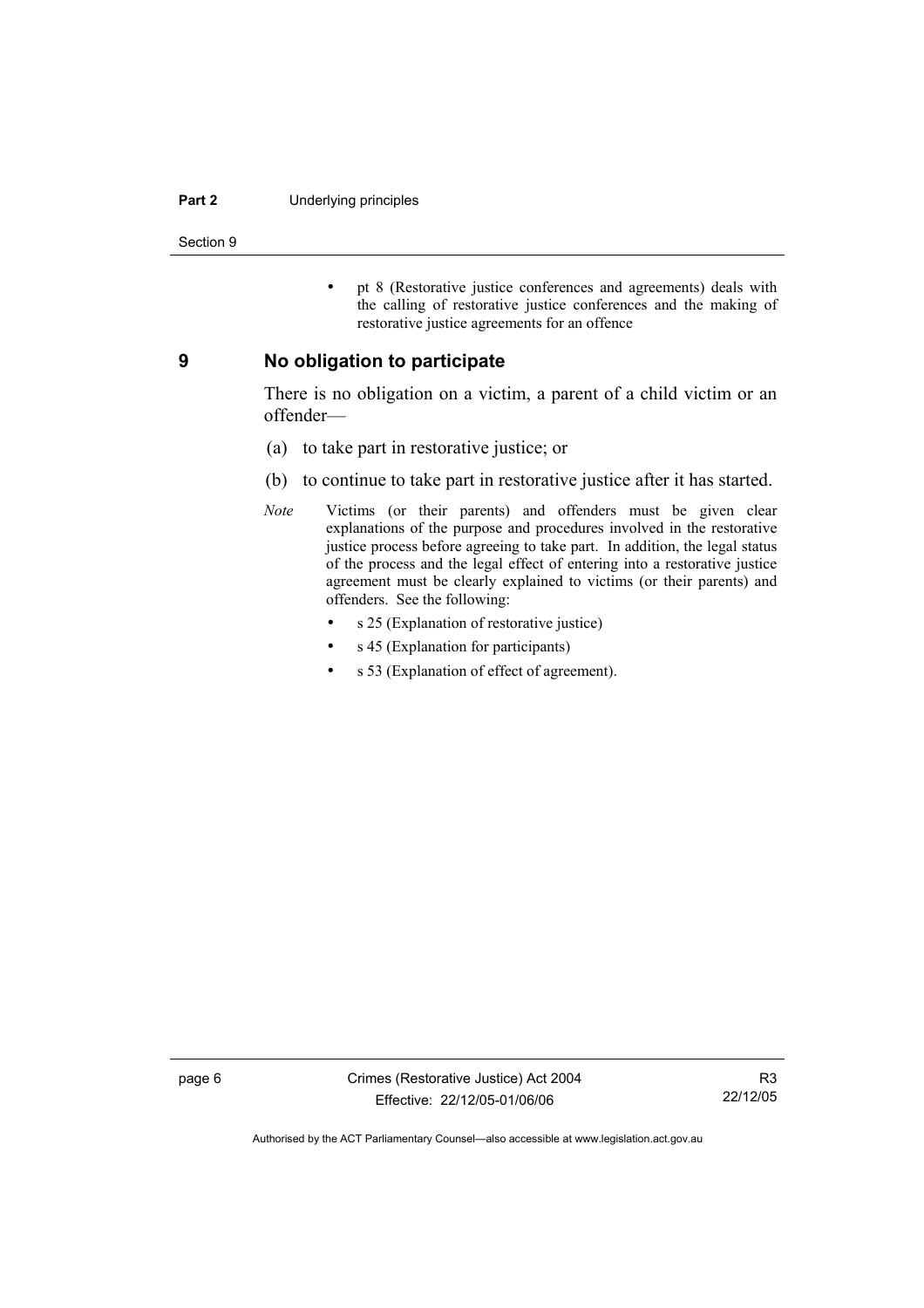# **Part 3 Key concepts**

# **10 Definitions—restorative justice**

In this Act:

*eligible offender*—see section 19.

*eligible parent*—see section 18.

*eligible victim*— see section 17.

*referred*, for restorative justice—an offence is *referred* for restorative justice if a referring entity proposes that consideration be given to whether restorative justice is suitable for the offence.

### *referring entity*—

- (a) see section 22; but
- (b) for part 8 (Restorative justice conferences and agreements) see section 38; and
- (c) for division 9.2 (Reporting and records)—see section 67.

*restorative justice* means the process of restorative justice provided under this Act, including a restorative justice conference under this Act.

*suitable*—restorative justice is *suitable* for an offence, or an eligible victim, parent or offender in relation to an offence, if the chief executive decides under part 7 that restorative justice is suitable for the offence, victim, parent or offender.

page 7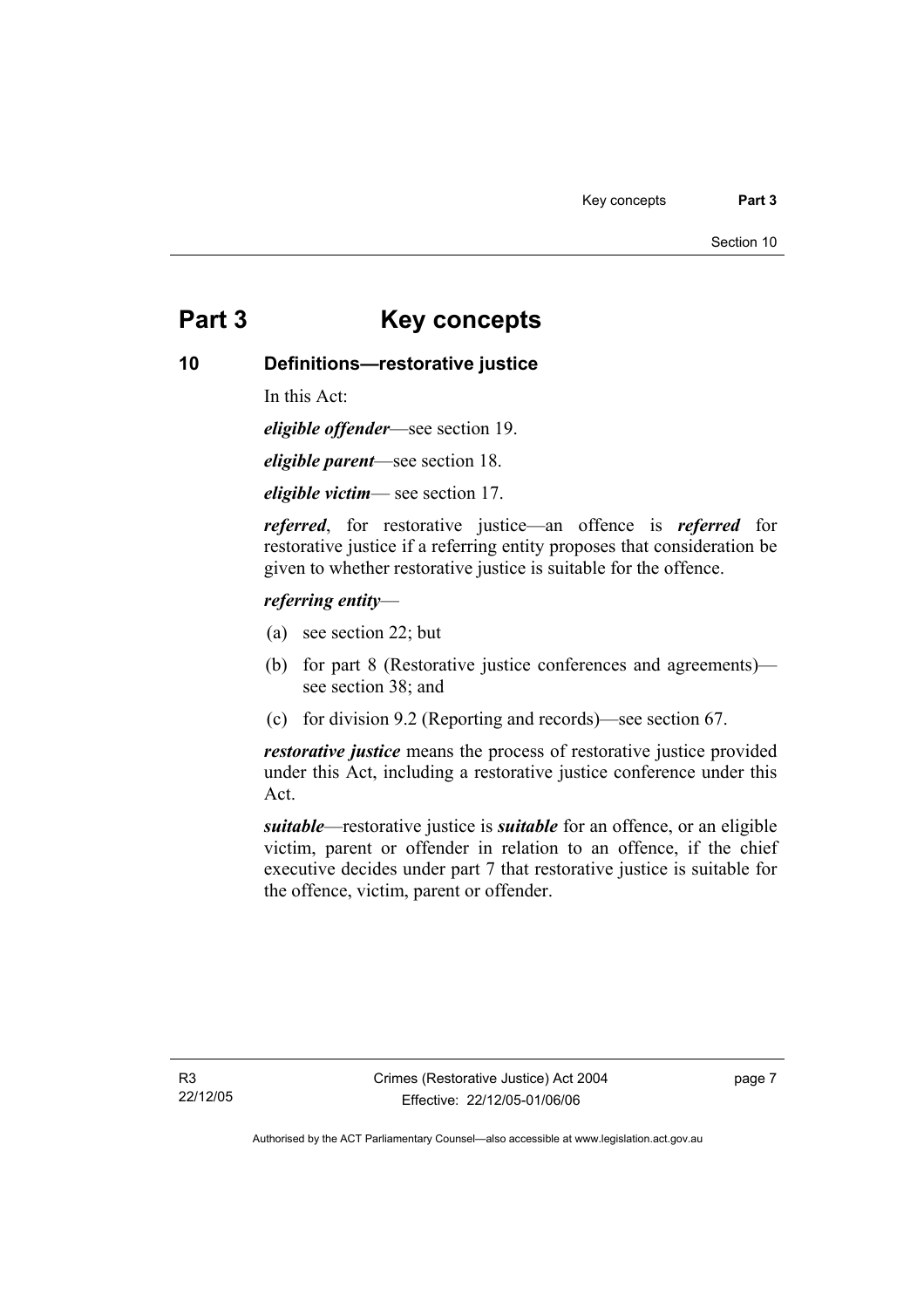#### Part 3 **Key concepts**

Section 11

#### **11 Definitions—***child victim***,** *parent* **and** *victim*

In this Act:

*child victim*, of an offence, means a victim of an offence who is a child.

*Note* A *child* is an individual under 18 years old (see Legislation Act, dict, pt 1, def *child*).

*parent*, of a child, means a person with parental responsibility for the child within the meaning of the *Children and Young People Act 1999*, part 2.3 (Parental responsibility).

#### *victim*—

- (a) has the meaning given by the *Victims of Crime Act 1994*, dictionary; and
- (b) includes a person who would be a victim if a reference in that Act to an *offence* included a reference to an offence that is alleged to have been committed.

#### **12 Definitions—offences and offenders**

In this Act:

*adult offender*, in relation to an offence, means an offender who was an adult when the offence was committed.

*Note* An *adult* is an individual who is at least 18 years old (see Legislation Act, dict, pt 1, def *adult*).

*commission*, of an offence that is alleged to have been committed, includes the alleged commission of the offence.

*Note Offence* is defined to include an offence that is alleged to have committed. *Offender* is defined in similar terms. See definitions of *offence* and *offender* in this section.

*domestic violence offence*—an offence is a *domestic violence offence* if the conduct making up the offence is domestic violence under the *Domestic Violence and Protection Orders Act 2001*.

R3 22/12/05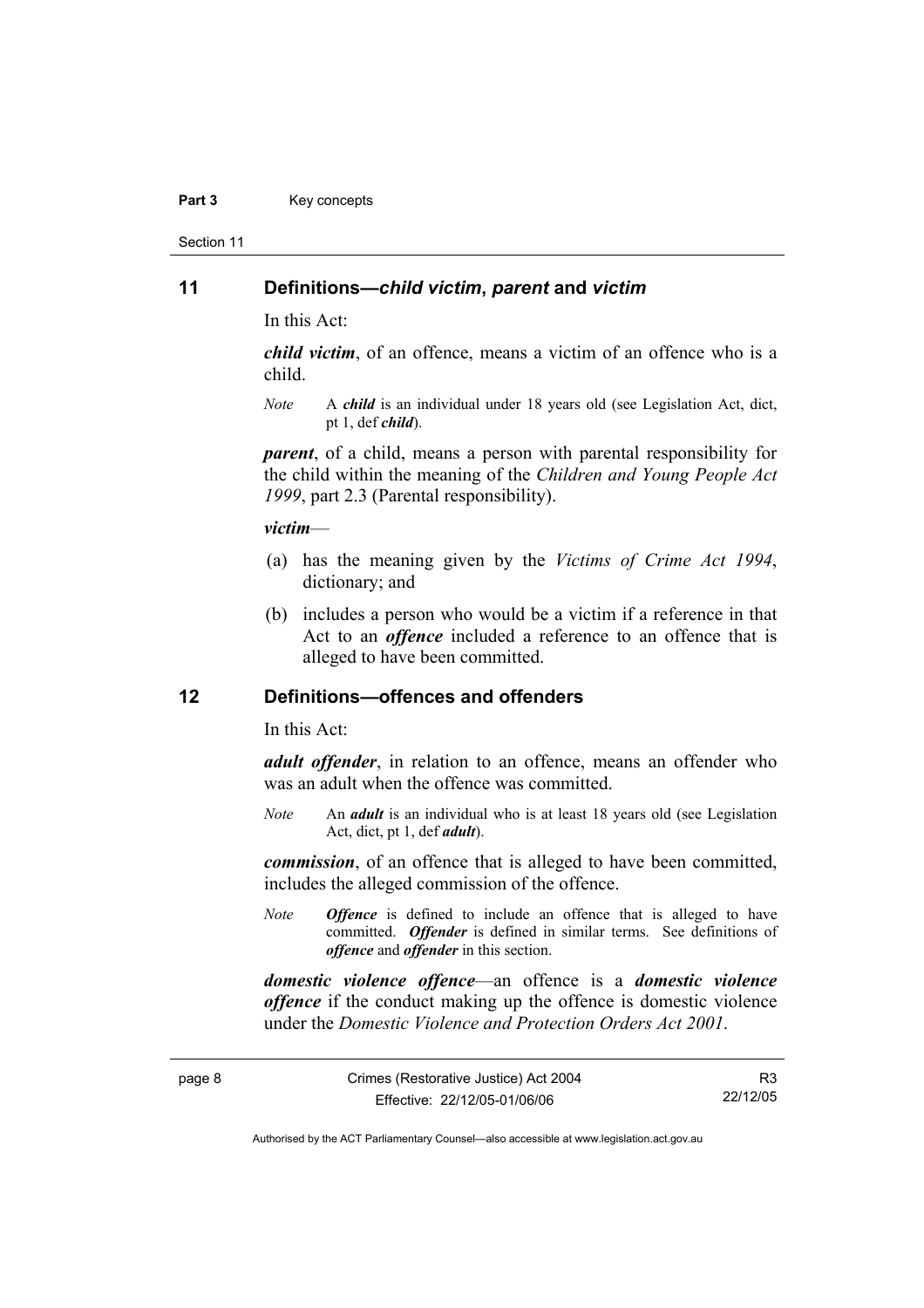*less serious offence* means an offence other than a serious offence.

*offence*—

- (a) means an offence against a territory law; and
- (b) includes an offence against a territory law that is alleged to have been committed by a person, unless—
	- (i) a court has acquitted the person of the offence; or
	- (ii) a court has dismissed a proceeding against the person for the offence without finding the person guilty.

## *offender*—

- (a) means a person who has been convicted or found guilty of an offence against a territory law; and
- (b) includes a person who is alleged to have committed an offence against a territory law, unless—
	- (i) a court has acquitted the person of the offence; or
	- (ii) a court has dismissed a proceeding against the person for the offence without finding the person guilty.

*serious offence* means an offence punishable by imprisonment for a term longer than—

- (a) if the offence relates to money or other property—14 years; or
- (b) in any other case—10 years.

*young offender*, in relation to an offence, means an offender who was less than 18 years old, but at least 10 years old, when the offence was committed or allegedly committed.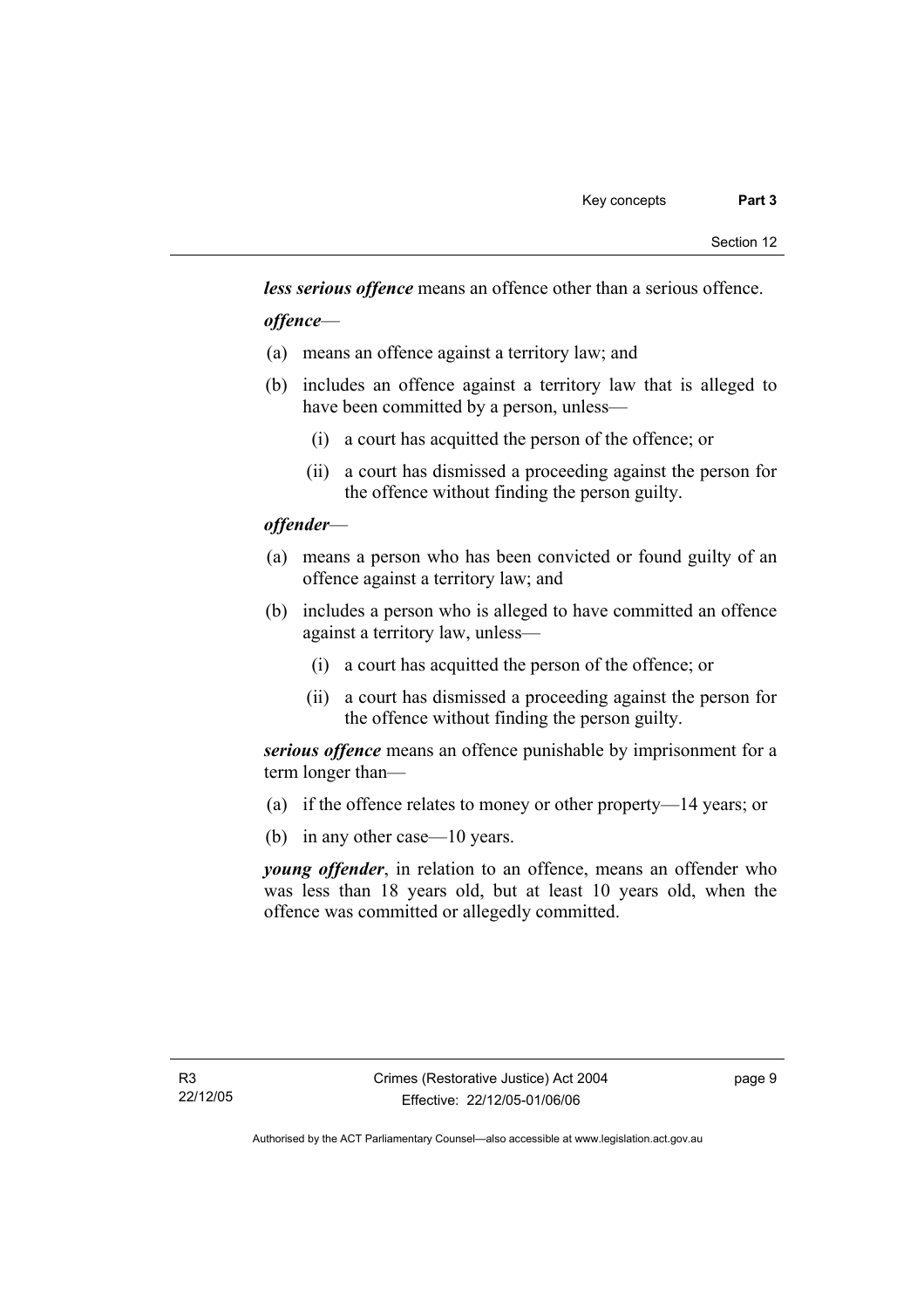#### Part 3 **Key concepts**

Section 13

### **13 Definition—***sentence-related order*

In this Act:

*sentence-related order*, for an offender who is found guilty of an offence, means—

- (a) for an adult offender, any of the following orders of the court:
	- (i) an order sentencing the offender;
	- (ii) an order under the *Crimes Act 1900*, section 402 (1) or section 403 (1), including an order dismissing the charge against the offender under section 402 (1);
- (b) for a young offender, any of the following orders under the *Children and Young People Act 1999*:
	- (i) an order under that Act, section 96 (Disposition of young offenders);
	- (ii) an order dismissing the charge under that Act, section 98 (2) (a) (Disposition without proceeding to conviction);
	- (iii) an order under that Act, section 98 (2) (b).

#### **Examples for par (a) (i)**

- 1 an order for a sentence of imprisonment
- 2 a home detention order under the *Rehabilitation of Offenders (Interim) Act 2002*
- 3 a periodic detention order under the *Periodic Detention Act 1995*
- 4 an order under the *Crimes Act 1900* for the offender to carry out community service work
- *Note* An example is part of the Act, is not exhaustive and may extend, but does not limit, the meaning of the provision in which it appears (see Legislation Act, s 126 and s 132).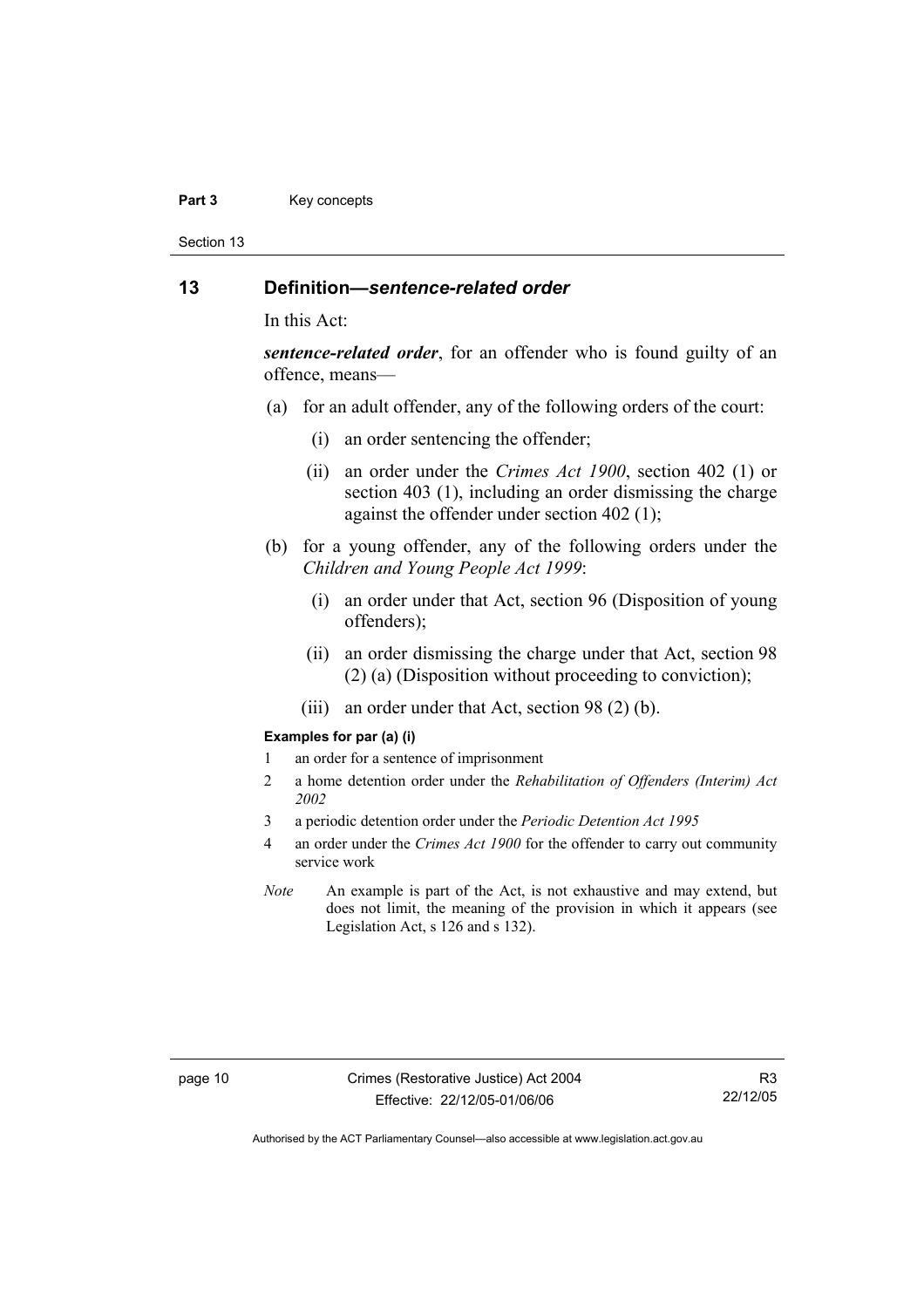# **Part 4 Application of Act**

## **14 Application of Act—young offenders and less serious offences**

- (1) This Act applies to a less serious offence committed by a young offender.
- (2) This Act applies to a less serious offence committed by a young offender even if the offence was committed before the day this section commenced.
- (3) Despite subsections (1) and (2), this Act does not apply to a domestic violence offence, or a less serious sexual offence, before the phase 2 application day.
- (4) Subsections (2) to (6) (including this subsection) expire on the phase 2 application day.

*Note* A provision of an Act expires at the end of the day fixed for its expiry (see Legislation Act, s 85 (3); *repeal* in s 85 includes expiry—see s 82).

- (5) Subsections (2) to (6) (including this subsection) are laws to which the Legislation Act, section 88 (Repeal does not end effect of transitional laws etc) applies.
- (6) In this section:

*less serious sexual offence* means an offence against any of the following provisions of the *Crimes Act 1900*:

- (a) section 59 (Act of indecency in the third degree);
- (b) section 60 (Act of indecency without consent);
- (c) section 61 (2) (Acts of indecency with young people);
- (d) section 62 (3) (Incest and similar offences);
- (e) section 63 (Abduction).

page 11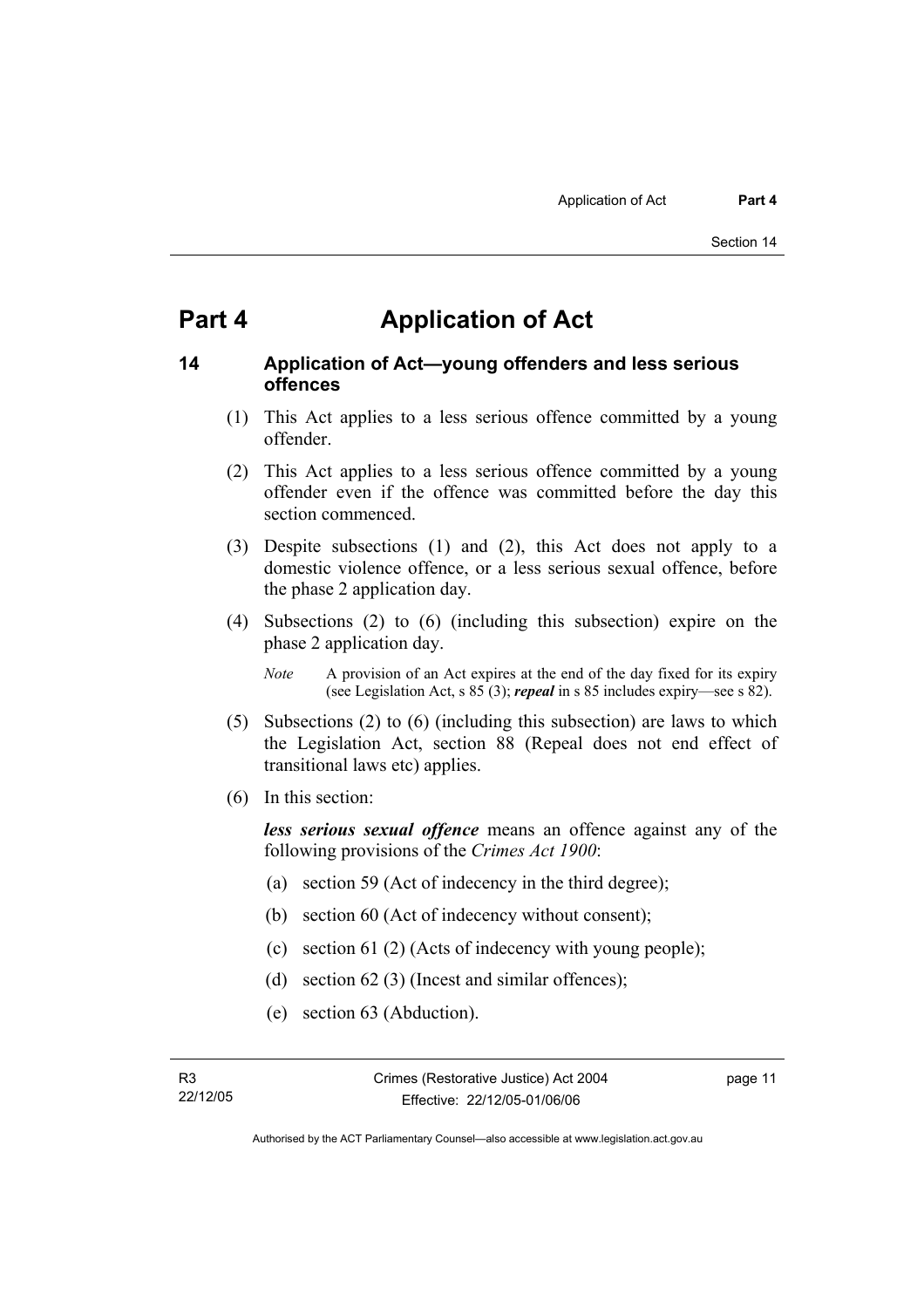#### **Part 4 Application of Act**

Section 15

*phase 2 application day*—see section 15 (4).

#### **15 Application of Act—generally**

- (1) This Act applies to a less serious offence committed by an adult offender.
- (2) This Act applies to a serious offence (whether committed by a young offender or an adult offender) if—
	- (a) the offender is charged with the offence; and
	- (b) either—
		- (i) the offender pleads guilty to the offence; or
		- (ii) the offender is found guilty of the offence (whether or not the offender is convicted or sentenced for the offence).
- (3) This section does not apply to a domestic violence offence.

*Note* For the application of the Act to domestic violence offences, see s 16.

- (4) Subsections (1), (2) and (3) do not apply before a day (the *phase 2 application day*) declared by the Minister by written notice.
- (5) However, subsections (1) and (2) may apply to an offence even if the offence was committed before the phase 2 application day.
- (6) A declaration under subsection (4) is a notifiable instrument.

*Note* A notifiable instrument must be notified under the Legislation Act.

- (7) To remove any doubt, the Legislation Act, section 79 (Automatic commencement of postponed law) does not apply to subsections (1), (2) and (3).
	- *Note* If the Legislation Act, s 79 applied to subsection (1), (2) or (3), the subsection would automatically commence 6 months after the commencement of this Act (apart from s 1 and s 2) if it had not already been effectively commenced by the declaration of the phase 2 application day.

R3 22/12/05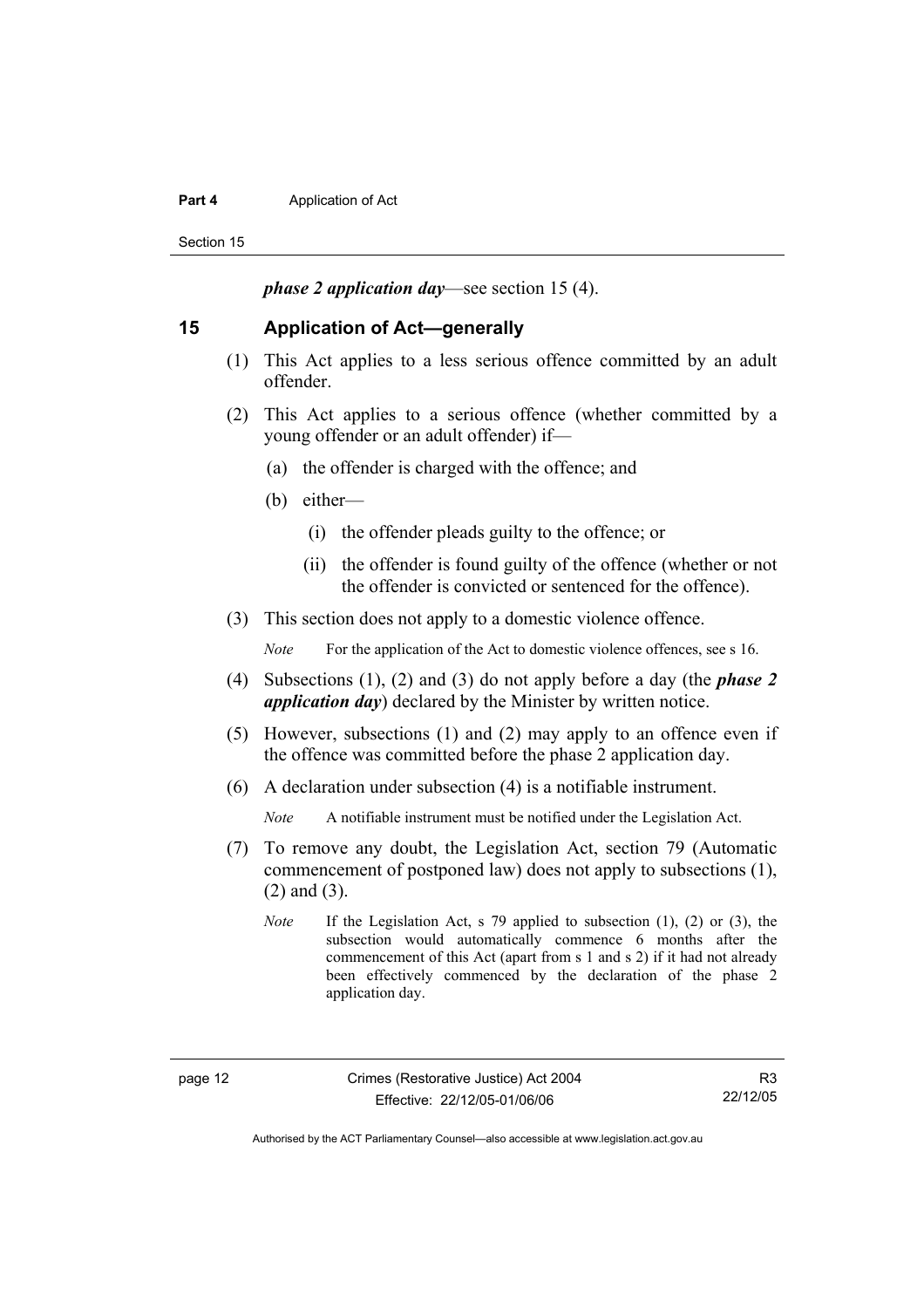- (8) Subsections (4) to (9) (including this subsection) expire on the phase 2 application day.
	- *Note* A provision of an Act expires at the end of the day fixed for its expiry (see Legislation Act, s 85 (3); *repeal* in s 85 includes expiry—see s 82).
- (9) Subsections (4) to (8), and this subsection, are laws to which the Legislation Act, section 88 (Repeal does not end effect of transitional laws etc) applies.

### **16 Application of Act—domestic violence offences**

- (1) This Act applies to a domestic violence offence committed by a young offender.
- (2) Subsection (1) applies whether or not the young offender is charged with the offence.
	- *Note 1* An offence may have been *committed* if it is alleged that the offence was committed (see s 12, def *commission*).
	- *Note 2* For the chief executive to decide that a domestic violence offence committed (or allegedly committed) by a young offender is suitable for restorative justice under pt 7, the chief executive must be satisfied that exceptional circumstances exist for the calling of a restorative justice conference (see s 33 (2)).
- (3) This Act applies to a domestic violence offence committed by an adult offender if—
	- (a) the offender is charged with the offence; and
	- (b) either—
		- (i) the offender pleads guilty to the offence; or
		- (ii) the offender is found guilty of the offence (whether or not the offender is convicted or sentenced for the offence).
- (4) Subsections (1), (2) and (3) do not apply before the phase 2 application day.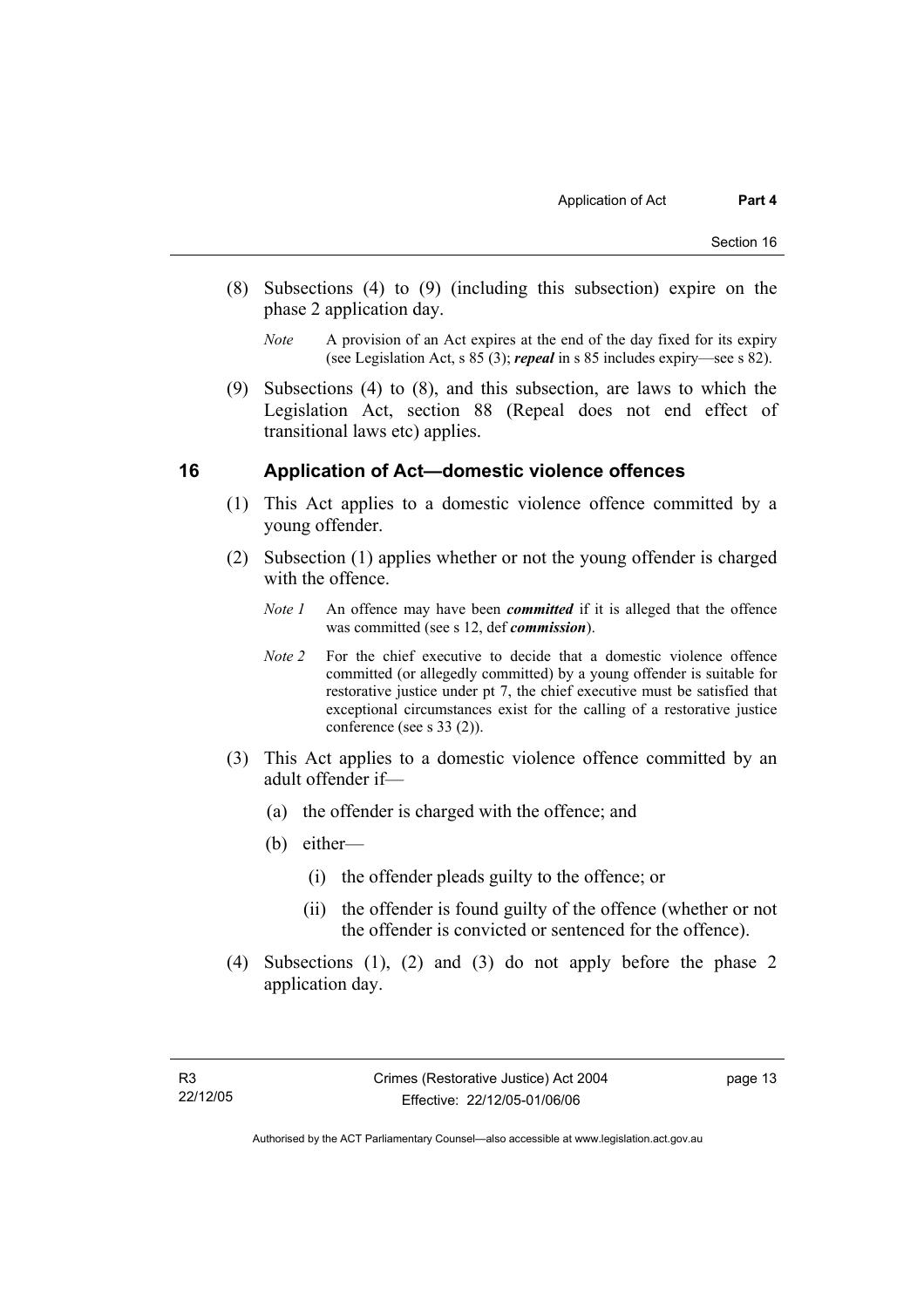#### **Part 4 Application of Act**

#### Section 16

- (5) However, subsections (1), (2) and (3) may apply to an offence even if the offence was committed before the phase 2 application day.
- (6) To remove any doubt, the Legislation Act, section 79 (Automatic commencement of postponed law) does not apply to subsection (1), (2) or (3).
	- *Note* If the Legislation Act, s 79 applied to subsection (1), (2) or (3), the subsection would automatically commence 6 months after the commencement of this Act (apart from s 1 and s 2) if it had not already been effectively commenced by the declaration of the phase 2 application day.
- (7) Subsections (4) to (9) (including this subsection) expire on the phase 2 application day.
	- *Note* A provision of an Act expires at the end of the day fixed for its expiry (see Legislation Act, s 85 (3); *repeal* in s 85 includes expiry—see s 82).
- (8) Subsections (4) to (9) (including this subsection) are laws to which the Legislation Act, section 88 (Repeal does not end effect of transitional laws etc) applies.
- (9) In this section:

*phase 2 application day*—see section 15 (4).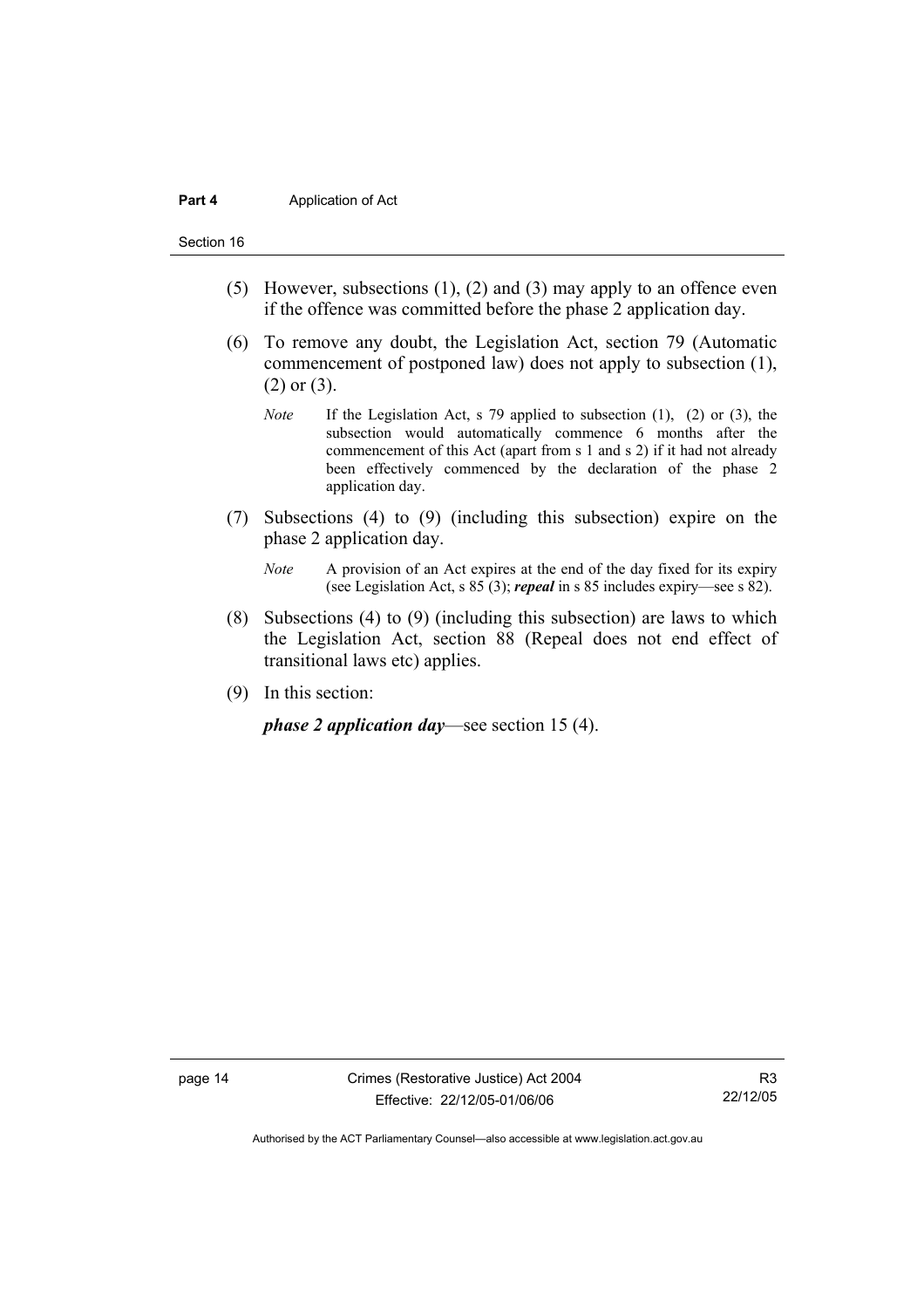# **Part 5 Eligibility for restorative justice**

# **17 Eligible victims**

- (1) A victim of an offence is eligible for restorative justice in relation to the offence if—
	- (a) this Act applies to the offence and the offender under part 4; and
	- (b) the victim is at least 10 years old; and
	- (c) the victim is capable of agreeing to take part in restorative justice.
- (2) If a victim of an offence is younger than 10 years old, an immediate family member of the victim is eligible for restorative justice in relation to the offence if—
	- (a) this Act applies to the offence and the offender under part 4; and
	- (b) the immediate family member is at least 10 years old; and
	- (c) the immediate family member is capable of agreeing to take part in restorative justice.
	- *Note* Alternatively, a parent of a child victim of an offence may take part in restorative justice as an invited participant (see s 44).
- (3) For this Act, a victim of an offence, or an immediate family member of a victim of an offence, is an *eligible victim* in relation to the offence if the victim or immediate family member is eligible for restorative justice under this section.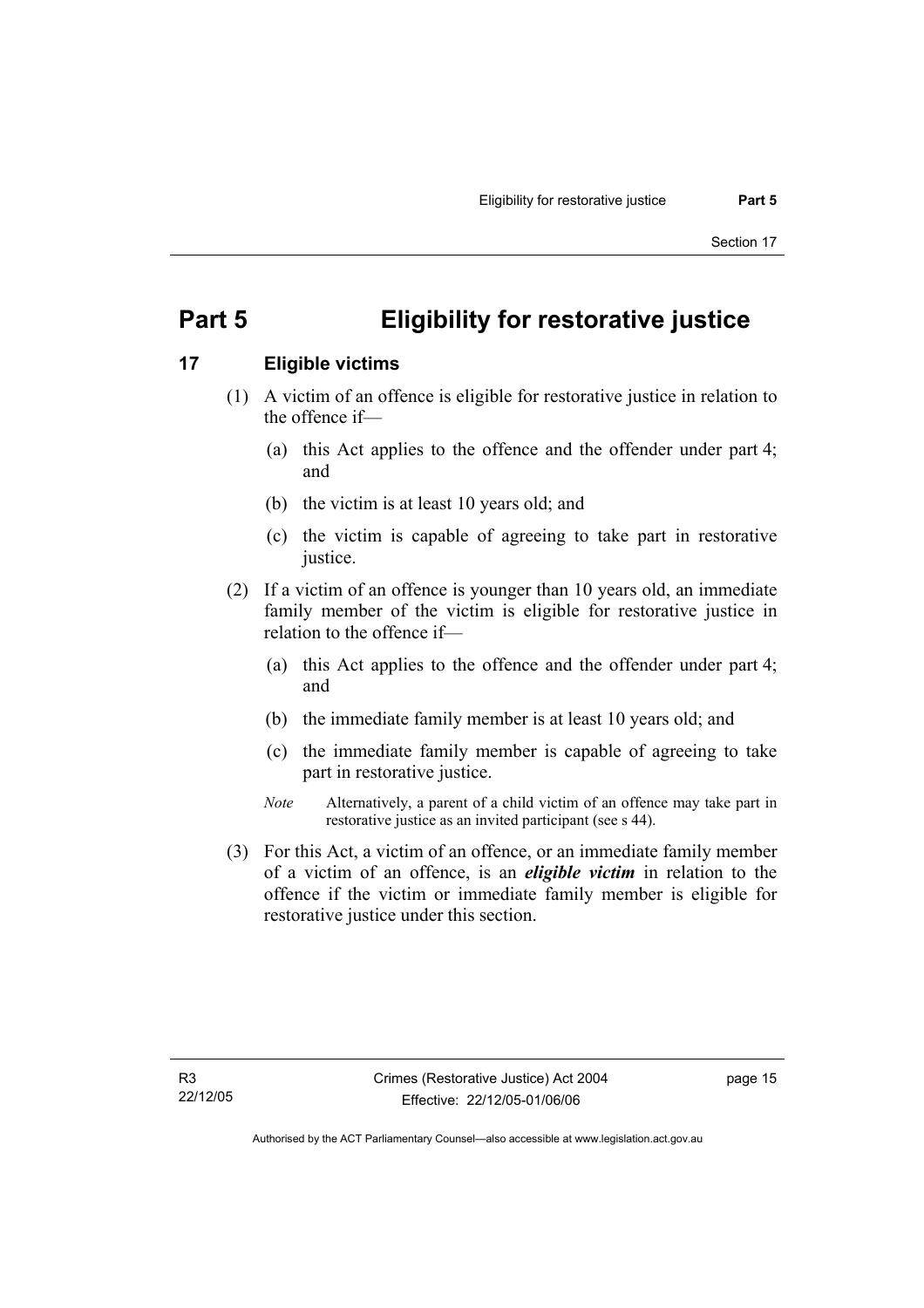#### **Part 5 Eligibility for restorative justice**

Section 18

(4) In this section:

*immediate family member*, in relation to a victim of an offence, means a person who was, at the time the offence was committed—

- (a) a parent of the victim; or
- (b) a sibling of the victim.

#### **Examples of siblings**

- 1 brother or sister
- 2 half-brother or half-sister
- 3 step-brother or step-sister
- 4 someone who has the same guardian or foster parent as the victim
- *Note* An example is part of the Act, is not exhaustive and may extend, but does not limit, the meaning of the provision in which it appears (see Legislation Act, s 126 and s 132).

## **18 Eligible parents**

- (1) A parent of a child victim of an offence (no matter how old the child victim is) is eligible for restorative justice in relation to the offence if—
	- (a) this Act applies to the offence and the offender under part 4; and
	- (b) the child victim is incapable of adequately understanding or responding to the experience of the offence, or has died; and
	- (c) the parent is capable of agreeing to take part in restorative justice.
- (2) For this Act, a parent of a child victim of an offence is an *eligible parent* in relation to the offence if the parent is eligible for restorative justice under this section.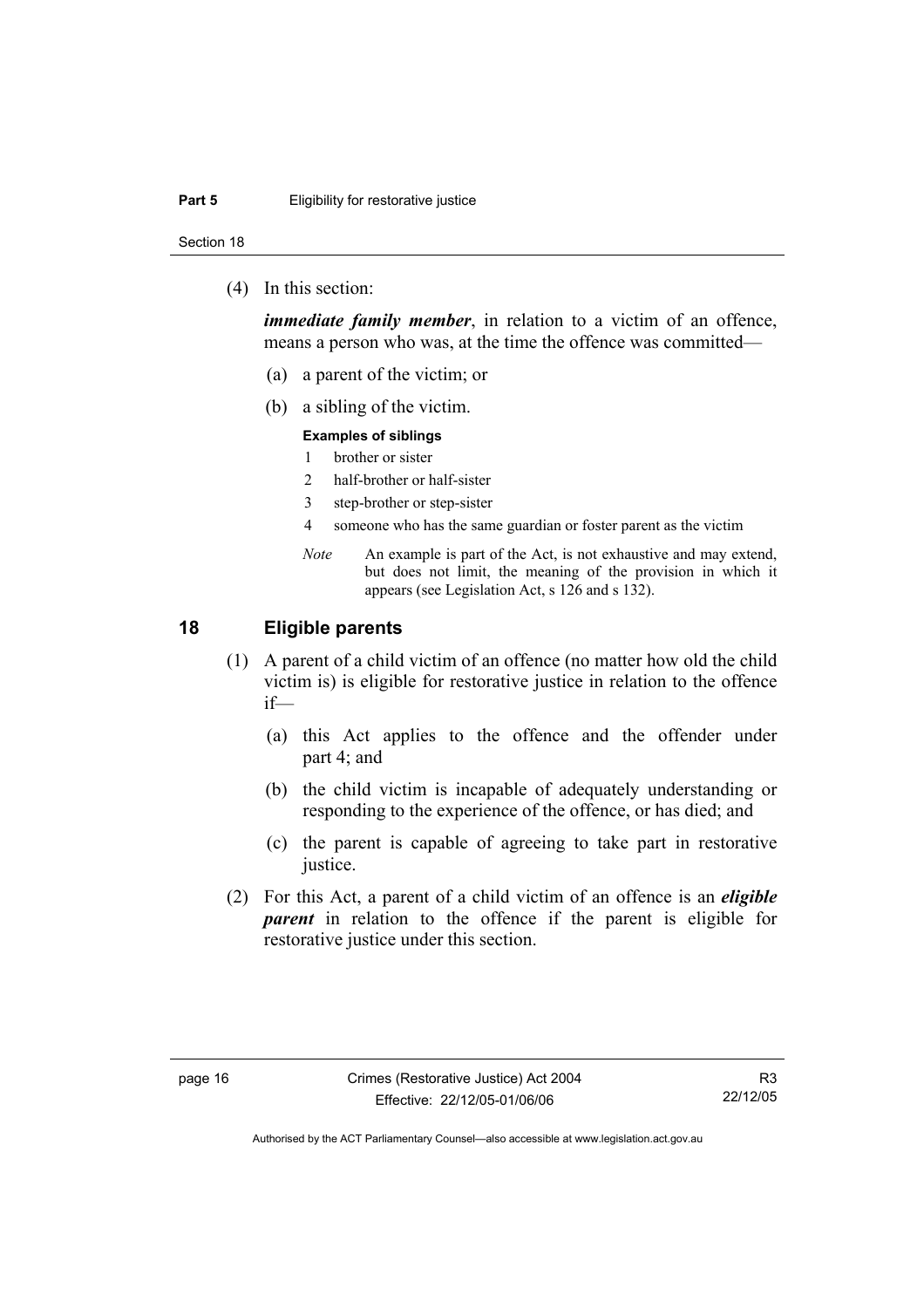# **19 Eligible offenders**

- (1) An offender who commits an offence is eligible for restorative justice if—
	- (a) this Act applies to the offence and the offender under part 4; and
	- (b) the offender—
		- (i) accepts responsibility for the commission of the offence; and
		- (ii) was at least 10 years old when the offence was committed, or was allegedly committed; and
		- (iii) is capable of agreeing to take part in restorative justice; and
		- (iv) agrees to take part in restorative justice.
- (2) For this Act an offender is an *eligible offender* in relation to the offence if the offender is eligible for restorative justice under this section.

## **20 Accepting responsibility for offences**

 (1) If an offender accepts responsibility for the commission of an offence to take part in restorative justice, this Act does not prevent the offender from pleading not guilty for the offence.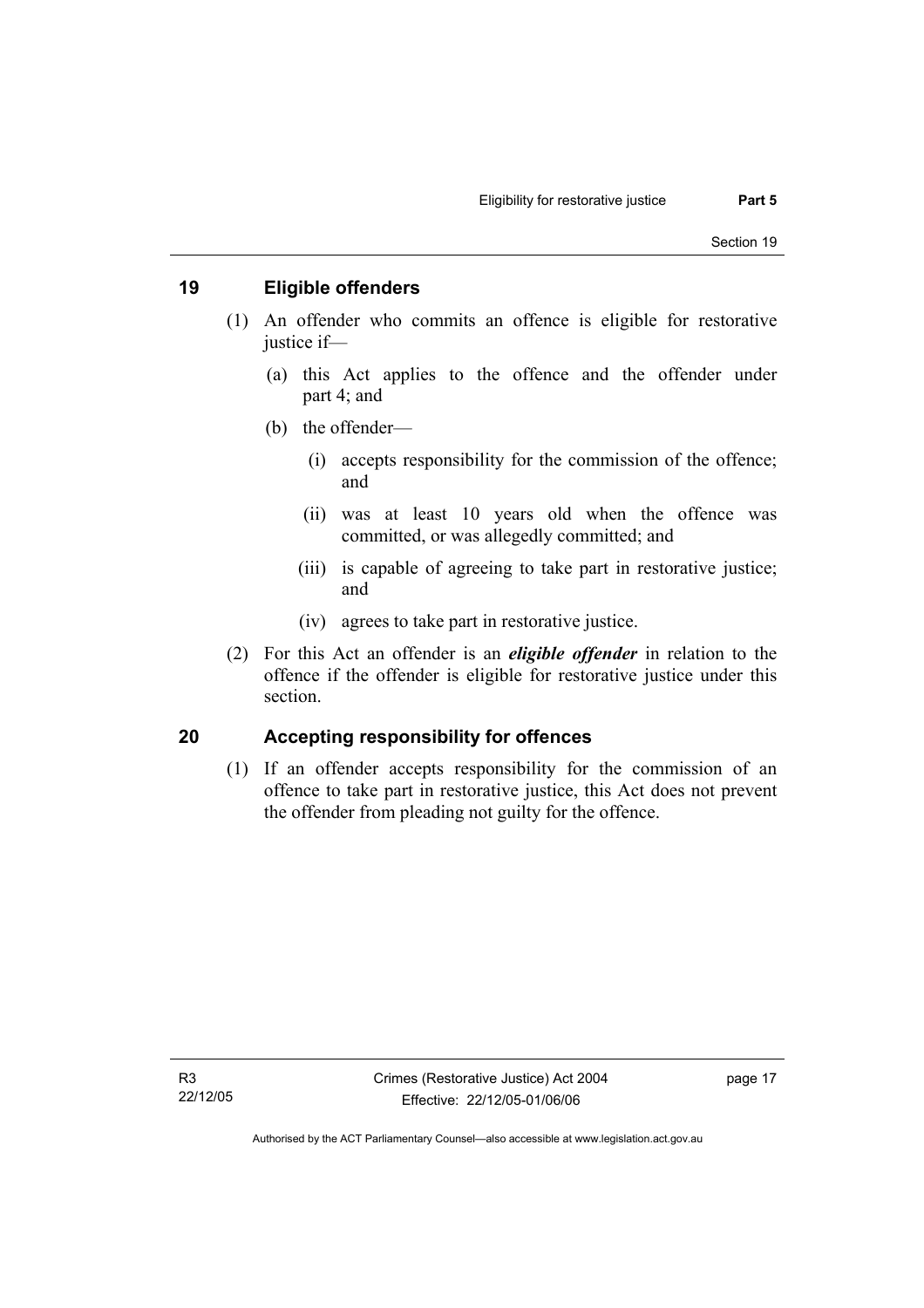#### **Part 5 Eligibility for restorative justice**

Section 20

- (2) The fact that a court knows that an offender has accepted responsibility for the commission of an offence to take part in restorative justice does not require a court to reduce the severity of any sentence it may make for the offender.
	- *Note 1* To be eligible take part in restorative justice, an offender must accept responsibility for the commission of the offence (see s 19).
	- *Note 2* The *Crimes Act 1900*, s 342 (1) (v) provides that in deciding the sentence to be imposed on a person for an offence, the matters to which a court must have regard include the fact (if true) that the person has accepted responsibility for the commission of the offence to take part in restorative justice.

However, the *Crimes Act 1900*, s 344 (g) provides that a court must not increase the severity of the sentence that it would otherwise impose on a person for an offence because the offender has chosen not to take part, or to continue to take part, in restorative justice for the offence.

page 18 Crimes (Restorative Justice) Act 2004 Effective: 22/12/05-01/06/06

R3 22/12/05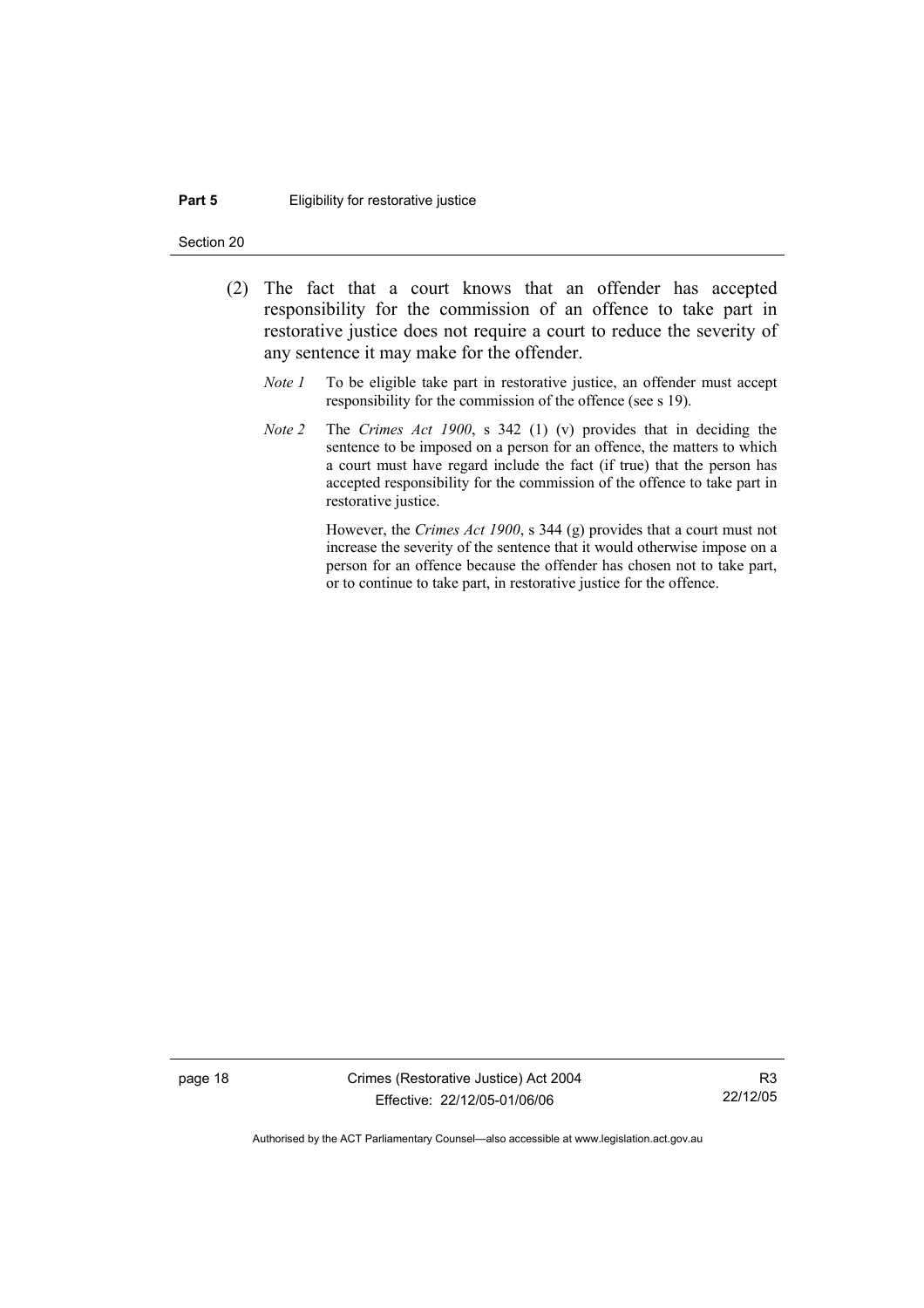**Part 6** Referral for restorative justice

# **Division 6.1 Preliminary**

# **21 Definitions—referral**

In this Act:

*chief executive (children and young people)*—see section 22 (2).

*chief executive (corrections)*—see section 22 (2).

*chief executive (restorative justice)*—see section 22 (2).

*court referral order*—see section 27 (2) (Referral during court proceeding).

*Note Referred* is defined in s 10.

*referring entity*—see section 22.

*section 24 referral conditions*—see section 24 (Referral power).

# **Division 6.2 General**

# **22 Referring entities**

- (1) An entity mentioned in table 22, column 2 (a *referring entity*) may refer an offence for restorative justice at the stage of the criminal justice process described for the entity in column 3 in relation to the offence.
- (2) In table 22:

*chief executive (children and young people)* means the chief executive of the administrative unit responsible for the administration of the *Children and Young People Act 1999*, acting in that capacity.

page 19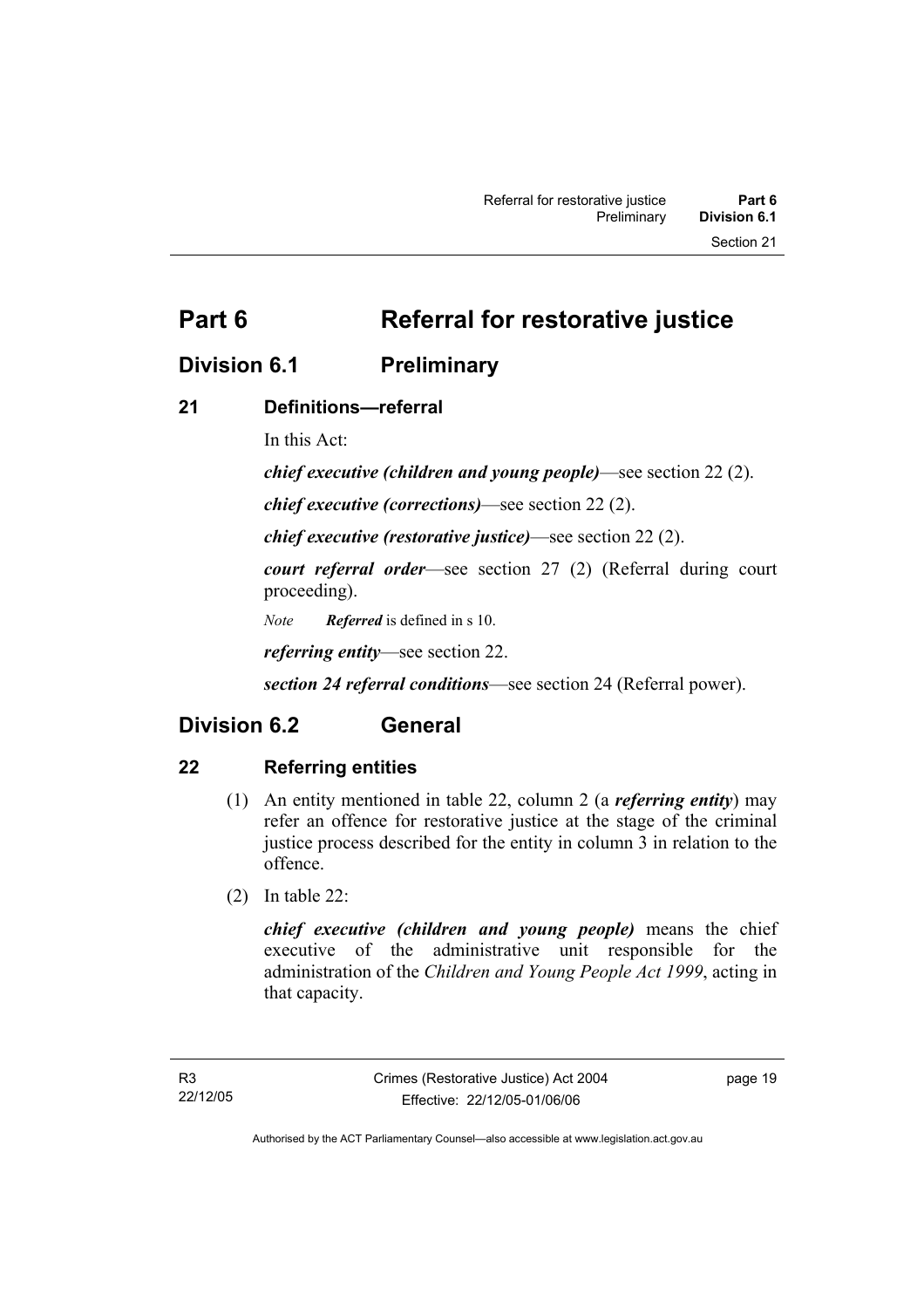**Part 6 Referral for restorative justice Division 6.2** General Section 22

> *chief executive (corrections)*, in relation to an offender for whom a sentence-related order is made, means the chief executive of the administrative unit responsible for the administration of the order, acting in that capacity.

> *chief executive (restorative justice)* means the chief executive of the administrative unit responsible for the administration of this Act, acting in that capacity.

#### **Example (definitions of all chief executives)**

For this example, the administrative unit responsible for the administration of sentence-related orders (for both young and adult offenders) is also the administrative unit responsible for the administration of this Act and the *Children and Young People Act 1999*. The administrative unit has a single chief executive. That chief executive, in different capacities corresponding to those different responsibilities, may be differently described as follows:

- The chief executive is the *chief executive (children and young people)* while exercising a function in relation to an offence allegedly committed by a child who is the subject of a care and protection order under the *Children and Young People Act 1999*.
- The chief executive is the *chief executive (corrections)* while exercising a function in relation to a young or adult offender who is the subject of a sentence-related order.
- The chief executive is the *chief executive (restorative justice)* while exercising a function relating to the administration of this Act.
- *Note 1* If this Act refers simply to *the chief executive* (without a tag) this is a reference to the chief executive of the administrative unit responsible for the administration of this Act (see Legislation Act, s 163).
- *Note 2* A chief executive may delegate any powers given to the chief executive under this Act to a public sector officer under the *Public Sector Management Act 1994*, s 36.
- *Note 3* An example is part of the Act, is not exhaustive and may extend, but does not limit, the meaning of the provision in which it appears (see Legislation Act, s 126 and s 132).

*prosecution referral*, for an offender, means referral of the offender for prosecution by any of the following:

(a) a voluntary agreement to attend court;

page 20 Crimes (Restorative Justice) Act 2004 Effective: 22/12/05-01/06/06

R3 22/12/05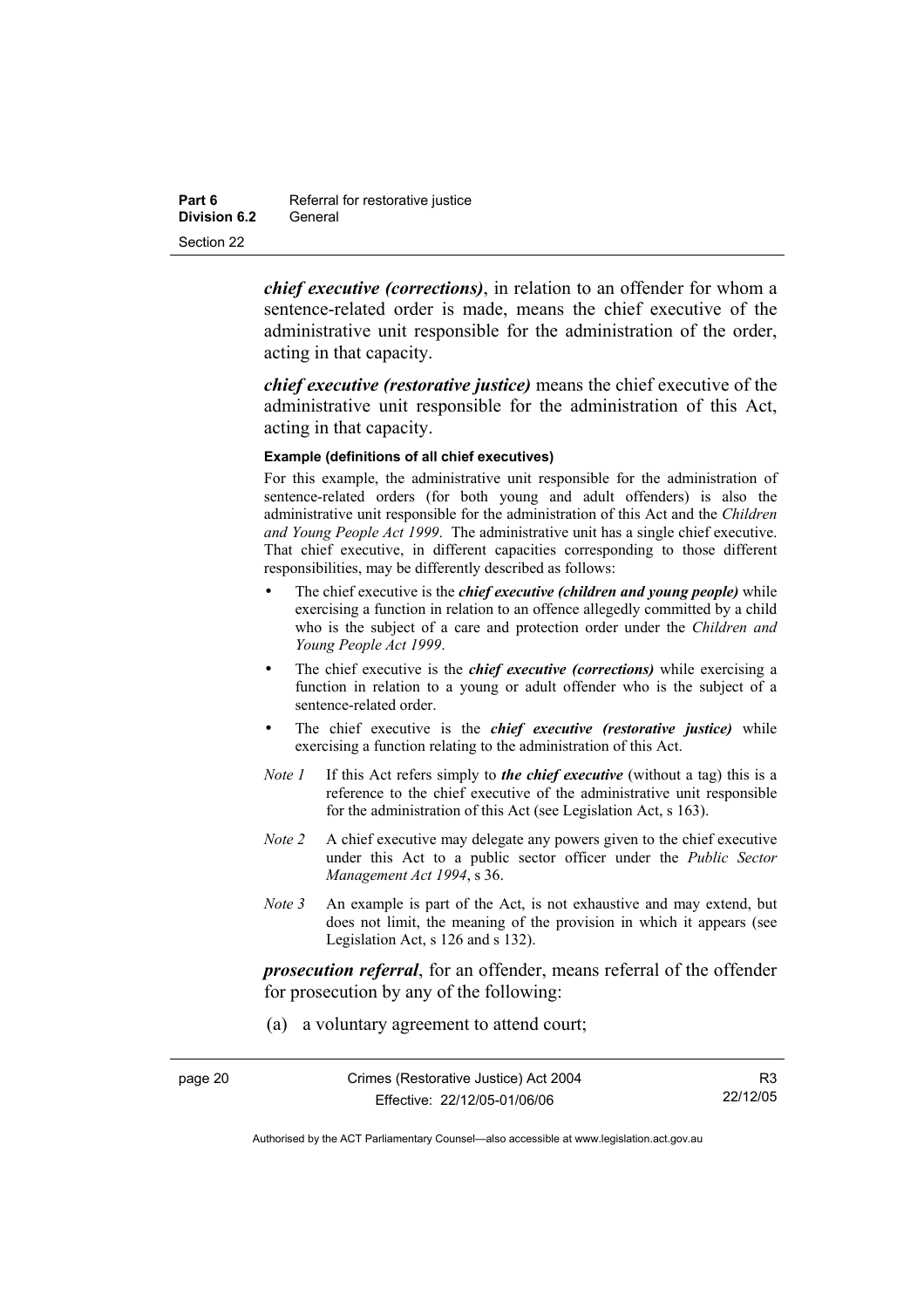- (b) a court attendance notice;
- (c) a summons;
- (d) the arrest and charging of the offender.

| column 1<br>item | column <sub>2</sub><br>referring entity           | column 3     | stage of criminal justice process                                                        |
|------------------|---------------------------------------------------|--------------|------------------------------------------------------------------------------------------|
| 1                | chief police officer                              | (a)          | after the offender is cautioned or                                                       |
|                  | chief executive<br>(restorative justice)          | (b)          | apprehended; and<br>before a prosecution referral is<br>made for the offender            |
|                  | chief executive<br>(children and<br>young people) |              |                                                                                          |
| 2                | director of public<br>prosecutions                | (a)          | after a prosecution referral is<br>made for the offender; and                            |
|                  |                                                   | (b)          | before a second mention hearing<br>for the offence by a court has<br>begun               |
| 3                | <b>Magistrates Court</b><br>(including the        | the offence- | unless, or until, the offender pleads guilty to                                          |
|                  | Childrens Court)<br>Supreme Court                 | (a)          | after a second mention hearing for<br>the offence has begun; and                         |
|                  |                                                   | (b)          | before the end of a case<br>management hearing or case<br>status inquiry for the offence |

# **Table 22 Referring entities**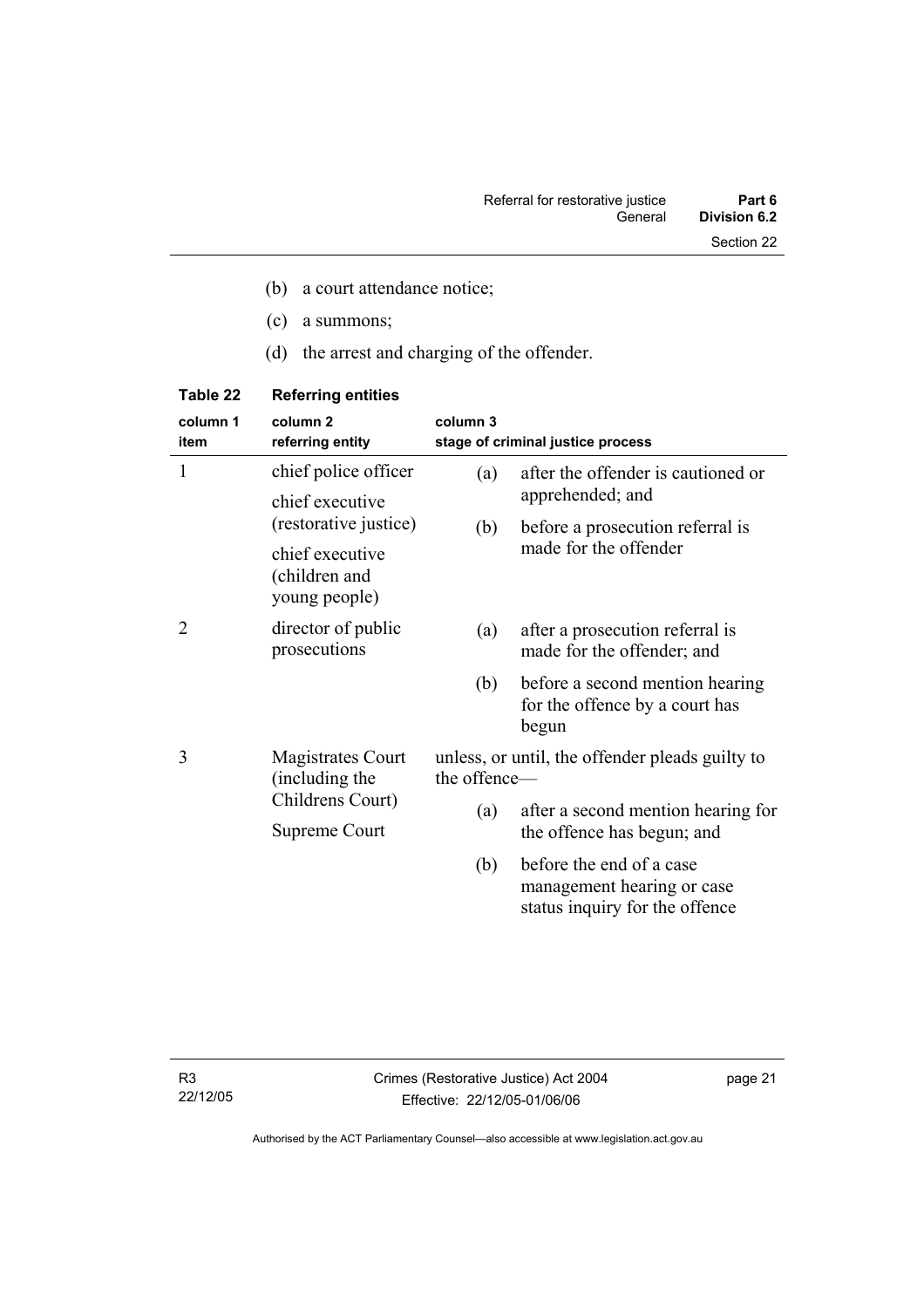| Part 6              | Referral for restorative justice |
|---------------------|----------------------------------|
| <b>Division 6.2</b> | General                          |
| Section 22          |                                  |

| column 1<br>item                                                      | column <sub>2</sub><br>referring entity           | column 3<br>stage of criminal justice process                            |                                                                                                                                                     |
|-----------------------------------------------------------------------|---------------------------------------------------|--------------------------------------------------------------------------|-----------------------------------------------------------------------------------------------------------------------------------------------------|
| $\overline{4}$<br>(including the<br>Childrens Court)<br>Supreme Court | Magistrates Court                                 | if the offender pleads guilty to, or is found<br>guilty of, the offence— |                                                                                                                                                     |
|                                                                       |                                                   | (a)                                                                      | after the offender pleads guilty to,<br>or is found guilty of, the offence<br>(whether or not the offender has<br>been convicted or sentenced); and |
|                                                                       |                                                   | (b)                                                                      | before the end of the proceeding                                                                                                                    |
| 5                                                                     | chief executive<br>(children and<br>young people) | (a)                                                                      | after a court has made a sentence-<br>related order in relation to the<br>offender; and                                                             |
| chief executive<br>(corrections)                                      | (b)                                               | before the end of the term of the<br>sentence-related order or the       |                                                                                                                                                     |
|                                                                       | chief executive<br>(restorative justice)          |                                                                          | sentence (if any) of which it forms<br>part (whichever is later)                                                                                    |
|                                                                       | sentence<br>administration<br>board               |                                                                          |                                                                                                                                                     |
| 6                                                                     | referring entity<br>prescribed by<br>regulation   | stage of the criminal justice process<br>prescribed by regulation        |                                                                                                                                                     |

page 22 Crimes (Restorative Justice) Act 2004 Effective: 22/12/05-01/06/06

R3 22/12/05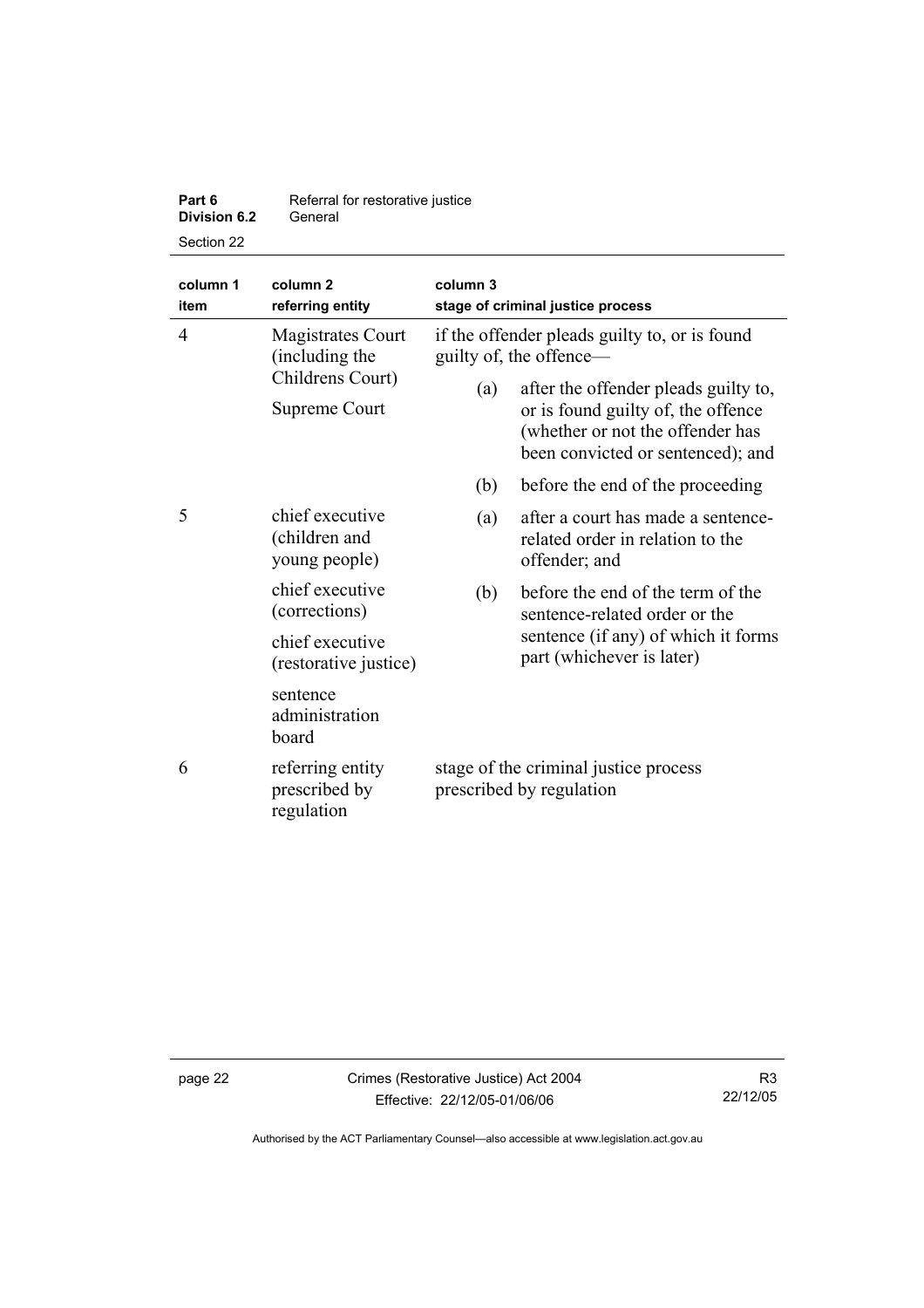## **23 Referral—procedure**

- (1) The referring entity must give a referral to the chief executive (restorative justice).
	- *Note* Section 72 deals with what happens if the referring entity is the same chief executive as the chief executive (restorative justice), but the referral is made by the chief executive as chief executive (corrections) or chief executive (children and young people).

 That section provides that the chief executive must ensure that appropriate administrative arrangements are made for the referral to be given by a delegate of the chief executive as chief executive (corrections) or chief executive (children and young people) to a delegate of the chief executive as chief executive (restorative justice).

- (2) The referral—
	- (a) must be in writing, stating the grounds for referral; and
	- (b) if the referring entity is a court—may be in the form of a court referral order or sentence-related order, or as a condition of a bail order.
	- *Note* If a form is approved under s 73 for this provision, the form must be used.
- (3) This section does not apply if the referring entity is the chief executive (restorative justice).
	- *Note* The referring entity may be the chief executive (restorative justice) under table 22, item 1 or 5.

## **24 Referral power**

- (1) A referring entity may refer an offence for restorative justice if the entity is satisfied that all the following conditions (the *section 24 referral conditions*) apply:
	- (a) the offender is an eligible offender;
	- (b) there is an eligible victim or parent in relation to the offence;

page 23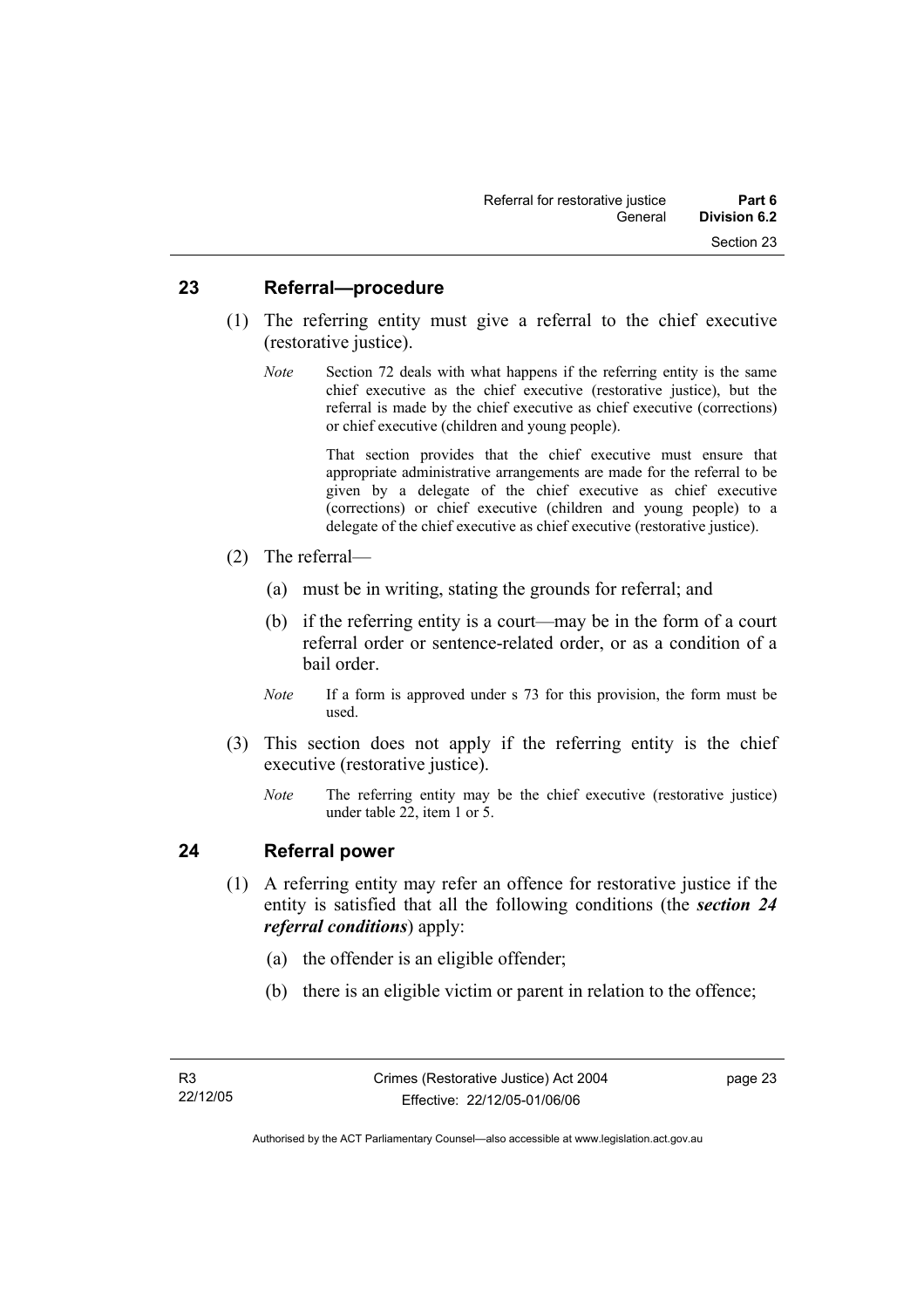- (c) an explanation has been given under section 25 to all eligible victims and parents, and the eligible offender, before they agree to take part in restorative justice.
- *Note* The conditions under which a victim, parent or offender may be eligible are set out in s 17, s 18 and s 19.
- (2) The restorative justice guidelines may prescribe procedures for making decisions about referrals under subsection (1).
- (3) This section is subject to the following sections:
	- (a) section 26 (Referral by DPP—domestic violence offences by young offenders;
	- (b) section 27 (Referral during court proceeding).

# **25 Explanation of restorative justice**

Before an offence is referred for restorative justice, the referring entity must ensure that reasonable steps are taken to explain to each eligible victim and parent, and the offender (in language that the victim, parent or offender can readily understand)—

- (a) the purpose of restorative justice generally and for the particular offence; and
- (b) the nature of restorative justice, including the following:
	- (i) the nature of a restorative justice conference;
	- (ii) who may take part in a restorative justice conference;
	- (iii) the nature of a restorative justice agreement; and
- (c) that the person may seek independent legal advice about taking part in restorative justice; and
- (d) that no-one is under an obligation to take part in restorative justice, or to continue to take part in restorative justice after it has started; and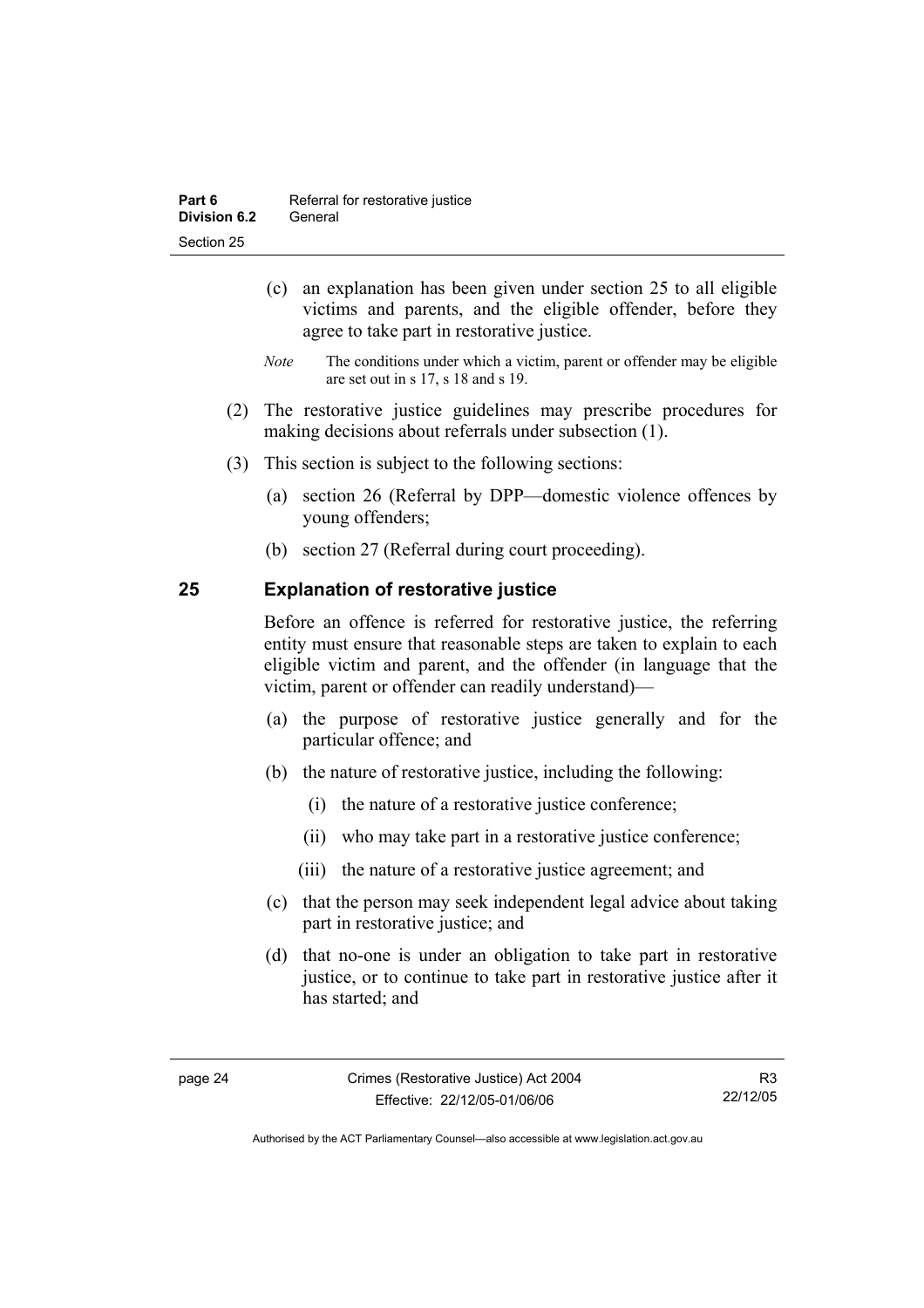- (e) if the offender has not entered a plea for the offence—that the acceptance of responsibility for the commission of the offence by the offender for the purpose of restorative justice does not prevent the offender from pleading not guilty for the offence; and
- (f) if a sentence-related order has not been made for the offender—that, if the offender is found guilty of the offence, a court, in sentencing the offender—
	- (i) may consider whether the offender accepts responsibility for the offence to take part in restorative justice, but is not required to reduce the severity of any sentence as a result; and
	- (ii) must not consider whether the offender has chosen not to take part, or not to continue to take part, in restorative justice.

# **26 Referral by DPP—domestic violence offences committed by young offenders**

- (1) This section applies if the director of public prosecutions is the referring entity for a domestic violence offence allegedly committed by a young offender.
- (2) The director of public prosecutions may refer the offence for restorative justice if—
	- (a) the section 24 referral conditions apply; and
	- (b) the director has consulted each person who could be an eligible victim or parent for the offence.
	- *Note* This Act does not apply to a domestic violence offence alleged to have been committed by an adult offender unless the offender pleads guilty to the offence, or is found guilty of the offence (see s 16).
- (3) Subsections (1) and (2) do not apply before the phase 2 application day.

page 25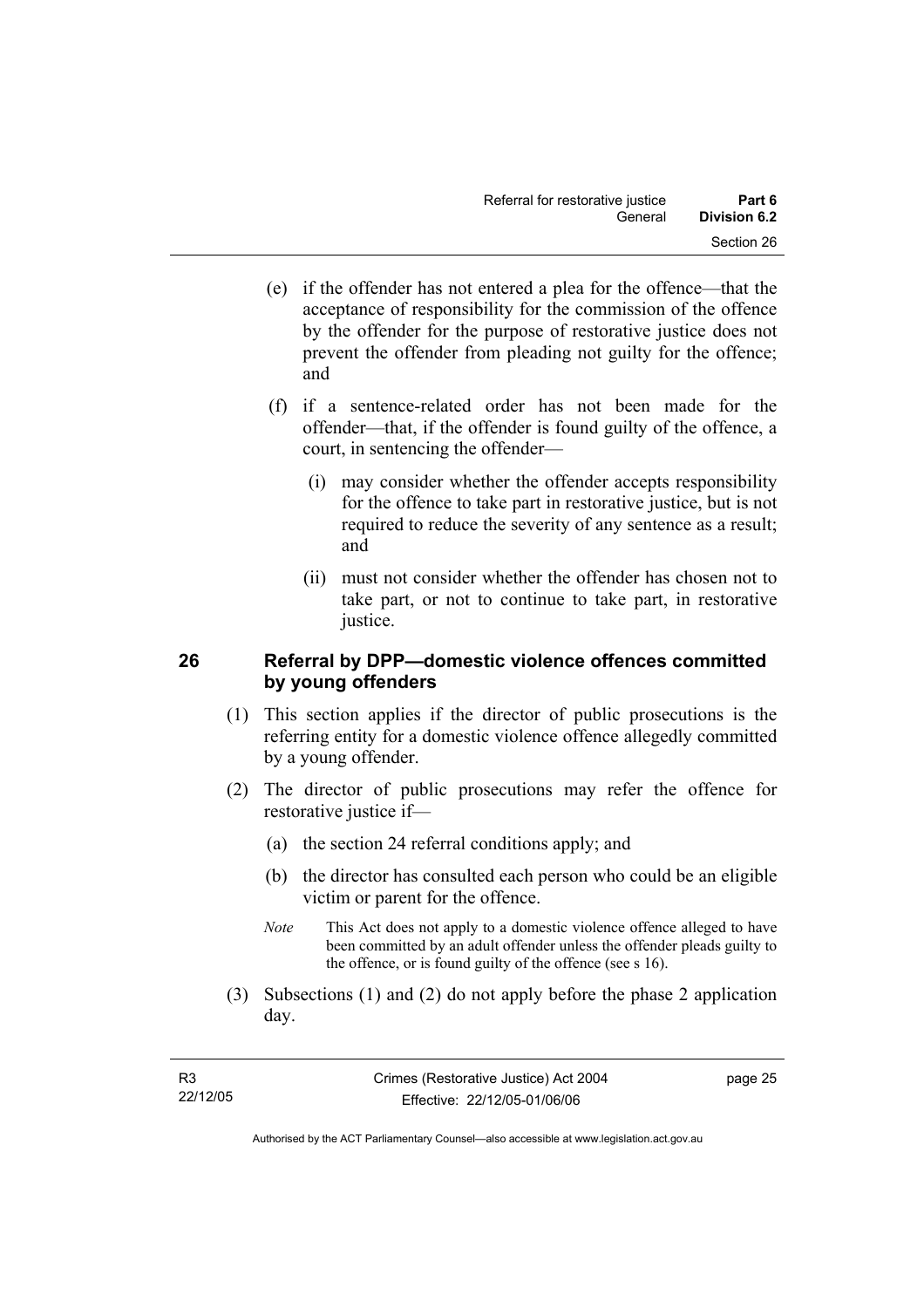- (4) However, subsections (1) and (2) may apply to an offence even if the offence was allegedly committed before the phase 2 application day.
- (5) To remove any doubt, the Legislation Act, section 79 (Automatic commencement of postponed law) does not apply to subsection (1) or (2).
	- *Note* If the Legislation Act, s 79 applied to subsection (1) or (2), the subsection would automatically commence 6 months after the commencement of this Act (apart from s 1 and s 2) if it had not already been effectively commenced by the declaration of the phase 2 application day.
- (6) Subsections (3) to (8) (including this subsection) expire on the phase 2 application day.
	- *Note* A provision of an Act expires at the end of the day fixed for its expiry (see Legislation Act, s 85 (3); *repeal* in s 85 includes expiry—see s 82).
- (7) Subsections (3) to (8) (including this subsection) are laws to which the Legislation Act, section 88 (Repeal does not end effect of transitional laws etc) applies.
- (8) In this section:

*phase 2 application day*—see section 15 (4).

# **Division 6.3 Referral by courts**

# **27 Referral during court proceeding**

- (1) This section applies if—
	- (a) a court is the referring entity for an offence under table 22, item 3; and
	- (b) the prosecution and any lawyer representing the offender agree that the offence should be referred for restorative justice; and
	- (c) either—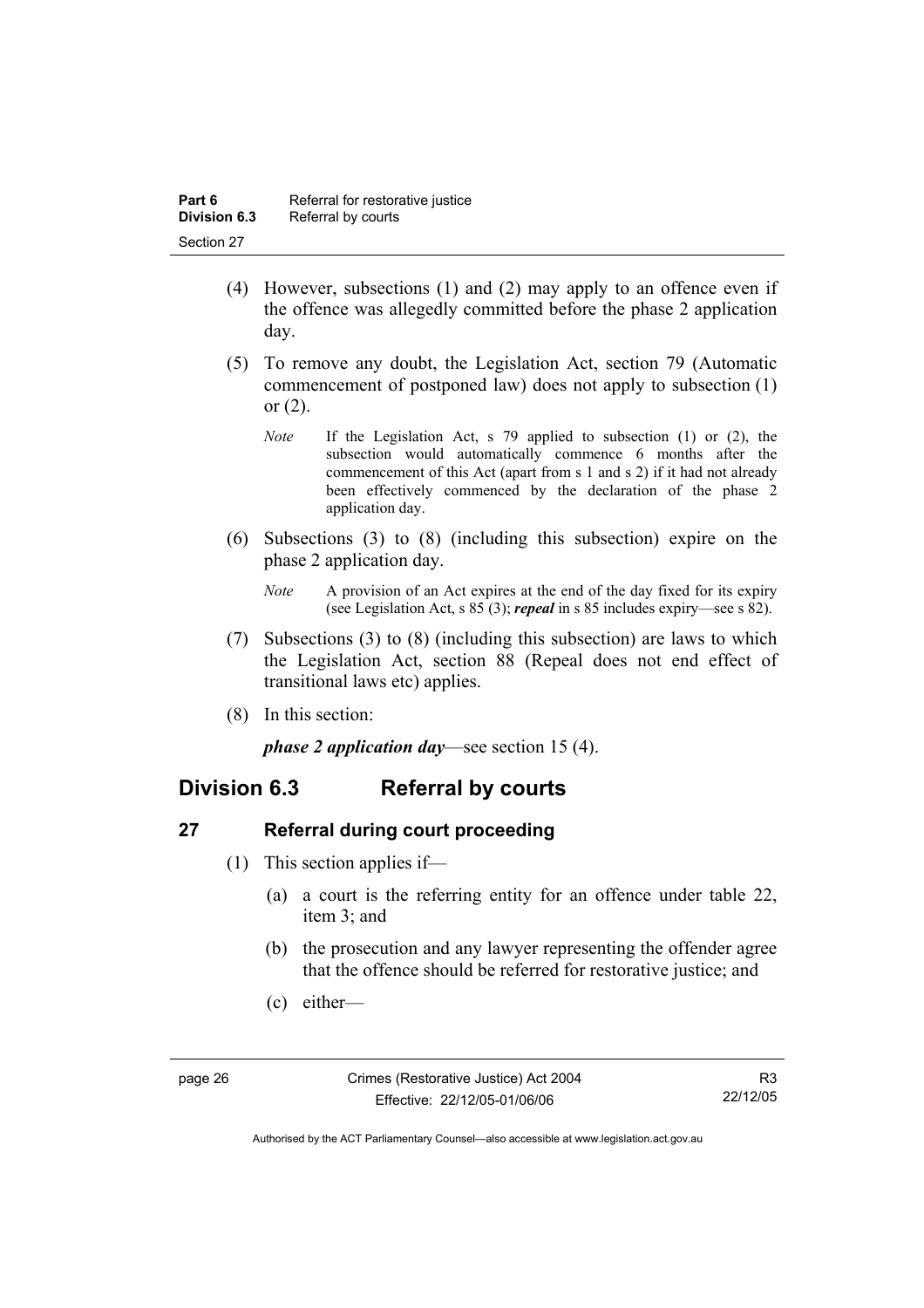- (i) the court is satisfied that the section 24 referral conditions apply; or
- (ii) the court considers that it is appropriate to refer the offence for restorative justice, and the court has ensured that explanations have been given as mentioned in section 25 to each person of whom the court is aware who is a victim, or a parent of a child victim, of the offence, and the offender.
- (2) The court may by order (a *court referral order*) adjourn the proceeding for a stated period, and refer the offence for restorative justice, on the application of the director of public prosecutions.
- (3) The court must ensure that a copy of the court referral order is given  $to$ —
	- (a) each victim and parent mentioned in subsection  $(1)$  (c) (ii); and
	- (b) the offender; and
	- (c) the director of public prosecutions and any lawyer representing the offender; and
	- (d) the chief executive.
- (4) For the referral of a domestic violence offence alleged to have been committed by a young offender, the court may make a court referral order only if it considers that exceptional circumstances exist to justify the referral.
	- *Note* This Act does not apply to a domestic violence offence alleged to have been committed by an adult offender unless the offender pleads guilty to the offence, or is found guilty of the offence (see s 16).
- (5) Subsection (4) does not apply before the phase 2 application day.
- (6) However, subsection (4) may apply to an offence even if the offence was allegedly committed before the phase 2 application day.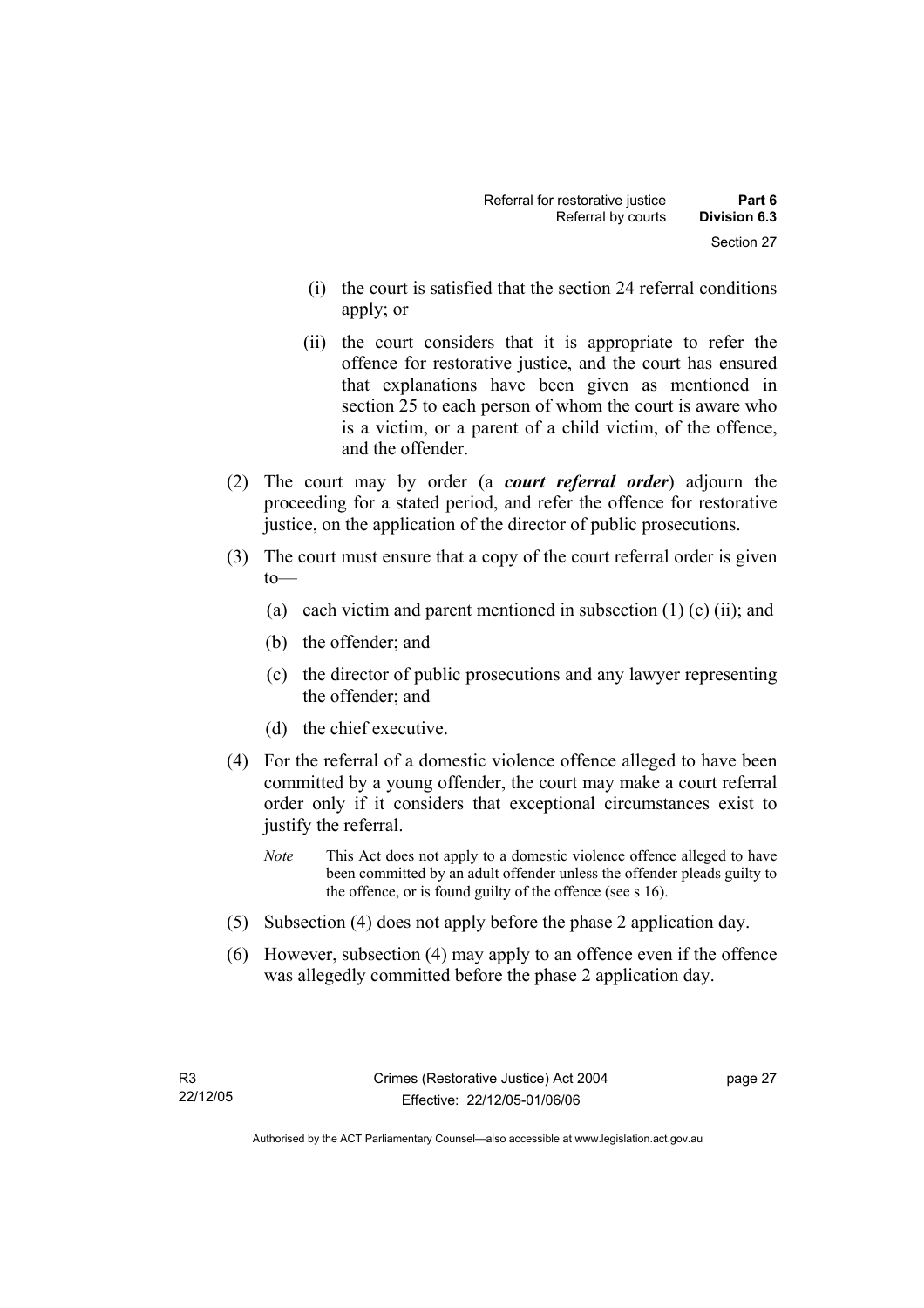- (7) To remove any doubt, the Legislation Act, section 79 (Automatic commencement of postponed law) does not apply to subsection (4).
	- *Note* If the Legislation Act, s 79 applied to the subsection, it would automatically commence 6 months after the commencement of this Act (apart from s 1 and s 2) if it had not already been effectively commenced by the declaration of the phase 2 application day.
- (8) Subsections (5) to (10) (including this subsection) expire on the phase 2 application day.
	- *Note* A provision of an Act expires at the end of the day fixed for its expiry (see Legislation Act, s 85 (3); *repeal* in s 85 includes expiry—see s 82).
- (9) Subsections (5) to (10) (including this subsection) are laws to which the Legislation Act, section 88 (Repeal does not end effect of transitional laws etc) applies.
- (10) In this section:

*phase 2 application day*—see section 15 (4).

# **28 Court referral orders—reports**

- (1) This section applies if a court makes a court referral order for section 27 in relation to a proceeding for an offence.
- (2) The chief executive must give the court a written report about the outcome of restorative justice for the offence within the period for which the proceeding is adjourned under the order.
- (3) The report must include a statement of the following in relation to each victim and parent mentioned in section 27 (1) (c) (ii), and the offender:
	- (a) whether the victim, parent or offender is eligible for restorative justice;
	- (b) if the victim, parent or offender is eligible for restorative justice—whether restorative justice is suitable for the victim, parent or offender;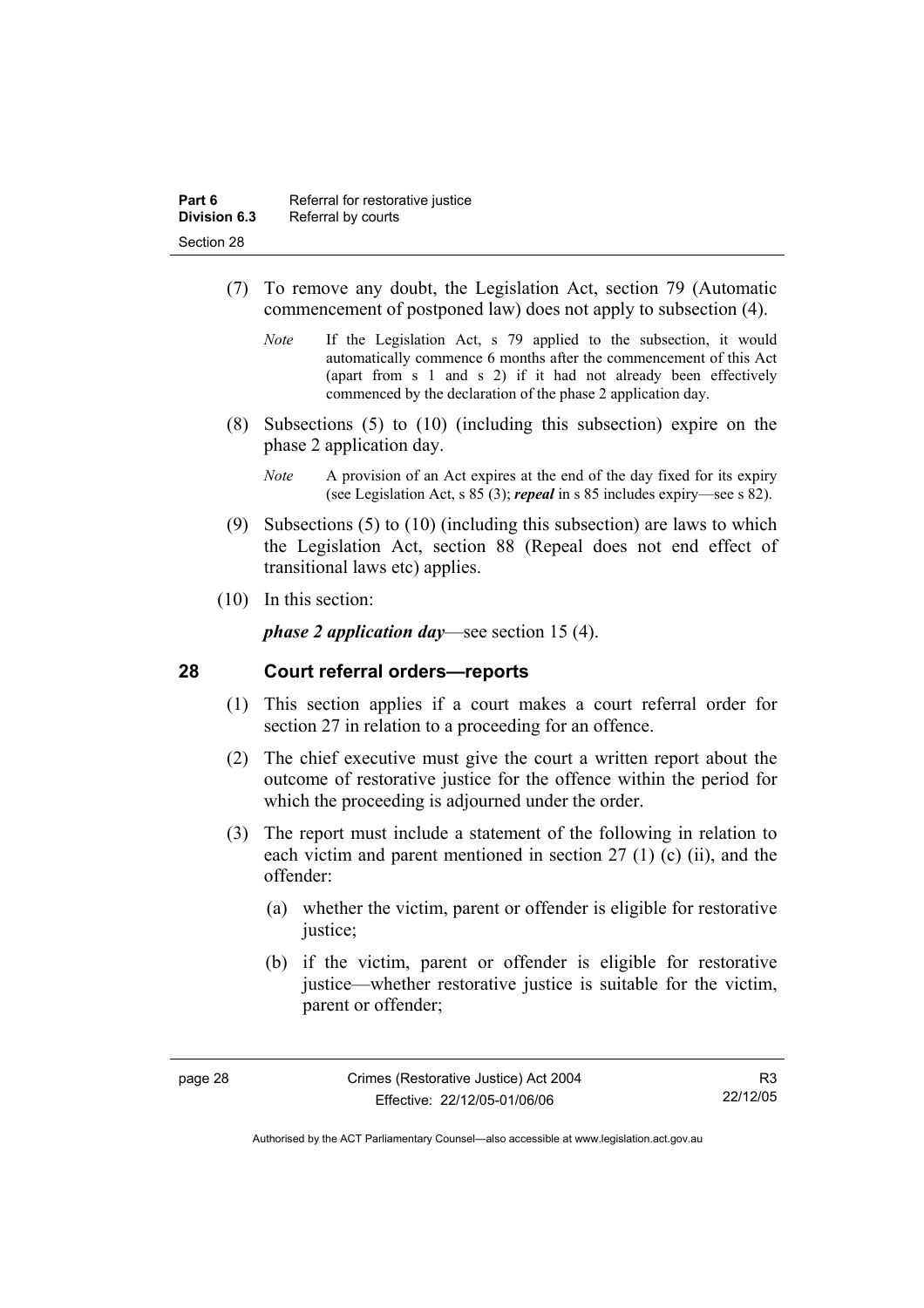- (c) whether a restorative justice conference was held;
- (d) if a restorative justice conference was held—
	- (i) the extent to which the conference met the objects of this Act; and
	- (ii) whether a restorative justice agreement was reached at the conference.
	- *Note* If a form is approved under s 73 for this provision, the form must be used.
- (4) If a restorative justice agreement was reached at a restorative justice conference for the offence, the report must include a copy of the agreement.
- (5) The chief executive must give a copy of the report to—
	- (a) each victim and parent mentioned in section  $27 (1) (c) (ii)$ ; and
	- (b) the offender; and
	- (c) the director of public prosecutions and any lawyer representing the offender.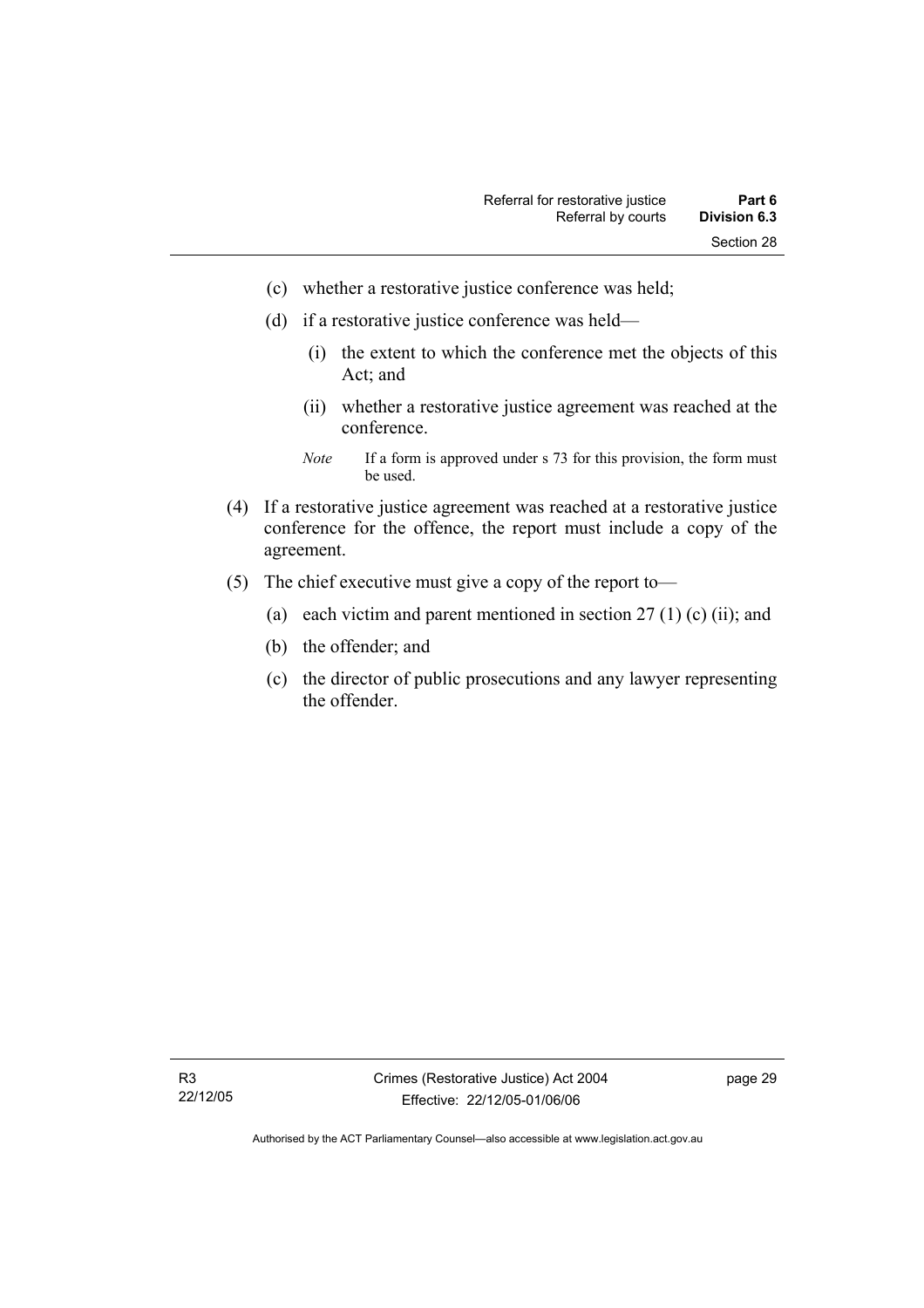#### **Part 7** Suitability for restorative justice

Section 29

# **Part 7 Suitability for restorative justice**

#### **29 Meaning of** *personal characteristics* **for pt 7**

In this part:

*personal characteristics*, of a victim, or a parent of a child victim, or offender, means personal characteristics of the victim, parent or offender that might affect the outcome of restorative justice for the relevant offence.

#### **Examples**

- 1 age
- 2 gender
- 3 social or cultural background
- *Note* An example is part of the Act, is not exhaustive and may extend, but does not limit, the meaning of the provision in which it appears (see Legislation Act, s 126 and s 132).

#### **30 Suitability—eligibility requirement**

The chief executive may decide that an offence is suitable for restorative justice only if satisfied that—

- (a) there is an eligible victim or eligible parent for the offence; and
- (b) the offender is an eligible offender.

#### **31 Finding of eligibility by referring entity**

- (1) This section applies if, in a referral under section 23 (Referral procedure), a referring entity states that a person is an eligible victim, parent, or offender and gives grounds for that statement.
- (2) For this part, the referring entity's statement—
	- (a) is sufficient for the chief executive to be satisfied of the fact of eligibility; but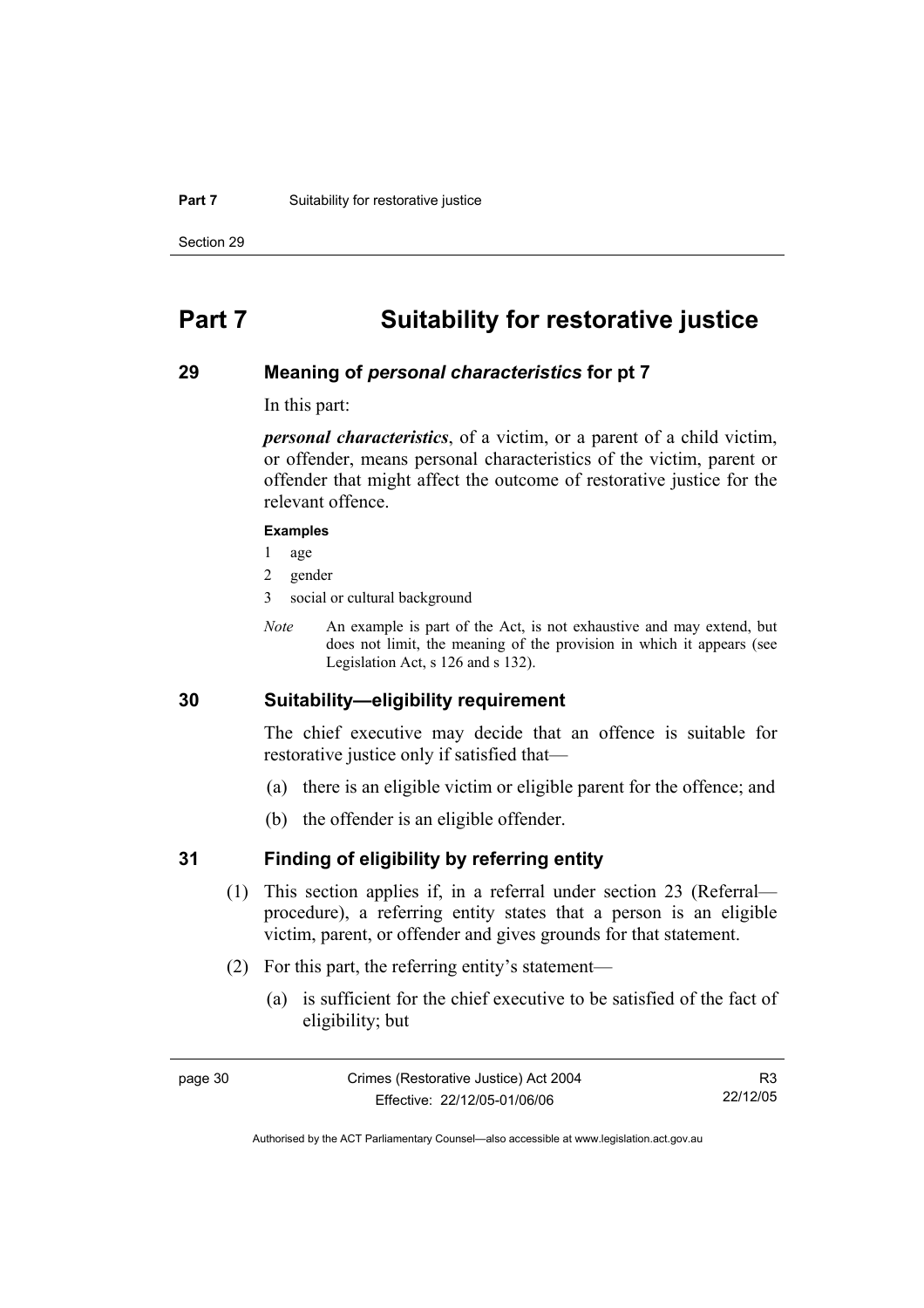(b) does not prevent the chief executive from being satisfied that a victim, parent or offender is not eligible for restorative justice.

#### **32 Suitability—decision**

- (1) The chief executive is responsible for deciding whether restorative justice is suitable for an offence.
- (2) The chief executive may decide whether restorative justice is suitable for an offence only after considering the following:
	- (a) the general considerations mentioned in section 33;
	- (b) suitability for the eligible victim or parent under section 34 or section 35;
	- (c) suitability for the offender under section 36.
- (3) If the chief executive decides that restorative justice is suitable for an offence, the chief executive must ask the following for written consent for a restorative justice conference to be called for the offence:
	- (a) the eligible victim or parent, or both (if there is an eligible victim and an eligible parent);
	- (b) the eligible offender.
	- *Note* If a form is approved under s 73 for this provision, the form must be used.

#### **33 Suitability—general considerations**

- (1) In deciding whether restorative justice is suitable for an offence, the chief executive must consider the following:
	- (a) any government or administrative policy relating to the treatment of offences of the relevant kind;
	- (b) the nature of the offence, including the level of harm caused by or violence involved in its commission or alleged commission;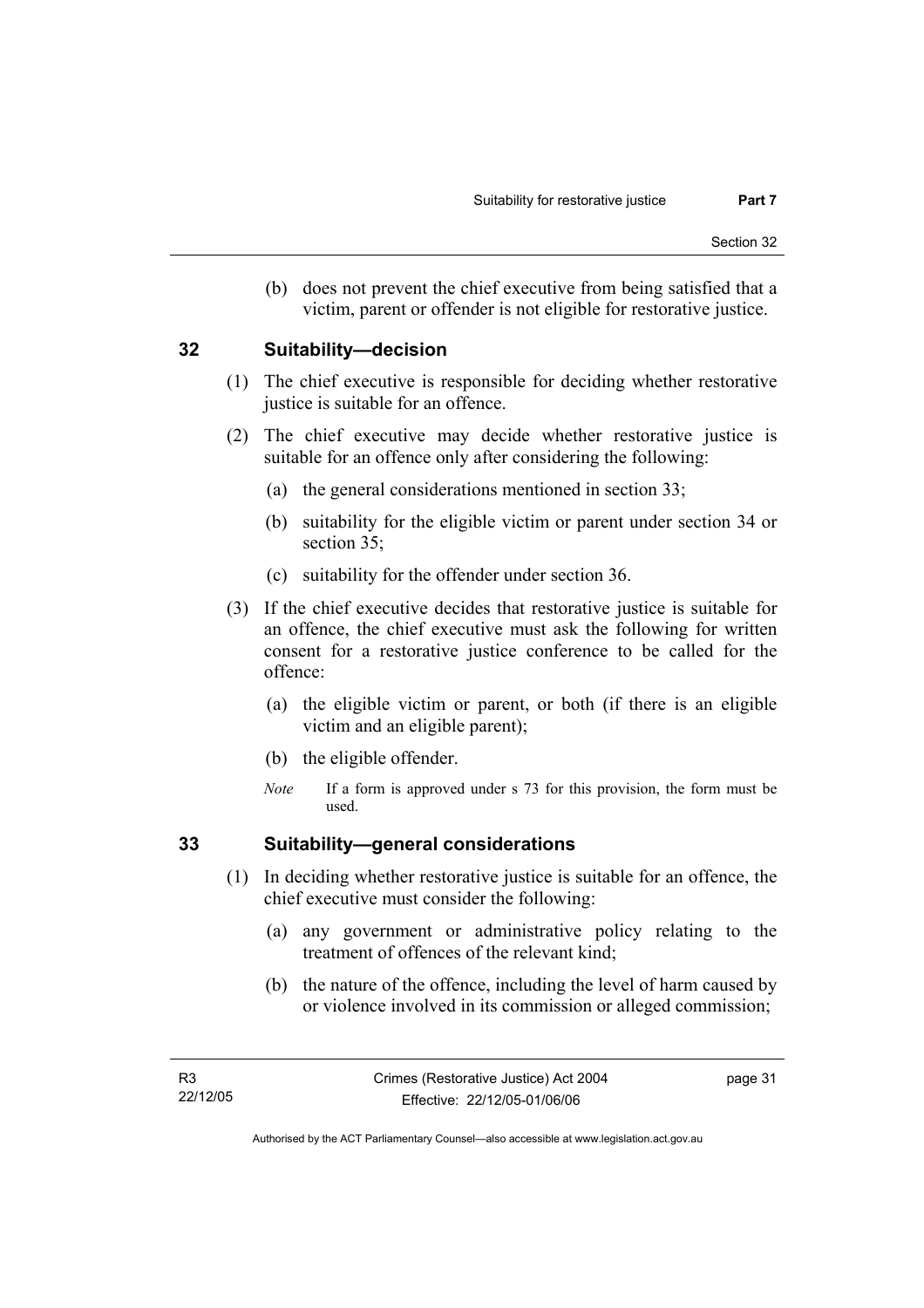Section 33

- (c) the appropriateness of restorative justice at the current stage of the criminal justice process in relation to the offence;
- (d) any potential power imbalance between the people who are to take part in restorative justice for the offence;
- (e) the physical and psychological safety of anyone who is to take part in restorative justice for the offence.
- (2) The chief executive may decide that restorative justice is suitable for a domestic violence offence committed by a young offender only if satisfied that exceptional circumstances exist to justify the calling of a restorative justice conference for the offence.
- (3) Subsection (2) does not apply before the phase 2 application day.
- (4) However, subsection (2) may apply to an offence even if the offence was committed before the phase 2 application day.
- (5) To remove any doubt, the Legislation Act, section 79 (Automatic commencement of postponed law) does not apply to subsection (2).
	- *Note* If the Legislation Act, s 79 applied to the subsection, it would automatically commence 6 months after the commencement of this Act (apart from s 1 and s 2) if it had not already been effectively commenced by the declaration of the phase 2 application day.
- (6) Subsections (3) to (8) (including this subsection) expire on the phase 2 application day.
	- *Note* A provision of an Act expires at the end of the day fixed for its expiry (see Legislation Act, s 85 (3); *repeal* in s 85 includes expiry—see s 82).
- (7) Subsections (3) to (8) (including this subsection) are laws to which the Legislation Act, section 88 (Repeal does not end effect of transitional laws etc) applies.
- (8) In this section:

*phase 2 application day*—see section 15 (4).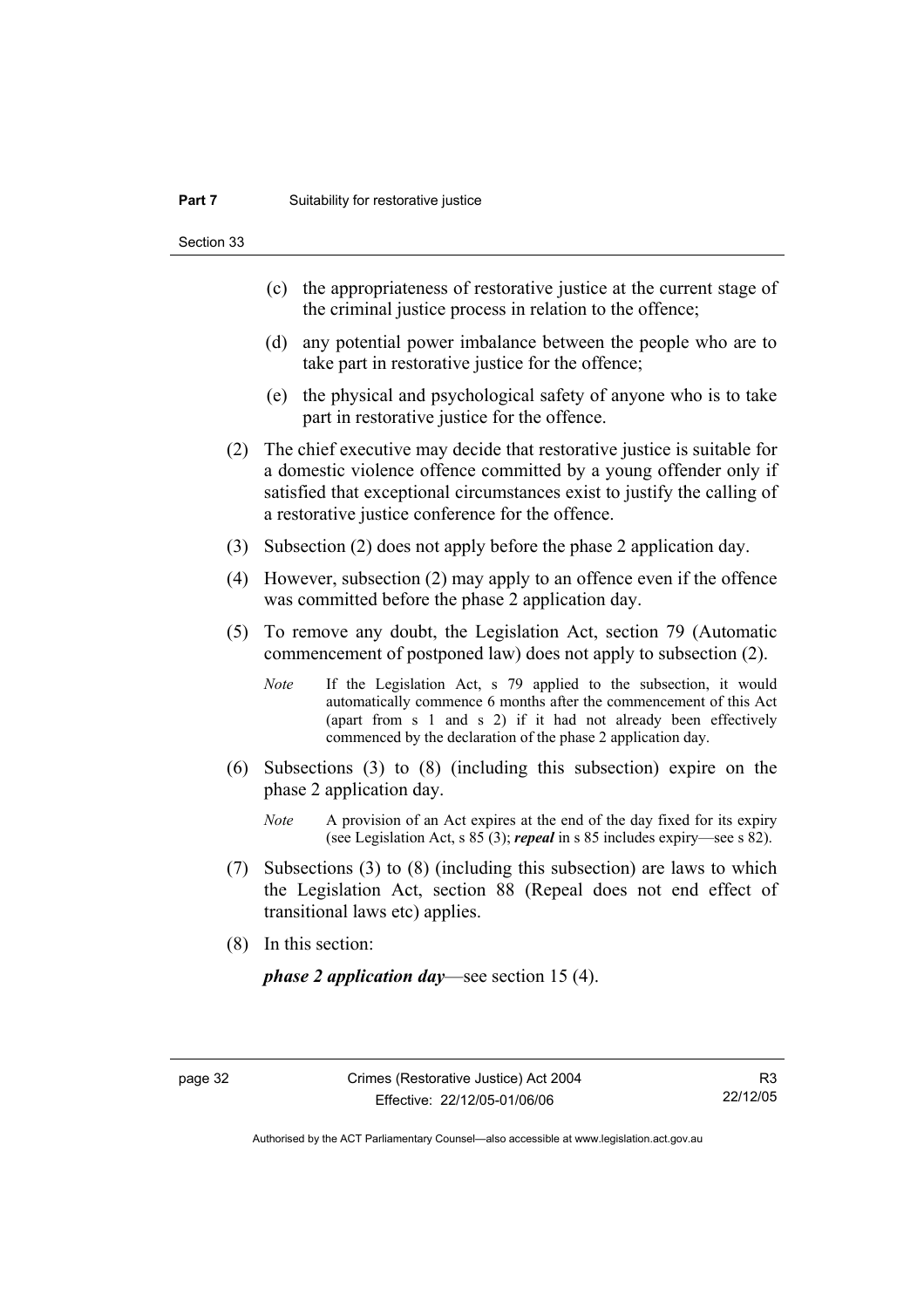#### **34 Suitability—victims**

- (1) In deciding whether restorative justice is suitable for an eligible victim, the chief executive must consider the following:
	- (a) the victim's personal characteristics;
	- (b) the victim's motivation for taking part in restorative justice;
	- (c) the impact of the offence as perceived by the victim.
- (2) For this Act, an eligible victim is a *suitable victim* if the chief executive decides under section 32 that the victim is suitable for restorative justice.

### **35 Suitability—eligible parents**

- (1) In deciding whether restorative justice is suitable for an eligible parent of a child victim, the chief executive must consider the following:
	- (a) the relationship between the parent and the child;
	- (b) the parent's and the child victim's personal characteristics;
	- (c) the parent's and the child victim's motivation for taking part in restorative justice;
	- (d) the impact of the offence as perceived by the parent and the child victim.
- (2) For this Act, an eligible parent is a *suitable parent* if the chief executive decides under section 32 that the parent is suitable for restorative justice.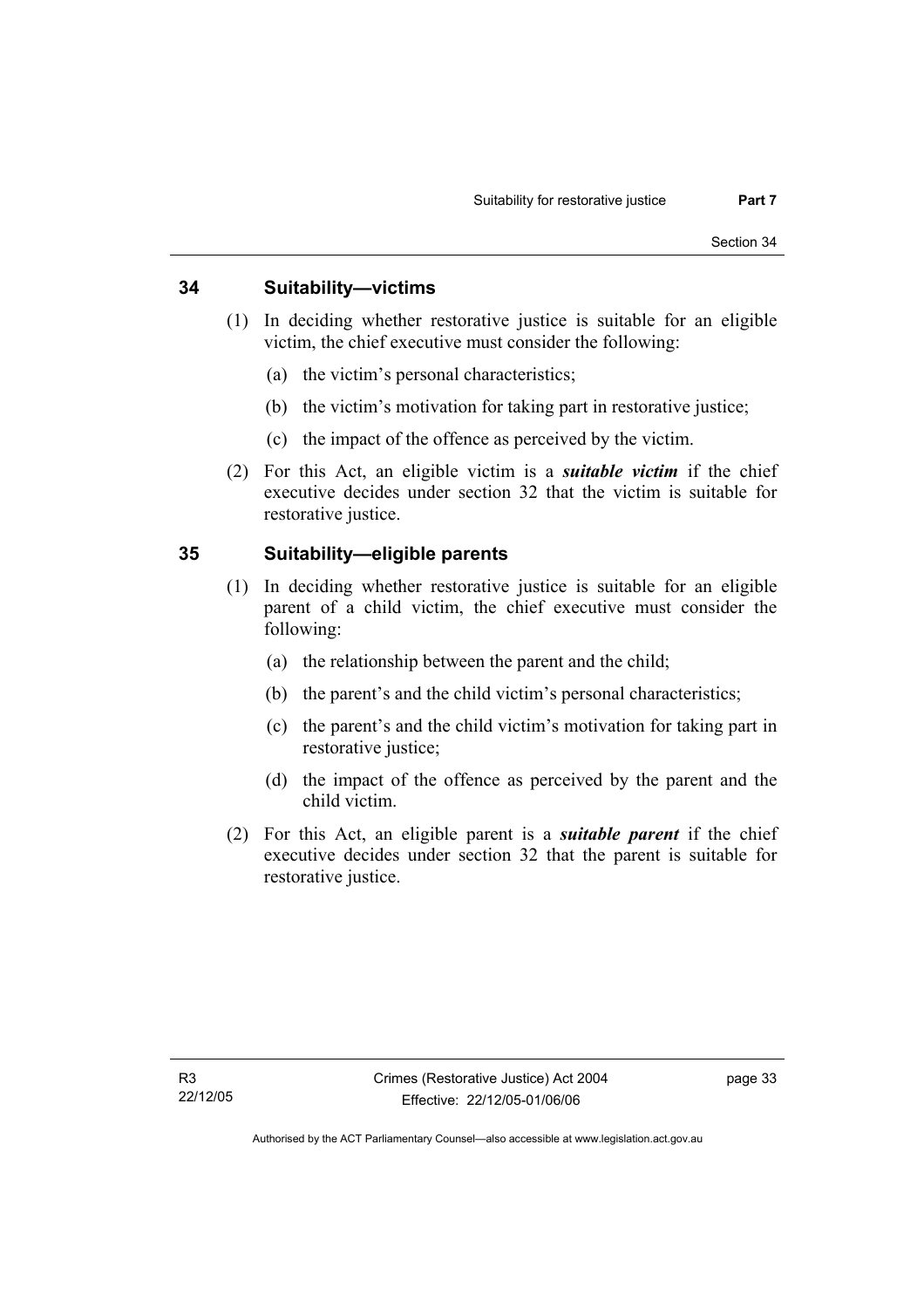#### **Part 7** Suitability for restorative justice

Section 36

#### **36 Suitability—offenders**

In deciding whether restorative justice is suitable for an offender, the chief executive must consider the following:

- (a) the extent (if any) of the offender's contrition or remorse for the offence;
- (b) the offender's personal characteristics;
- (c) the offender's motivation for taking part in restorative justice;
- (d) the impact of the offence as perceived by the offender.

page 34 Crimes (Restorative Justice) Act 2004 Effective: 22/12/05-01/06/06

R3 22/12/05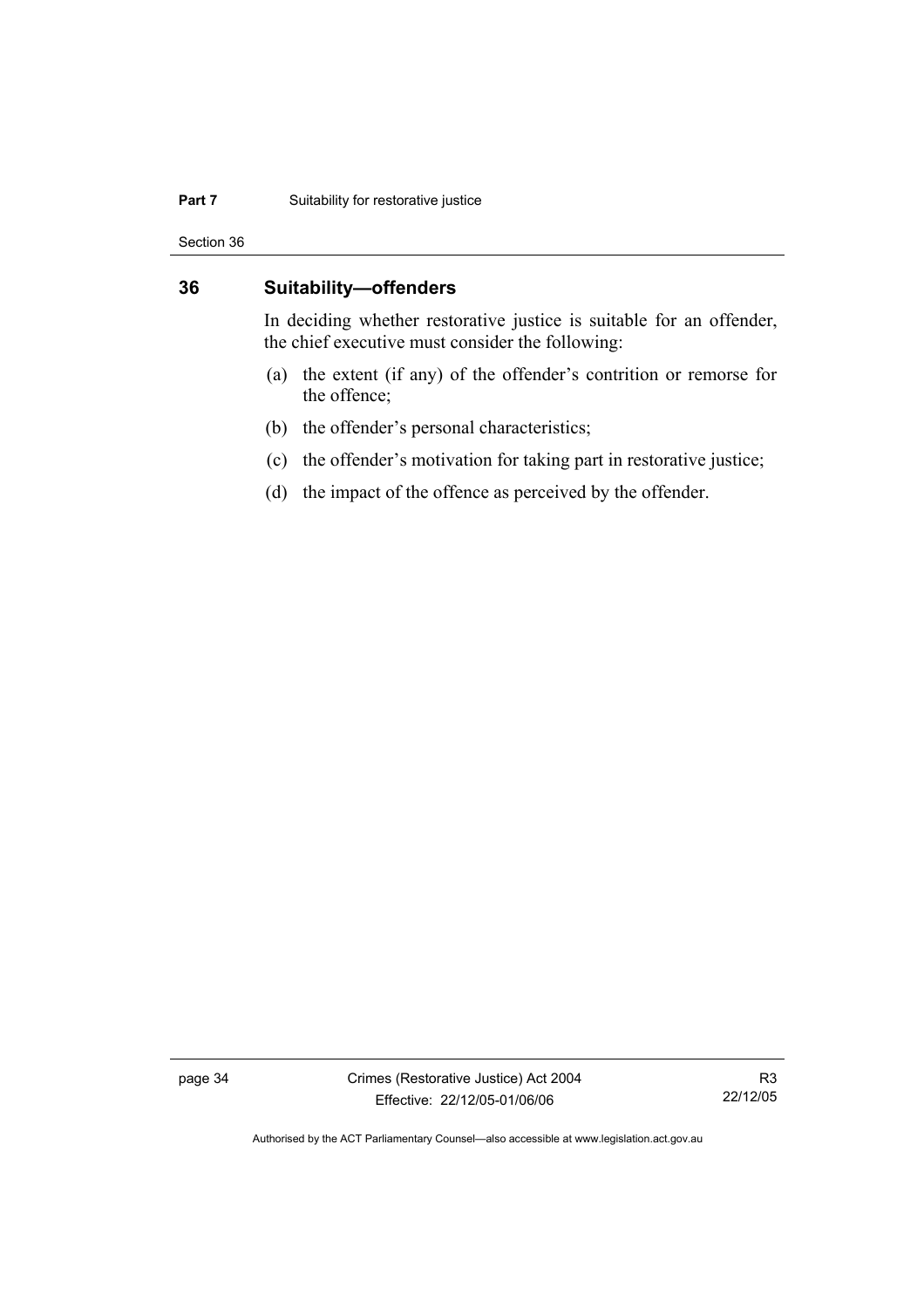# **Part 8 Restorative justice conferences and agreements**

# **Division 8.1 General**

## **37 Definitions—pt 8**

In this part:

*required participant*, in a restorative justice conference—see section 42.

*restorative justice agreement*—see section 50.

*substitute participant*—see section 43.

*suitable parent*—see section 35.

*suitable victim*—see section 34.

## **38 Meaning of** *referring entity***—pt 8**

(1) In this part:

*referring entity*—see section 22.

 (2) However, if an offence is referred for restorative justice by a court in making a sentence-related order, *referring entity* means the chief executive (corrections).

## **39 Decision to call conference**

- (1) The chief executive may require a restorative justice conference to be called for an offence if—
	- (a) the chief executive decides, under section 32 (Suitability decision) that restorative justice is suitable for the offence; and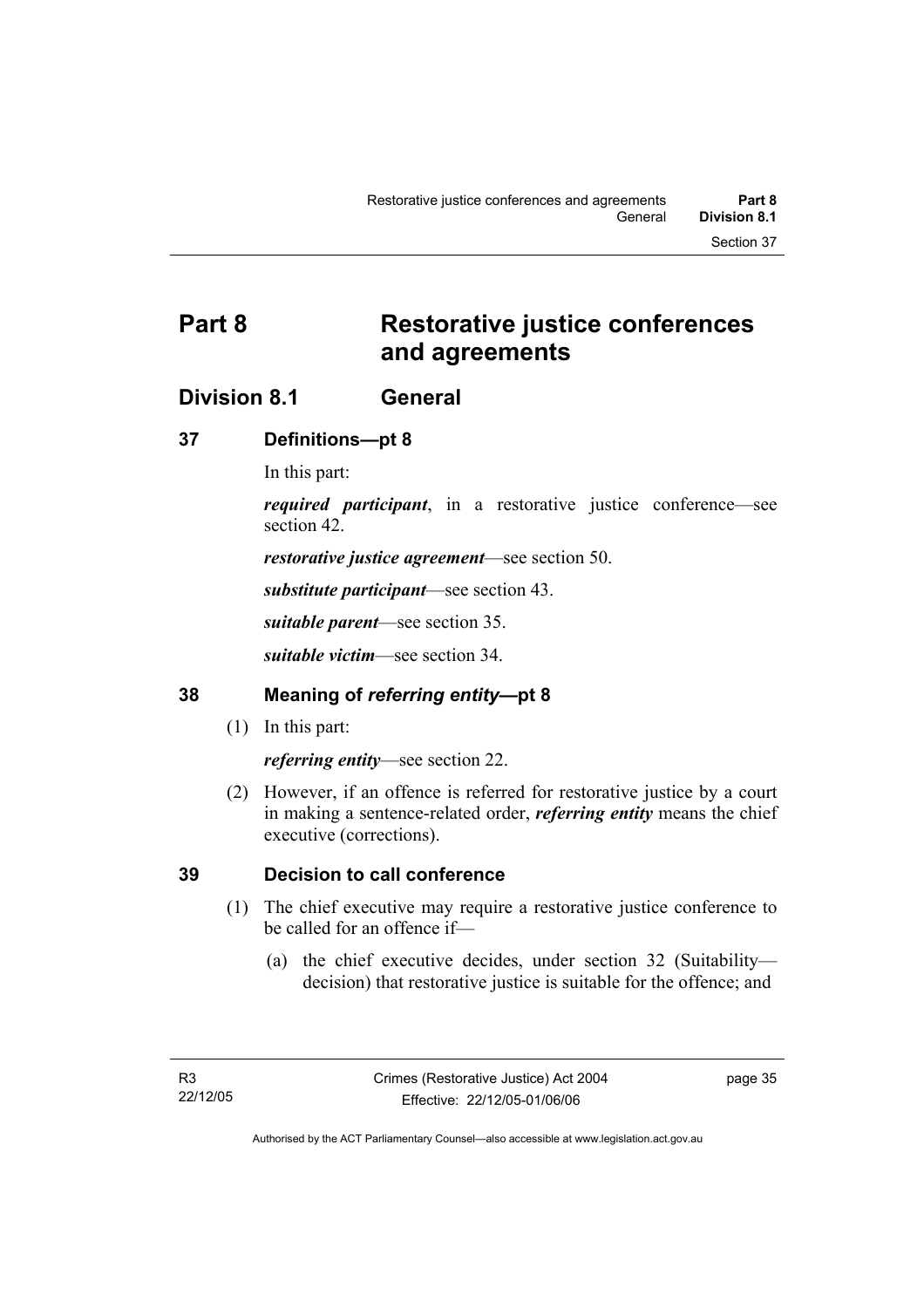- (b) the eligible victim or parent, and the eligible offender, gives consent under section 32 (3) for the conference to be called.
- (2) The chief executive must assign a convenor to a conference called under this section.

# **Division 8.2 Convenors**

#### **40 Appointment of convenors**

- (1) The chief executive may appoint a person as a convenor for this part.
	- *Note 1* For the making of appointments (including acting appointments), see the Legislation Act, pt 19.3.
	- *Note 2* In particular, an appointment may be made by naming a person or nominating the occupant of a position (see Legislation Act, s 207).
	- *Note 3* Certain Ministerial appointments require consultation with an Assembly committee and are disallowable (see Legislation Act, div 19.3.3).
- (2) The chief executive may appoint a person as convenor only if—
	- (a) the person has the qualifications and experience prescribed by regulation; and
	- (b) if the person is not a lawyer—the chief executive is satisfied that the convenor has received sufficient legal training—
		- (i) to advise those who take part in restorative justice of their rights and duties at law and under this Act; and
		- (ii) otherwise to exercise the functions of a convenor for this Act.
- (3) Subsection (2) (b) does not prevent a regulation being made requiring a convenor to be a lawyer.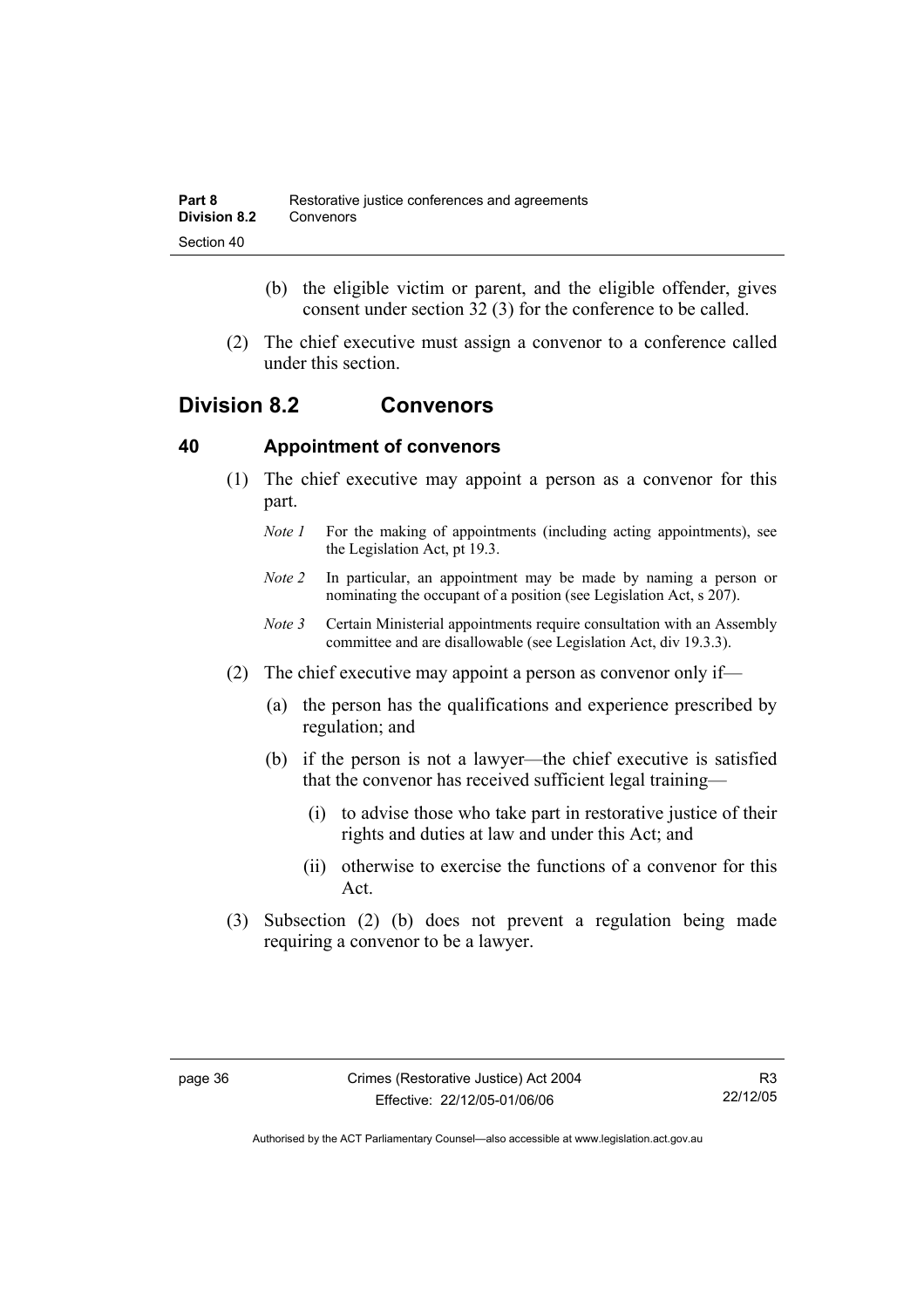#### **41 What a convenor does**

- (1) The convenor of a restorative justice conference, subject to this part, may do anything necessary or desirable to be done in relation to calling the conference, including the following:
	- (a) consulting a person with knowledge of or experience in a particular culture;
	- (b) inviting a person to take part in the conference;
	- (c) deciding whether the conference should require the participants to meet in person, or to communicate in any other way;
	- (d) fixing a time for the conference, and for any continuation of the conference;
	- (e) fixing a venue for the conference, if the participants are to meet in person;
	- (f) identifying the issues that should be addressed at the conference;
	- (g) facilitating the conference;
	- (h) warning participants about the potentially incriminating nature of any statement to be made, or being made, at the conference;
	- (i) facilitating an agreement between the participants;
	- (j) ensuring that this Act is complied with in relation to the conference and any agreement;
	- (k) any other function required by regulation.
- (2) The convenor must carry out the functions mentioned in subsection (1) in a way that ensures that no-one's safety, rights or dignity is compromised.

page 37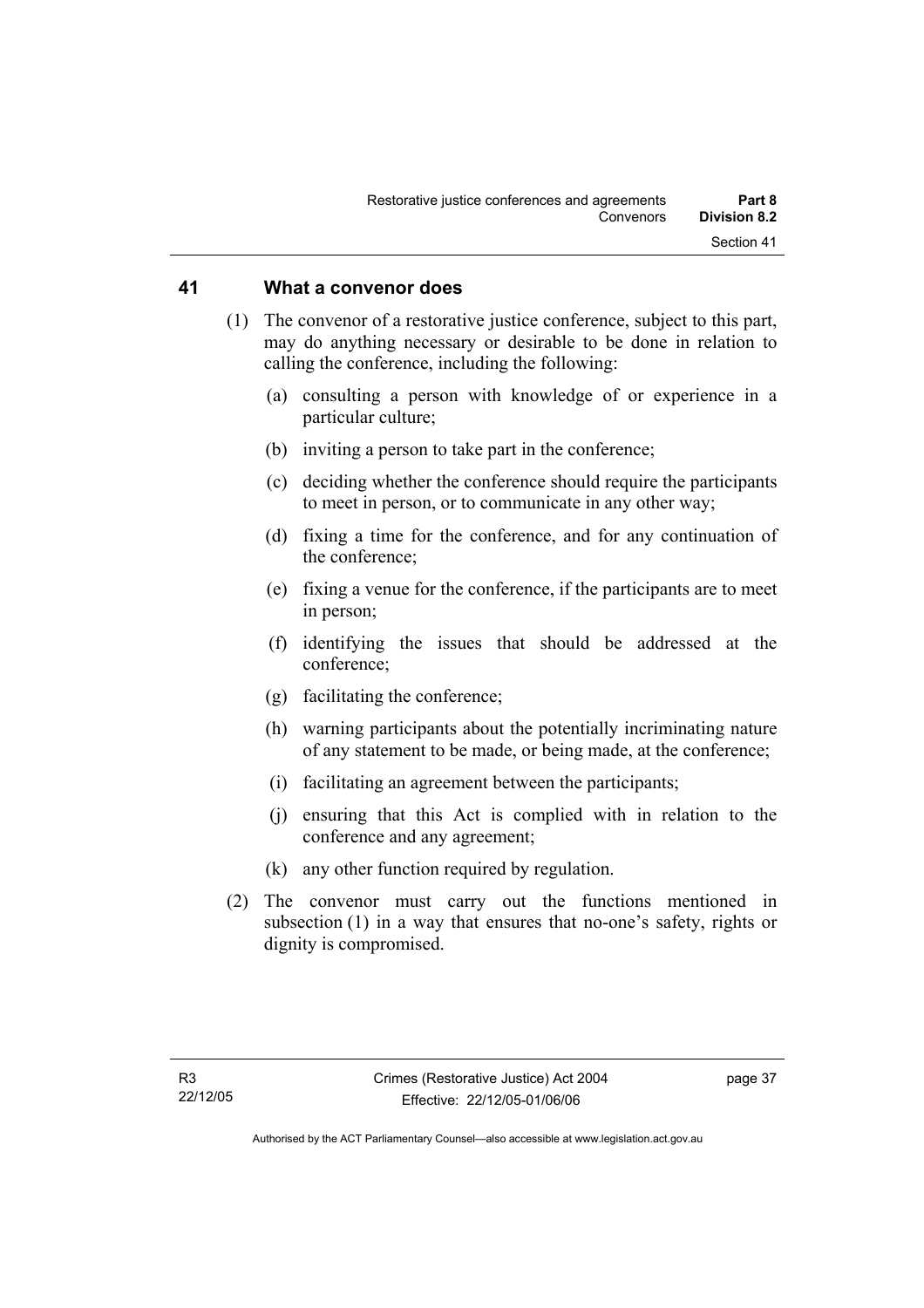# **Division 8.3 Conduct of conference**

### **42 Required participants**

- (1) A restorative justice conference for an offence must not proceed unless each of the following takes part in the conference:
	- (a) a suitable victim or parent, or a substitute participant for a suitable victim or parent;
	- (b) the offender.
- (2) A person mentioned in subsection (1) who takes part (or who is to take part) in a restorative justice conference for an offence is a *required participant* in the conference for this part.
	- *Note* The convenor may invite supporters of the offender and victim to take part in the conference, and the informant police officer (see s 44).

#### **43 Substitute participants**

A person (a *substitute participant*) acting for a suitable victim or parent may take part in a restorative justice conference instead of the victim or parent if—

- (a) the victim or parent asks for, or agrees to, the substitution; and
- (b) the convenor agrees to the substitution.
- *Note* If the conference results in a restorative justice agreement, the substitute participant for the victim or parent must sign the agreement, and is taken to do so on behalf of the victim or parent (see s 52).

#### **44 Invited participants**

- (1) Any of the following may take part in a restorative justice conference if invited by the convenor:
	- (a) the police officer who is the informant for the offence;
	- (b) a parent of a suitable victim or the offender;

Authorised by the ACT Parliamentary Counsel—also accessible at www.legislation.act.gov.au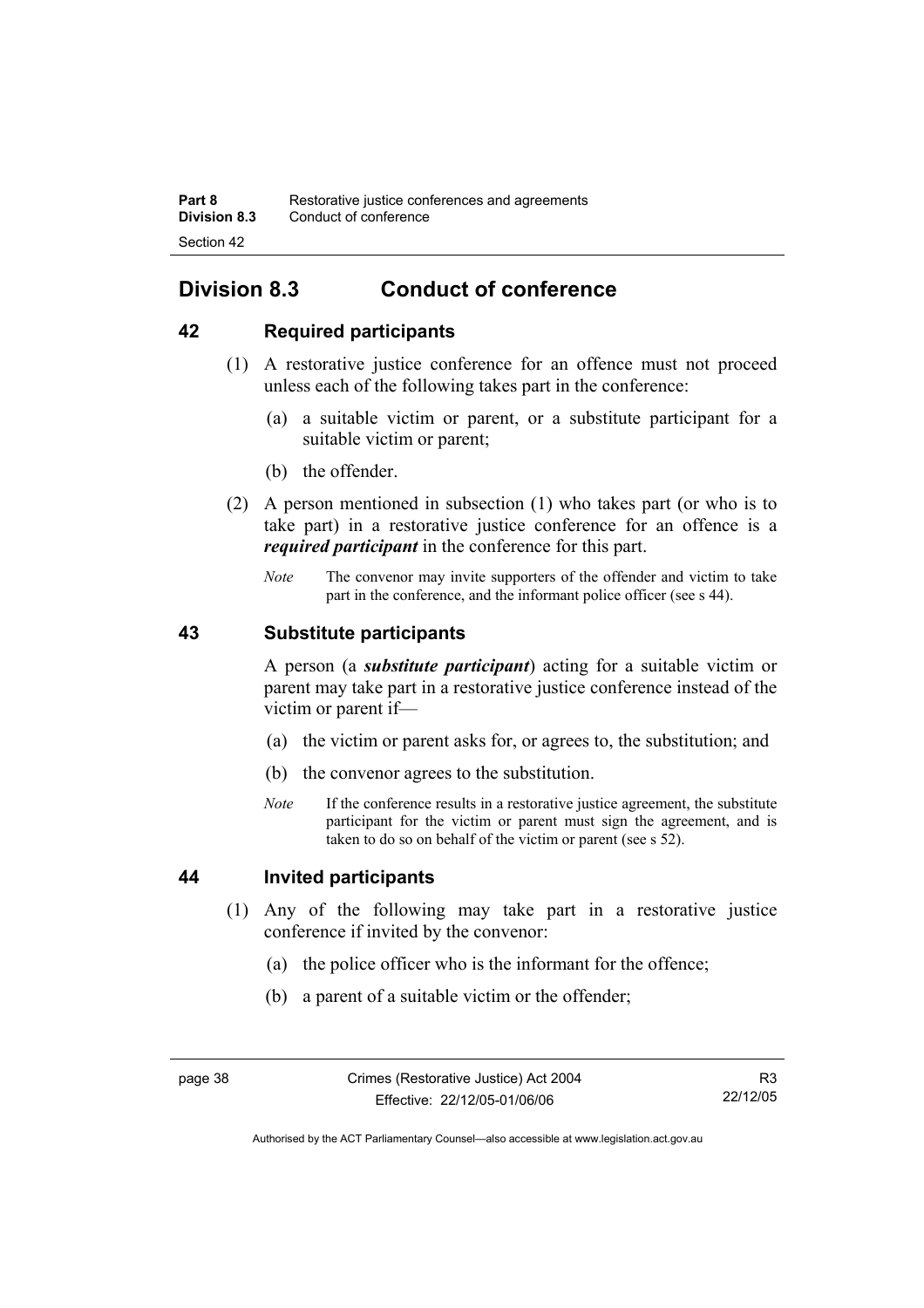- (c) a family member or domestic partner of a suitable victim, a suitable parent or the offender;
- (d) a person in a domestic relationship with a suitable victim, a suitable parent or the offender;
- (e) anyone else, if—
	- (i) a suitable victim or parent, or the offender, considers the person can provide emotional or practical support for the victim, parent or offender; or
	- (ii) the convenor considers that the participation of the person would help to promote the objects of this Act in relation to the conference.
- (2) If a required participant asks the convenor to invite a person mentioned in subsection (1) to take part in the conference, the convenor must not refuse the request unless the convenor considers, on reasonable grounds, that to invite the participant would be significantly detrimental to the objects of this Act in relation to the conference.
- (3) If a participant in a restorative justice conference is represented by someone acting for the participant in a professional capacity, the representative may not take part in the conference in that capacity.

**Examples of people acting for participants in a professional capacity** 

- 1 lawyers
- 2 victim intercessors
- 3 offender intercessors
- *Note* An example is part of the Act, is not exhaustive and may extend, but does not limit, the meaning of the provision in which it appears (see Legislation Act, s 126 and s 132).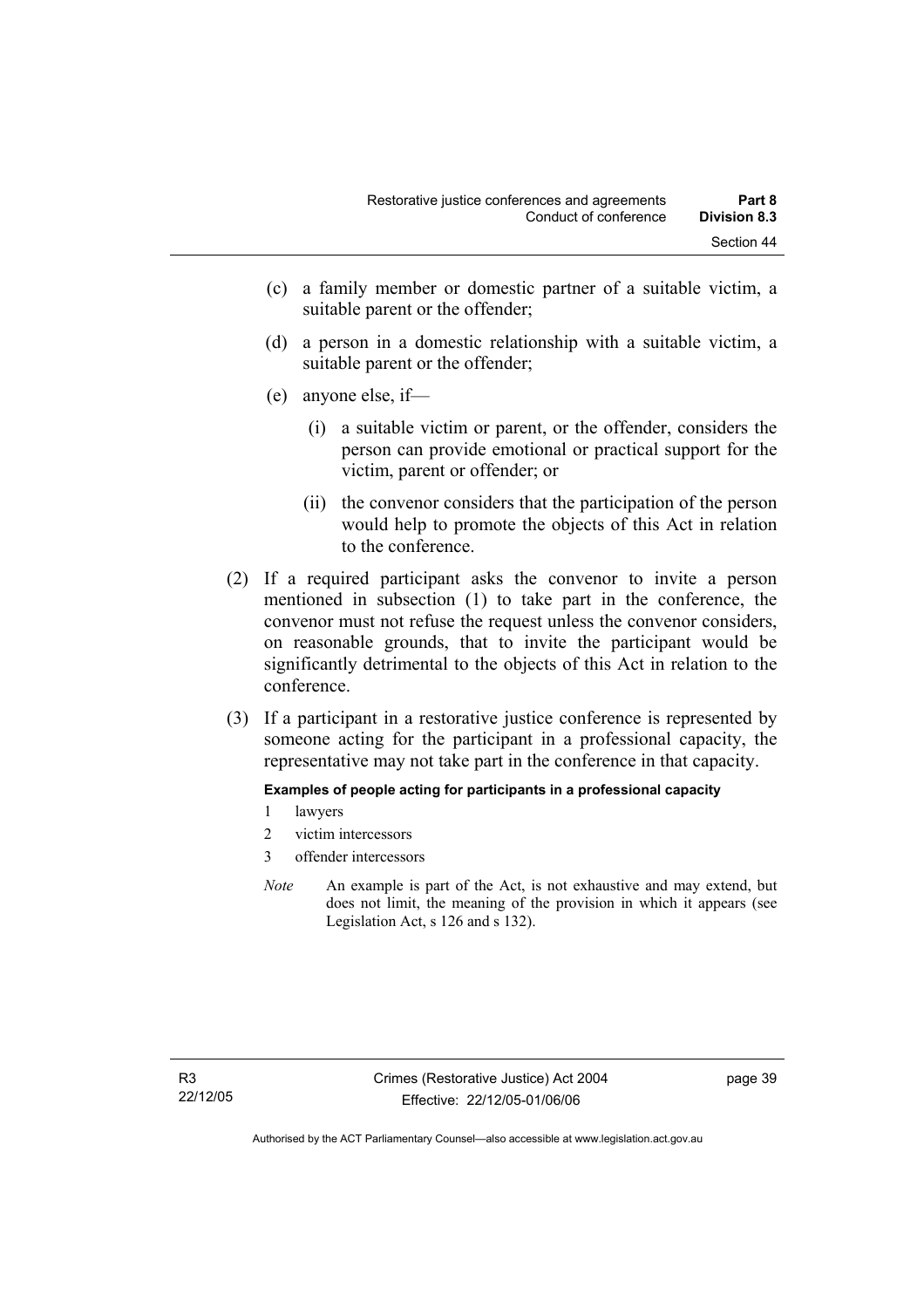(4) In this section:

*domestic relationship*—see the *Domestic Relationships Act 1994*, section 3 (Interpretation).

*Note* For the meaning of *domestic partner*, see Legislation Act, s 169.

#### **45 Explanation for participants**

Before a restorative justice conference begins, the convenor must ensure that reasonable steps are taken to explain to each person who is to take part in the conference (in language that each can readily understand)—

- (a) the objects of this Act in relation to the conference, including the purpose of restorative justice generally and for the particular offence; and
- (b) the nature of restorative justice, including the following:
	- (i) the nature of a restorative justice conference;
	- (ii) who may take part in a restorative justice conference;
	- (iii) the nature of a restorative justice agreement; and
- (c) that the person may, before and after the conference is called, seek independent legal advice about taking part in a restorative justice conference and about the effect of any restorative justice agreement reached at a conference; and
- (d) that no-one is under an obligation to take part in the conference, or to continue to take part in conference after it has started; and
- (e) if the offender has not entered a plea for the offence—that the acceptance of responsibility for the commission of the offence by the offender for the purpose of restorative justice does not prevent the offender from pleading not guilty to the offence; and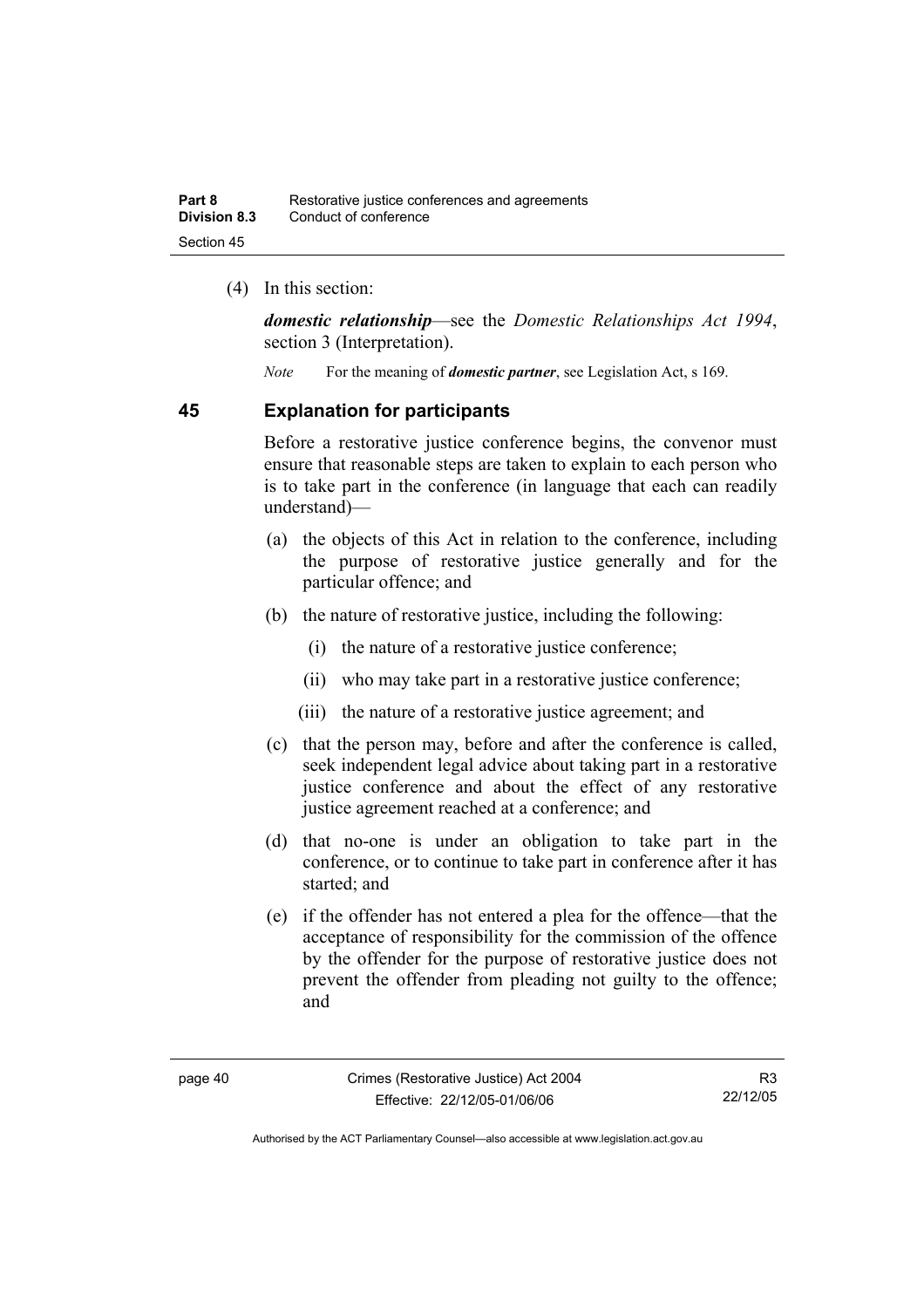- (f) if a sentence-related order has not been made for the offender—that, if the offender is found guilty of the offence, a court, in sentencing the offender—
	- (i) may consider whether the offender accepts responsibility for the offence to take part in restorative justice, but is not required to reduce the severity of any sentence as a result; and
	- (ii) must not consider whether the offender has chosen not to take part, or not to continue to take part, in restorative justice.

### **46 Form of conference**

The convenor of a restorative justice conference may conduct the conference in any form (or combination of forms) consistent with the restorative justice guidelines that would, in the convenor's opinion, best facilitate—

- (a) interaction between the participants; and
- (b) the promotion of the objects of this Act in relation to the conference.

#### **Examples of conference forms**

- 1 face-to-face meeting
- 2 exchange of written or emailed statements between participants
- 3 exchange of prerecorded videos between participants
- 4 teleconferencing
- 5 videoconferencing
- *Note* An example is part of the Act, is not exhaustive and may extend, but does not limit, the meaning of the provision in which it appears (see Legislation Act, s 126 and s 132).

page 41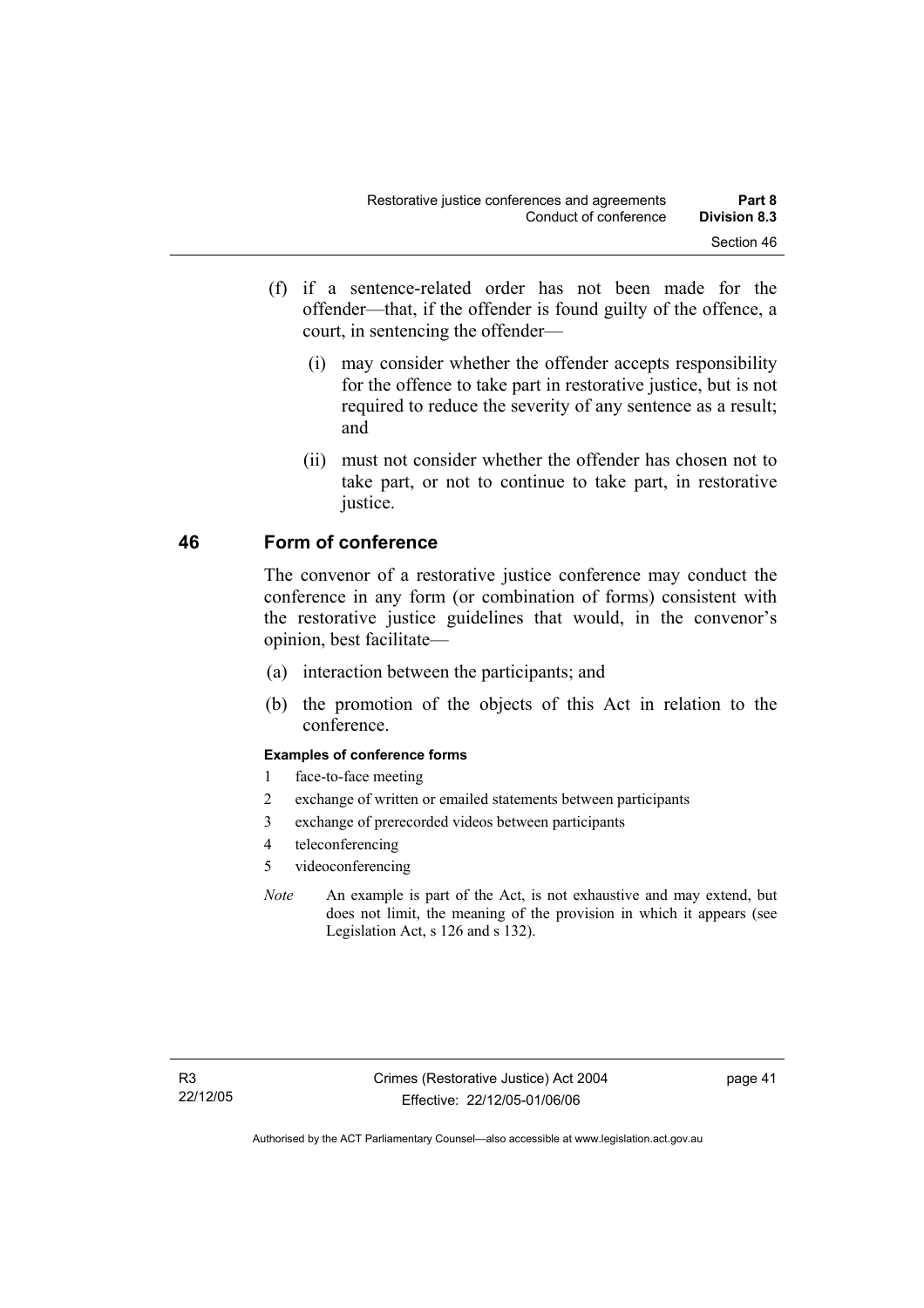## **47 Discontinuance of restorative justice**

- (1) The convenor of a restorative justice conference may decide to—
	- (a) cancel the conference before it is conducted; or
	- (b) discontinue the conference at any time after it has started.
- (2) The convenor may cancel or discontinue the conference only if, in the convenor's opinion based on reasonable grounds, there is no significant prospect of promoting the objects of this Act by conducting, or continuing to conduct, the conference.
- (3) Without limiting subsection (2), the convenor must cancel or discontinue the conference if, in the convenor's opinion based on reasonable grounds, before or during the conference—
	- (a) a suitable victim or parent has withdrawn his or her agreement to take part in the conference, and there is no other suitable victim or parent (or substitute participant for a suitable victim or parent) who agrees to take part in the conference; or
	- (b) the offender has withdrawn his or her agreement to take part in the conference.
- (4) If the convenor decides to cancel or discontinue the conference, the convenor must give notice of the decision to—
	- (a) each required participant in the conference; and
	- (b) the referring entity for the offence.

## **48 Report to referring entity about outcome**

- (1) After the end of a restorative justice conference, the convenor must give a report about the outcome of the conference to the referring entity for the offence.
- (2) The report about the outcome of the conference must include the following information:
	- (a) details of the conference and when it ended; and

| page 42 | Crimes (Restorative Justice) Act 2004 |          |
|---------|---------------------------------------|----------|
|         | Effective: 22/12/05-01/06/06          | 22/12/05 |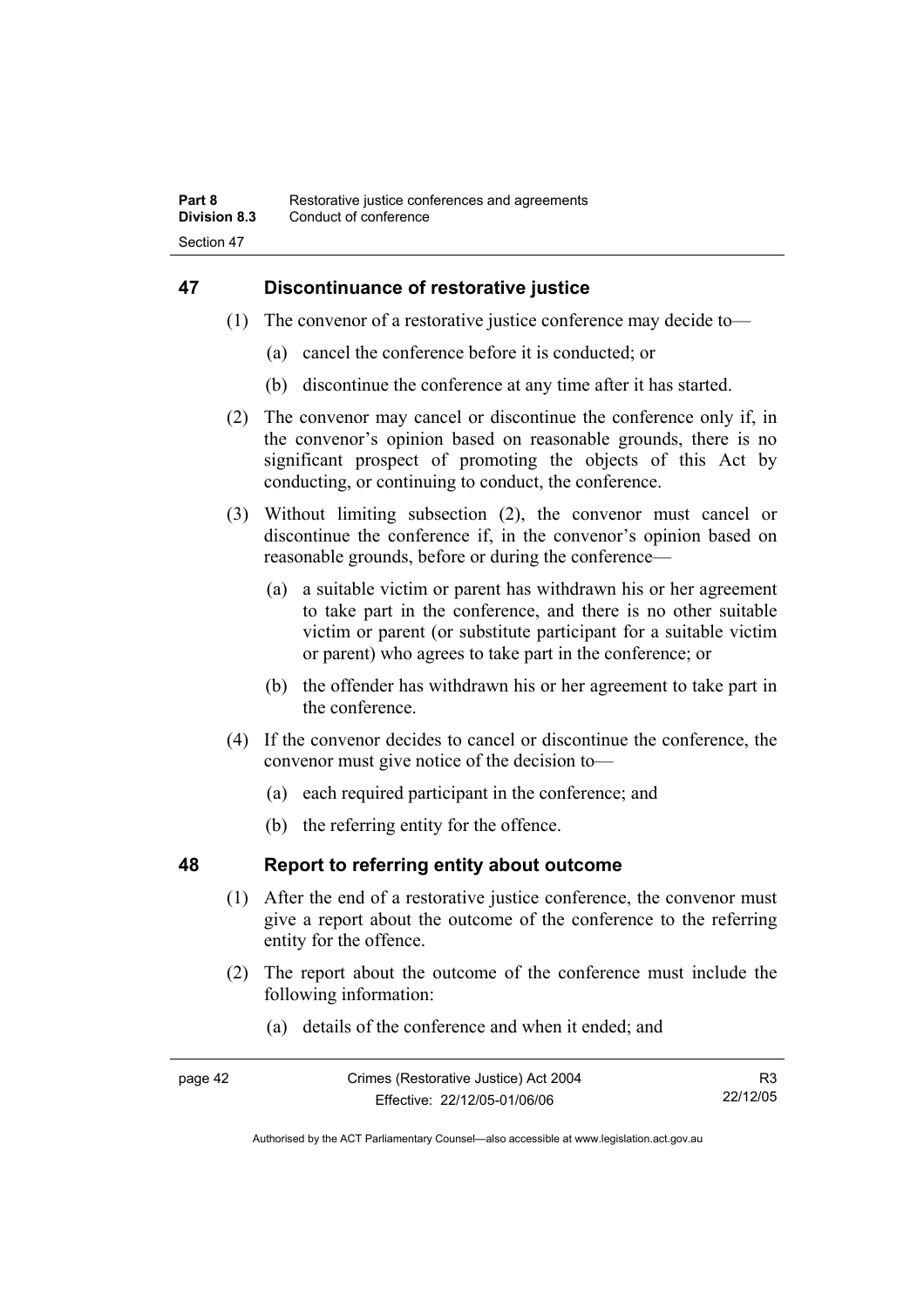- (b) whether the conference resulted in a restorative justice agreement.
- *Note* If the conference resulted in an agreement, the convenor must give a copy of the agreement to the referring entity as well (see s 54).

# **Division 8.4 Restorative justice agreements**

### **49 Application—div 8.4**

This division applies in relation to a restorative justice agreement that results from (or that may result from) a restorative justice conference.

## **50 Agreement as object of conference**

A restorative justice conference has as a primary object the formation of an agreement under this division (a *restorative justice agreement*) between each required participant in the conference.

## **51 Nature of agreement**

- (1) A restorative justice agreement in relation to an offence must include measures intended to repair the harm caused by the offence.
- (2) The agreement may include 1 or more of the following:
	- (a) an apology by the offender to any victim or parent of a victim;
	- (b) a plan to address the offending behaviour of the offender;
	- (c) a work plan to be carried out by the offender for the benefit of any victim or parent of a victim;
	- (d) a work plan to be carried out by the offender for the benefit of the community or a part of the community;
	- (e) financial reparation to be paid by the offender to any victim or parent of a victim;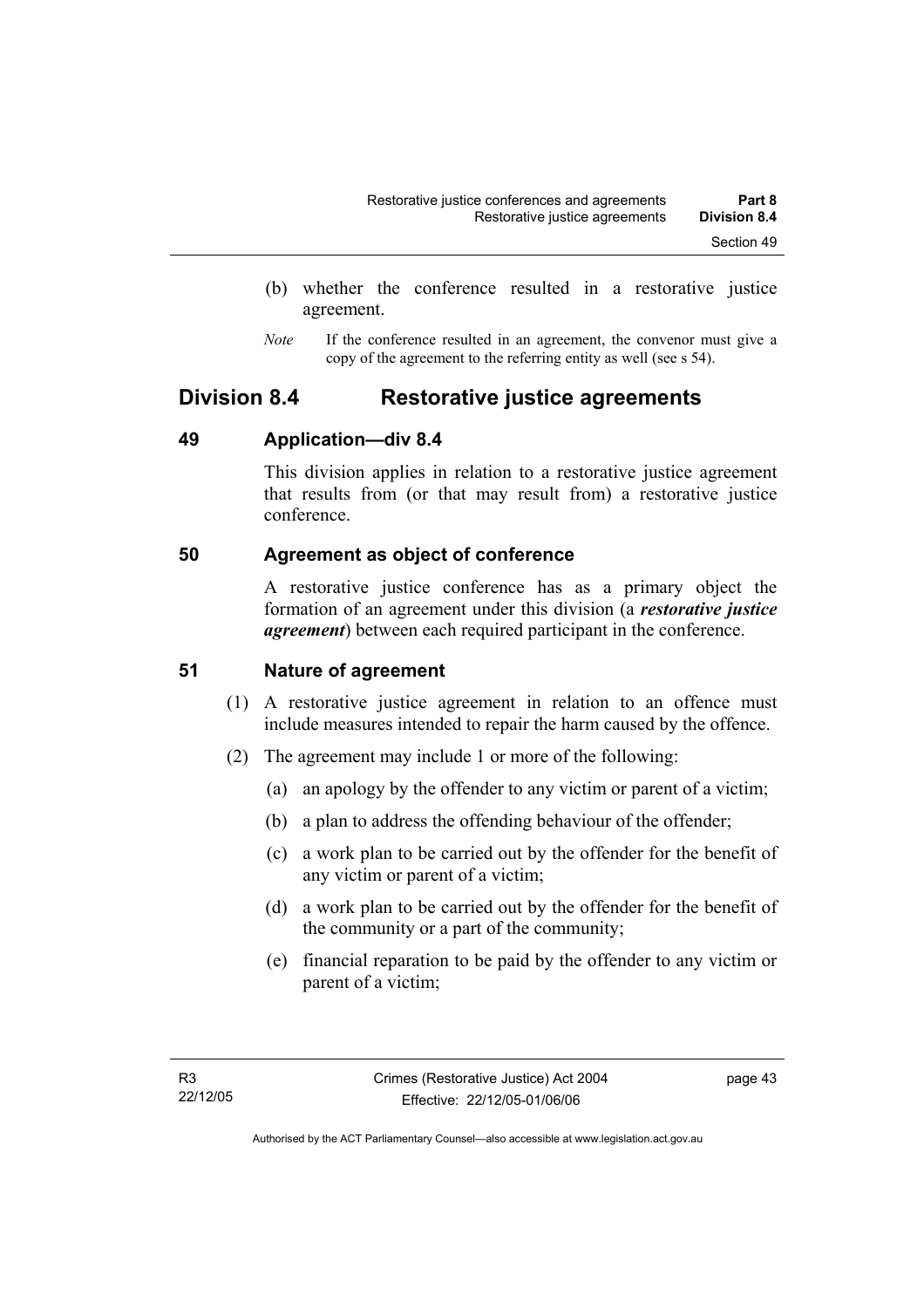- (f) anything else that each required participant and substitute participant in the conference agree would help repair the harm caused by the offence.
- (3) The agreement must be fair and, in the opinion of each required participant and substitute participant in the conference and the convenor, reasonably able to be carried out by the offender.
- (4) The agreement must not require the offender or anyone else to do anything that would—
	- (a) be unlawful; or
	- (b) require the detention of the offender (whether full-time or for any period); or
	- (c) be degrading or humiliating to the offender or anyone else; or
	- (d) cause distress to the offender or anyone else.
- (5) The agreement must be for a term of no longer than 6 months, starting on—
	- (a) the date the agreement is made; or
	- (b) if a later starting date is stated in the agreement—the later date.
	- *Note* The term of the agreement may be extended beyond this period, or reduced, by an amendment under s 55.

#### **52 Form of agreement**

- (1) A restorative justice agreement must be—
	- (a) in writing; and
	- (b) signed by each required participant in the conference.
- (2) If a substitute participant for a suitable victim or parent signs a restorative justice agreement—
	- (a) the substitute participant is taken to sign the agreement on behalf of the victim or parent; and

Authorised by the ACT Parliamentary Counsel—also accessible at www.legislation.act.gov.au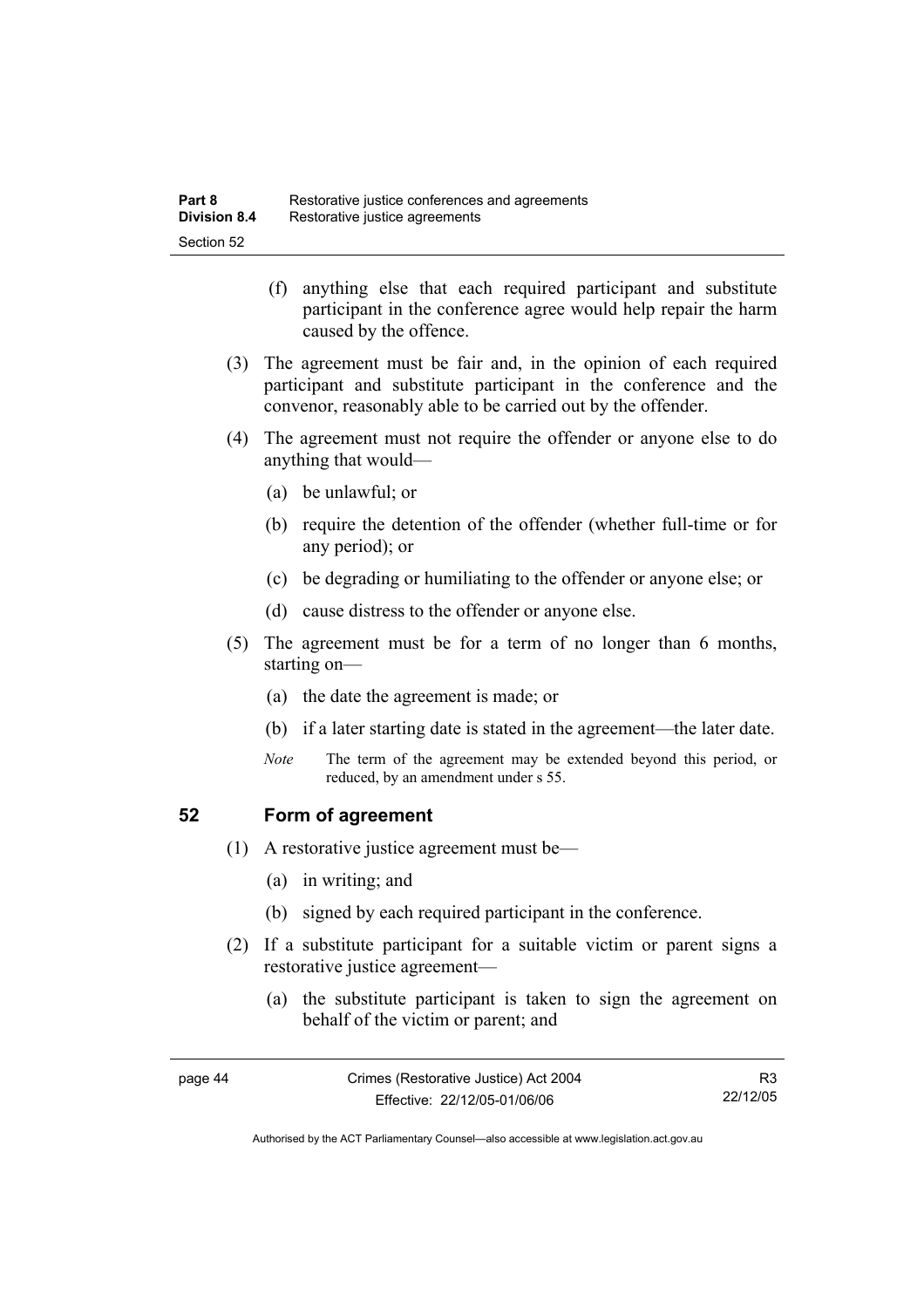- (b) the victim or parent is taken to have consented to the agreement.
- *Note* If there is a substitute victim or parent for a restorative justice conference under s 43, the substitute is a *required participant* in the conference (see s 42), and so may sign a restorative justice agreement under  $s(1)(b)$ .

#### **53 Explanation of effect of agreement**

Before a restorative justice agreement is signed, the convenor must ensure that reasonable steps are taken to explain to each required participant in the conference (in language that each can readily understand)—

- (a) the nature, purpose and effect of the agreement; and
- (b) that no-one is under an obligation to sign the agreement; and
- (c) that the participant may, before signing the agreement, seek independent legal advice about the effect of the proposed agreement; and
- (d) if the offender has not entered a plea for the offence—that any statement in the agreement that the offender accepts responsibility for the commission of the offence does not prevent the offender from pleading not guilty to the offence; and
- (e) if a sentence-related order has not been made for the offender—that, if the offender is found guilty of the offence, a court, in sentencing the offender—
	- (i) may consider whether the offender accepts responsibility for the offence to take part in restorative justice, but is not required to reduce the severity of any sentence as a result; and
	- (ii) must not consider whether the offender has chosen not to take part, or not to continue to take part, in restorative justice.

| R3       | Crimes (Restorative Justice) Act 2004 | page 45 |
|----------|---------------------------------------|---------|
| 22/12/05 | Effective: 22/12/05-01/06/06          |         |
|          |                                       |         |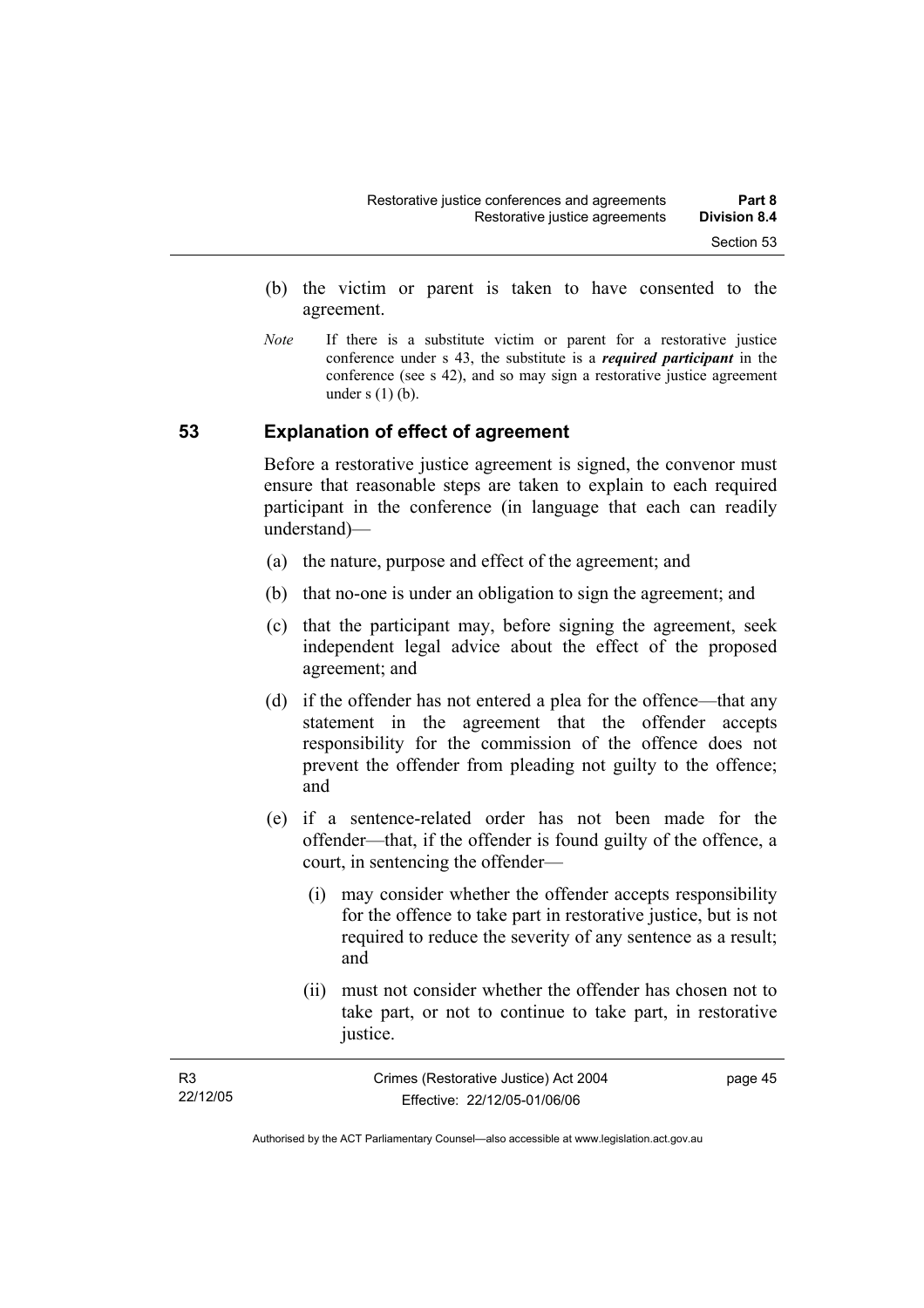#### **54 Notice of agreement**

The convenor must give a copy of a restorative justice agreement to—

- (a) each required participant in the conference; and
- (b) the referring entity for the offence.

#### **55 Amendment of agreement**

- (1) The convenor may amend a restorative justice agreement on the application of a required participant in the conference, or the convenor's initiative, if the convenor considers that the amendment is necessary or desirable—
	- (a) to respond to a change in the situation of any suitable victim or parent, or the offender; or
	- (b) to correct an error.
- (2) Without limiting subsection (1), the convenor may amend a restorative justice agreement under the subsection in response to a change in the situation of any suitable victim or parent, or the offender—
	- (a) to increase the term of the agreement, including an increase that would provide for the agreement to end more than 6 months after the day it started under section 51 (5); or
	- (b) to reduce the term of the agreement.

#### **Example**

Sam is an offender, and Bella is a victim of Sam's offence. Sam is found guilty of the offence but, under the *Crimes Act 1900*, s 402 (1), the charge is dismissed and no conviction is recorded. After taking part in a restorative justice conference, Sam and Bella sign a restorative justice agreement under which Sam agrees to work in Bella's garden every Saturday for 6 months.

However, 4 months after the start of the agreement, the company Sam works for moves its head office from Canberra to Brisbane, and Sam is required to move there before the 6 months is over to keep his job. Sam has until then complied fully with the agreement.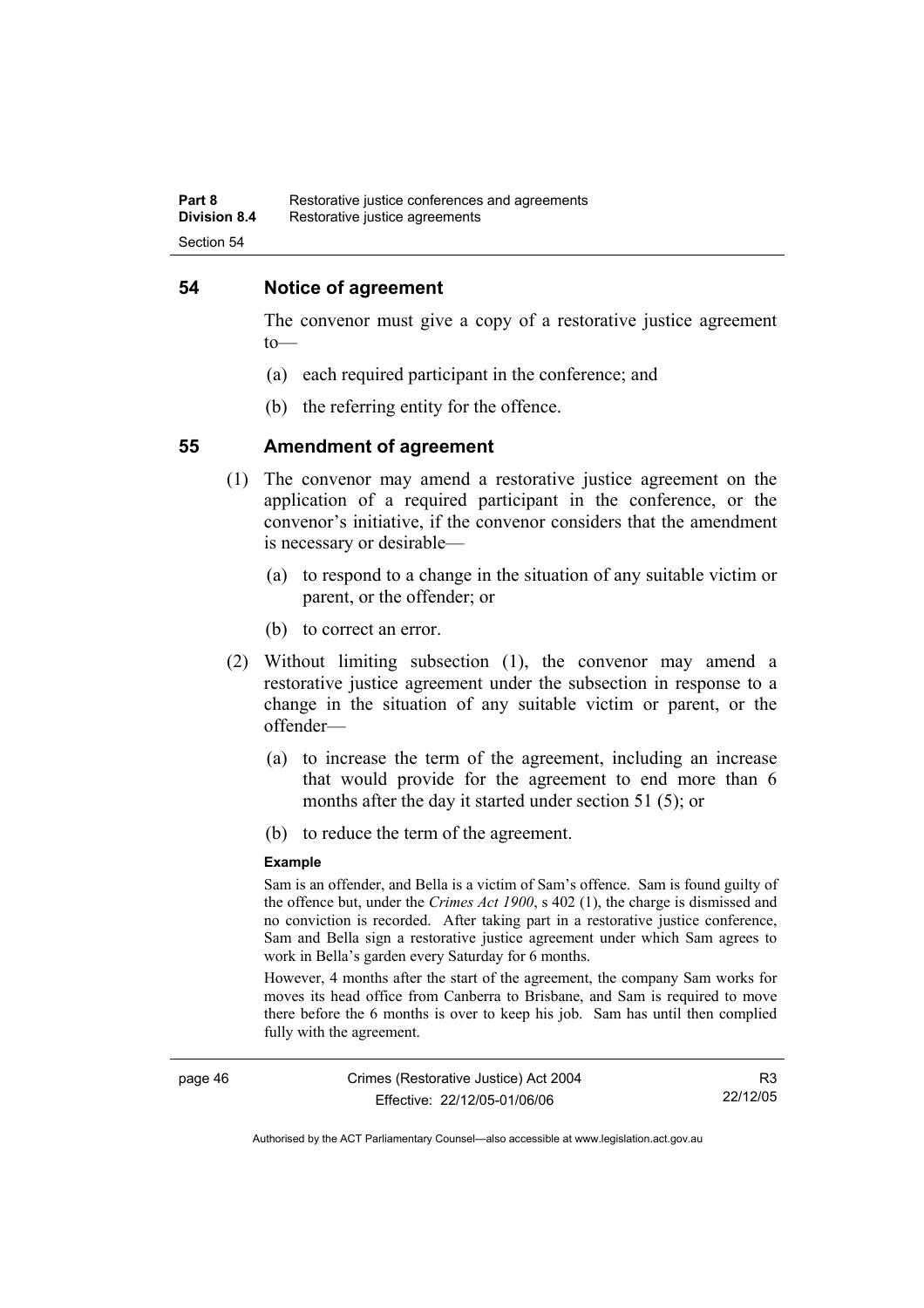The convenor may consider, because of Sam's history of compliance with the agreement, and the change in Sam's situation, there is a change in Sam's situation that would justify an amendment to the agreement to reduce its term so that it will end when Sam has to move to Brisbane.

- *Note 1* See s (5), def *change in the situation*. The definition excludes a change in the offender's, victim's or parent's attitude to compliance with the restorative justice agreement.
- *Note 2* An example is part of the Act, is not exhaustive and may extend, but does not limit, the meaning of the provision in which it appears (see Legislation Act, s 126 and s 132).
- (3) However, any amendment of a restorative justice agreement to respond to a change in the situation of any suitable victim or parent, or the offender, may only be made after the convenor has consulted each required participant in the conference who is a suitable victim or parent, or a substitute participant for a suitable victim or parent.
- (4) If the convenor amends a restorative justice agreement under this section, the convenor must give notice of the amendment and a copy of the agreement, as amended, to—
	- (a) each required participant in the conference; and
	- (b) the referring entity for the offence.
- (5) In this section:

*change in the situation*, of a victim, parent or offender in relation to a restorative justice agreement, does not include a change in the victim's, parent's or offender's attitude to complying with the agreement.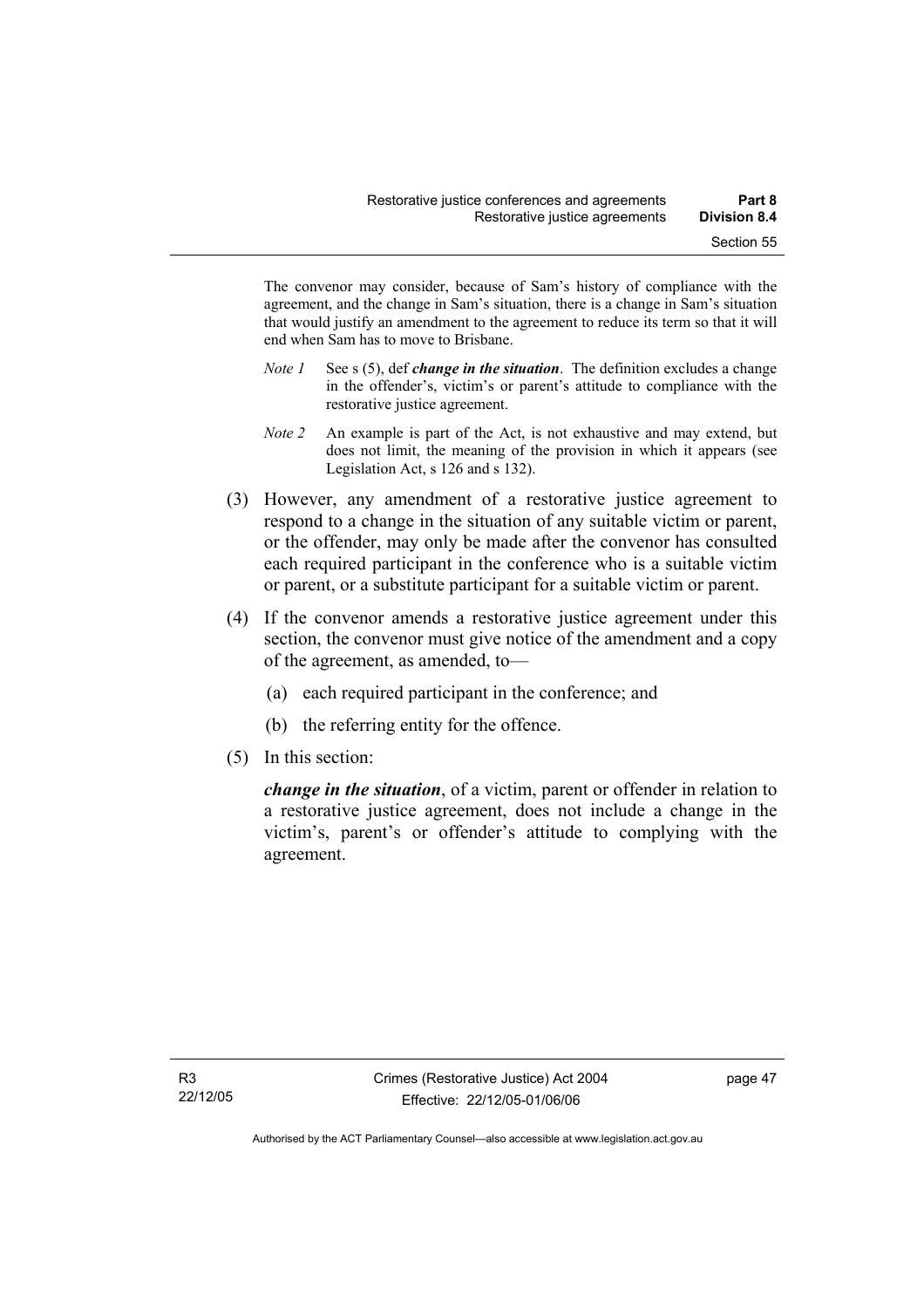# **Division 8.5 Monitoring compliance with restorative justice agreements**

## **56 Application—div 8.5**

This division applies to a restorative justice agreement for an offence that is referred for restorative justice by a referring entity.

## **57 Monitoring compliance—chief executive (restorative justice)**

 (1) The chief executive (restorative justice) may do anything reasonable to check whether the restorative justice agreement is being complied with.

#### **Example**

Alex has been convicted and sentenced for an offence. As a condition of the sentence, Alex has taken part in restorative justice. After a restorative justice conference, Alex signed a restorative justice agreement with the victim agreeing to perform 50 hours unpaid work for a charity service organisation. The chief executive (restorative justice) may, under this subsection, contact the organisation at reasonable intervals to make sure that Alex performs the work satisfactorily.

- *Note* An example is part of the Act, is not exhaustive and may extend, but does not limit, the meaning of the provision in which it appears (see Legislation Act, s 126 and s 132).
- (2) If the chief executive (restorative justice) is satisfied on reasonable grounds that there has been a significant failure to comply with the restorative justice agreement, the chief executive must report the noncompliance to the referring entity.
- (3) If the chief executive (restorative justice) is satisfied on reasonable grounds that the restorative justice agreement has been substantially or fully complied with, the chief executive must report the compliance to the referring entity.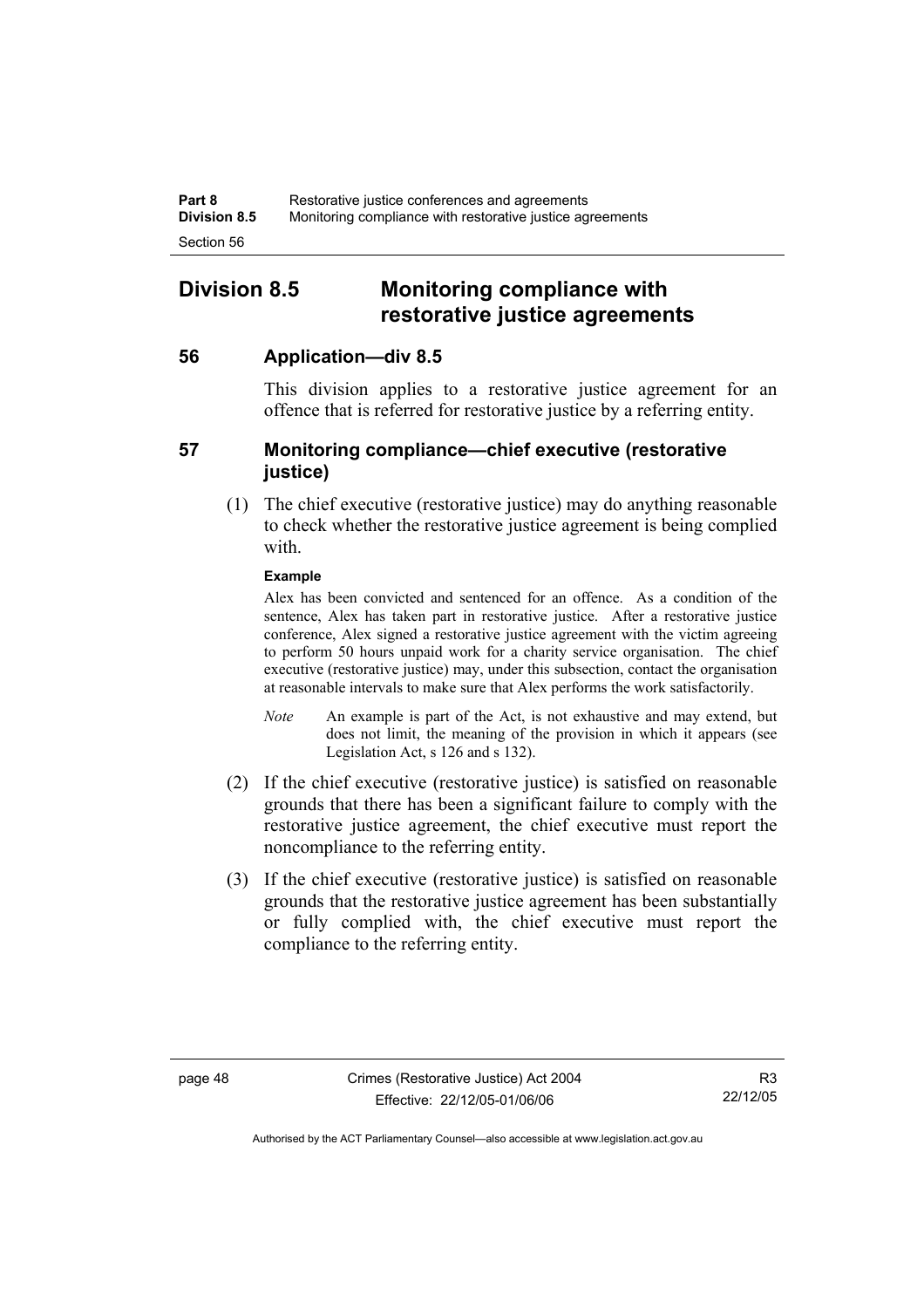- (4) Subsections (2) and (3) do not apply if the referring entity is the chief executive (restorative justice).
	- *Note 1* The referring entity may be the chief executive (restorative justice) under table 22, item 1 or 5.
	- *Note 2* Section 72 deals with what happens if the referring entity is the same chief executive as the chief executive (restorative justice), but the referring entity is the chief executive in his or her capacity as chief executive (corrections) or chief executive (children and young people).

 That section provides that the chief executive must ensure that appropriate administrative arrangements are made for the report to be given by a delegate of the chief executive as chief executive (restorative justice) to a delegate of the chief executive as chief executive (corrections) or chief executive (children and young people).

### **58 Monitoring compliance—referring entities**

 (1) The referring entity may do anything reasonable to check whether the agreement is being complied with.

#### **Example**

The example for section 57 (1) applies in relation to the checking of compliance by the referring entity.

- *Note* An example is part of the Act, is not exhaustive and may extend, but does not limit, the meaning of the provision in which it appears (see Legislation Act, s 126 and s 132).
- (2) If the referring entity is satisfied on reasonable grounds that there has been a significant failure to comply with the restorative justice agreement, the referring entity must report the noncompliance to the chief executive (restorative justice).
- (3) If the referring entity is satisfied on reasonable grounds that the restorative justice agreement has been substantially or fully complied with, the referring entity must report the compliance to the chief executive (restorative justice).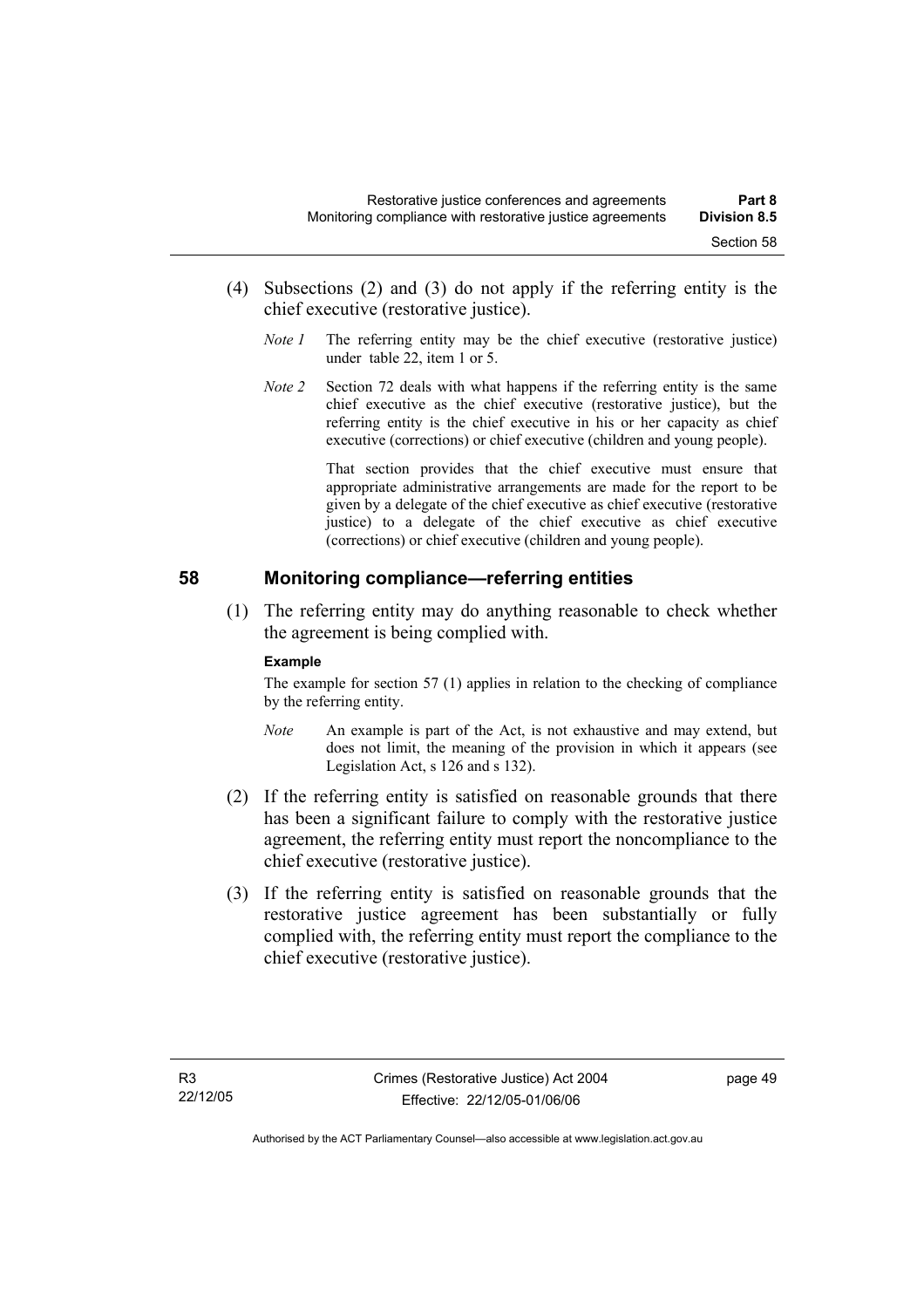- (4) Subsections (2) and (3) do not apply if the referring entity is the chief executive (restorative justice).
	- *Note 1* The referring entity may be the chief executive (restorative justice) under s 22, table 22, item 1 or 5.
	- *Note 2* Section 72 deals with what happens if the referring entity is the same chief executive as the chief executive (restorative justice), but the referring entity is the chief executive in his or her capacity as chief executive (corrections) or chief executive (children and young people).

 That section provides that the chief executive must ensure that appropriate administrative arrangements are made for the report to be given by a delegate of the chief executive as chief executive (corrections) or chief executive (children and young people) to a delegate of the chief executive as chief executive (restorative justice).

## **Division 8.6 Evidence of statements made at conferences**

### **59 Evidence of offences**

- (1) This section applies if a statement is made by an offender (the *conference offender*) during a restorative justice conference, or in a restorative justice agreement, in relation to an offence (the *conference offence*) that has been committed by anyone (including the conference offender).
- (2) Evidence of the statement may not be admitted in court in a proceeding in relation to a less serious offence (including the conference offence, if that is a less serious offence), whether or not the conference offender is accused of the offence.

page 50 Crimes (Restorative Justice) Act 2004 Effective: 22/12/05-01/06/06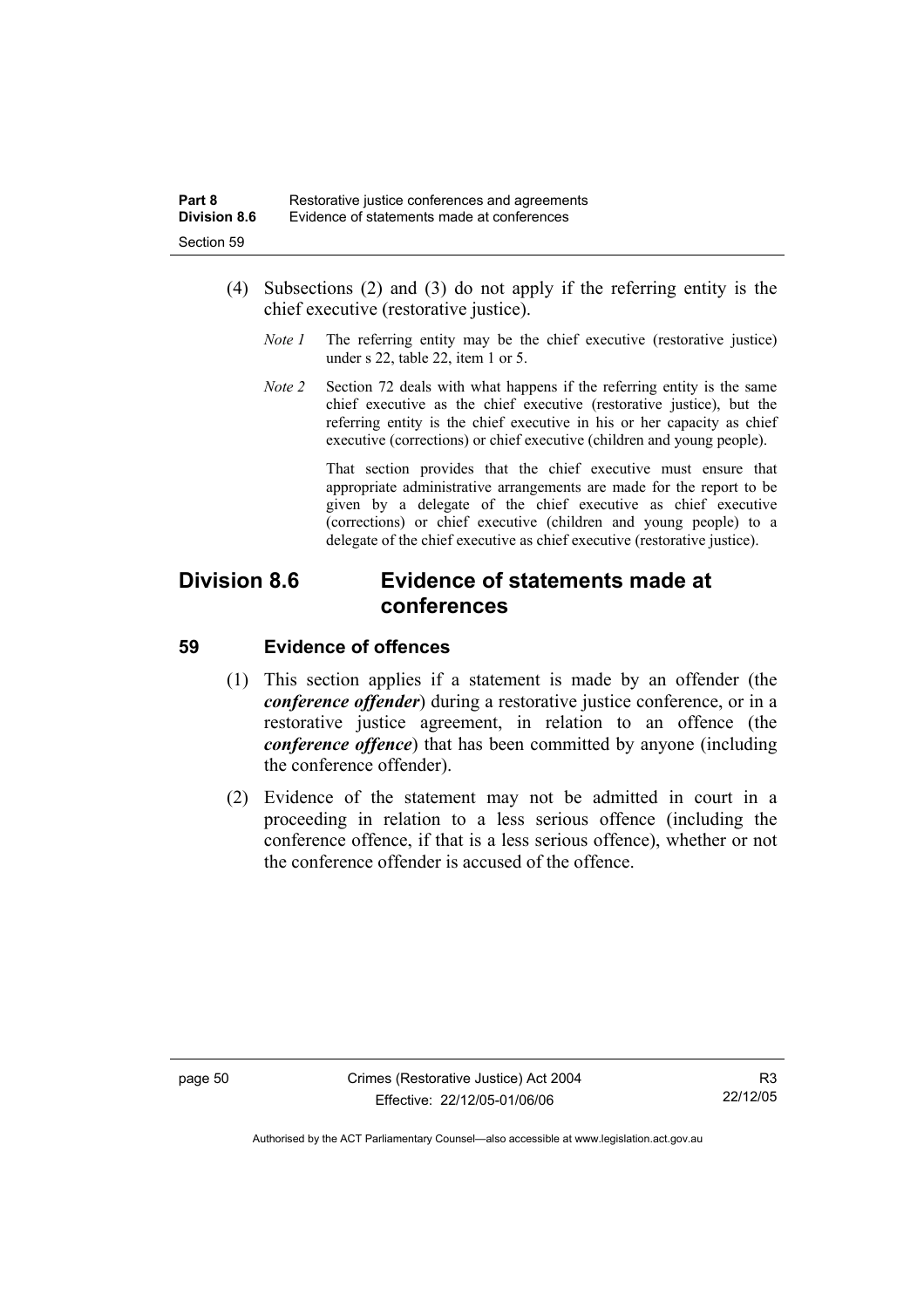- (3) However, subsection (2) does not prevent a court, in sentencing an offender for an offence (whether the offence is a less serious offence or a serious offence), from considering a statement made by the offender during a restorative justice conference, or in a restorative justice agreement, in relation to the offence or any other offence.
	- *Note* There may be circumstances in which evidence of the statement is admissible in court in a proceeding in relation to a serious offence, whether or not the conference offence is a serious offence, or the conference offender is accused of the offence. Territory law that deals generally with the admission of evidence in criminal proceedings would apply.

## **60 Evidence of future offences**

- (1) This section applies if a statement is made by an offender (the *conference offender*) during a restorative justice conference, or in a restorative justice agreement, in relation to an offence (the *conference future offence*) proposed to be committed after the time of the conference or agreement by anyone (including the conference offender).
- (2) This Act does not prevent evidence of the statement being admitted in court in a proceeding in relation to the conference future offence—
	- (a) whether or not the offence is a serious offence; and
	- (b) whether or not the conference offender intends to commit, or is alleged to have committed, the offence.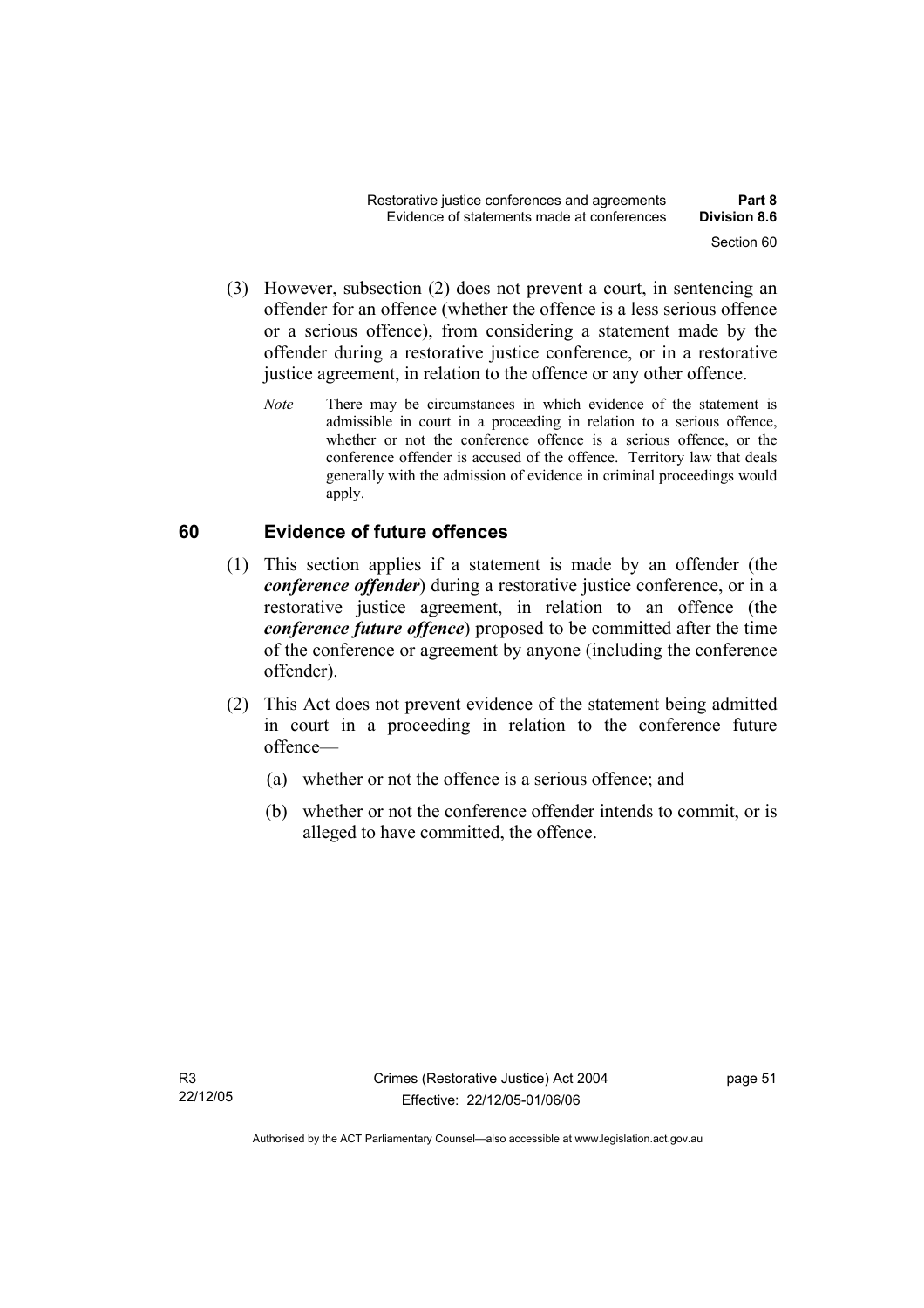**Part 9 Administration**<br>**Division 9.1 General adminity General administration** Section 61

# **Part 9 Administration**

## **Division 9.1 General administration**

### **61 Restorative justice guidelines**

- (1) The chief executive may issue guidelines (*restorative justice guidelines*) outlining procedures for the following:
	- (a) the referral of offences for restorative justice, including procedures for making decisions about referrals;
	- (b) the management of restorative justice;
	- (c) the conduct of restorative justice conferences;
	- (d) monitoring the progress of restorative justice;
	- (e) monitoring compliance with restorative justice agreements;
	- (f) any other aspect of the administration of this Act.
- (2) Restorative justice guidelines—
	- (a) may deal with matters also dealt with elsewhere under this Act; but
	- (b) must not be inconsistent with this Act.
- (3) Restorative justice guidelines are disallowable instruments.
	- *Note* A disallowable instrument must be notified, and presented to the Legislative Assembly, under the Legislation Act.
- (4) A referring entity for an offence must comply with the guidelines.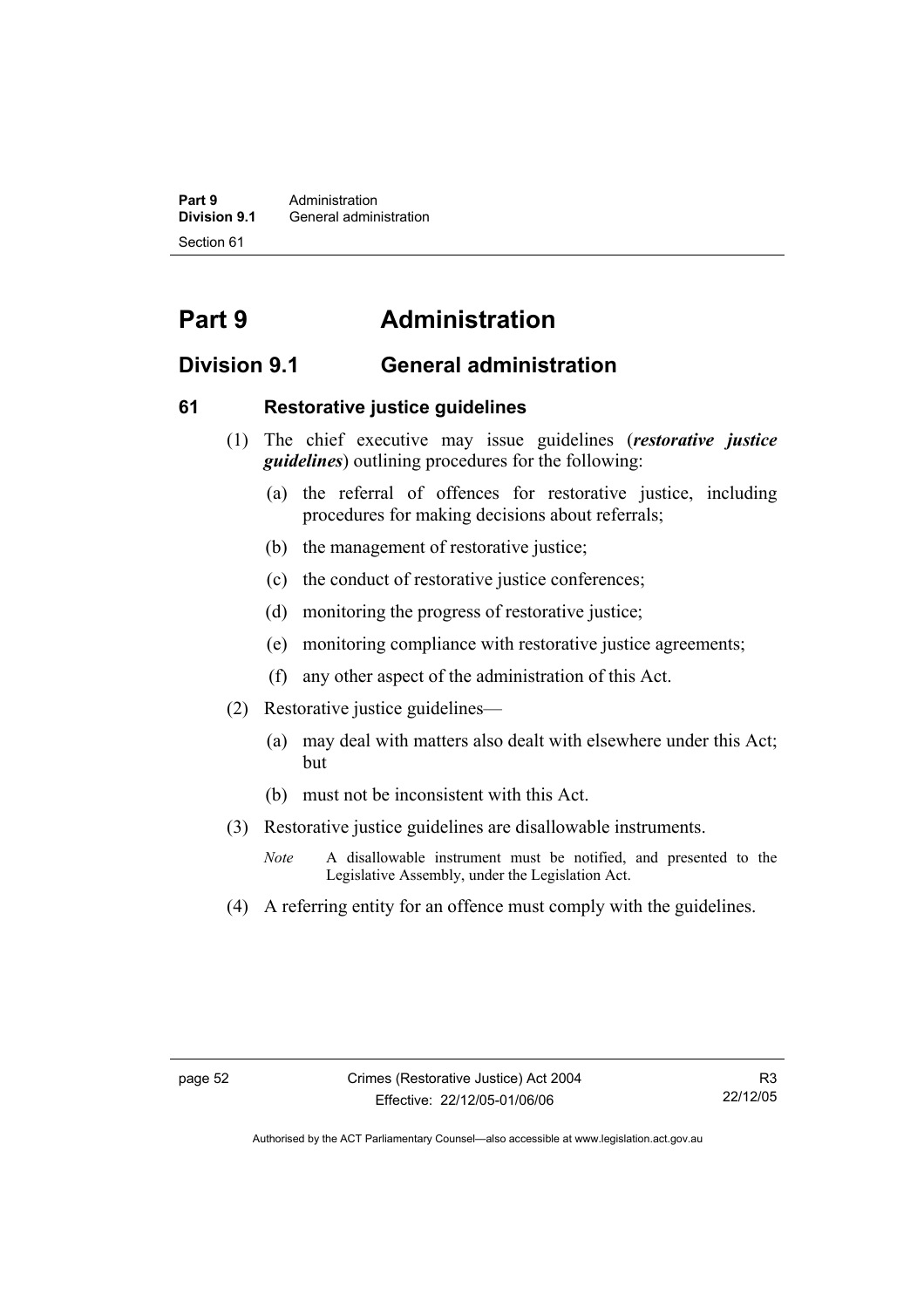### **62 Police participation in restorative justice**

The chief executive may make arrangements with the chief police officer—

- (a) for the participation of police officers in the administration of this Act; and
- (b) for the appointment of police officers to call restorative justice conferences, subject to this Act.

#### **63 Information sharing**

- (1) The chief executive may ask a referring entity to give the chief executive information about a victim, the parent of a victim, an offender or anyone else if the information is necessary for the administration of this Act.
- (2) A referring entity must do everything reasonable to comply with a request under subsection (1).

#### **64 Secrecy**

(1) In this section:

*secret-keeper* means a person who is exercising, or has exercised, a function under this Act.

#### **Examples**

- 1 a referring entity, or the delegate of a referring entity, if the referring entity or delegate is considering whether to refer an offence for restorative justice
- 2 the chief executive, or a delegate of the chief executive, if the chief executive or delegate is considering whether an offence is suitable for restorative justice, or whether a restorative justice conference for an offence should be called
- 3 the convenor of a restorative justice conference, if the convenor is making preparations for a restorative justice conference

page 53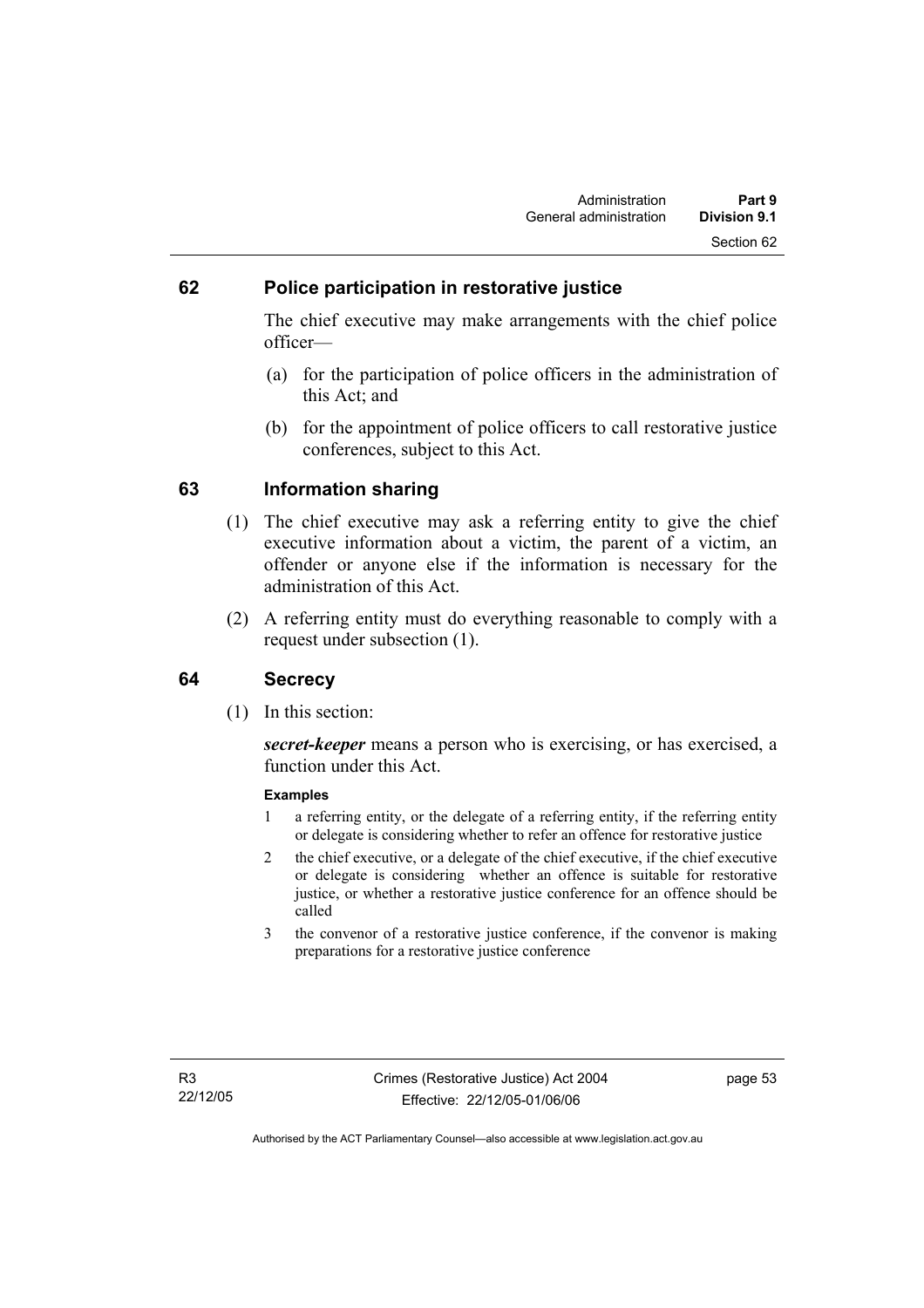| Part 9       | Administration         |  |
|--------------|------------------------|--|
| Division 9.1 | General administration |  |
| Section 64   |                        |  |

- 4 a staff member of an administrative unit, if the staff member is assisting a secret-keeper mentioned in examples 1, 2 or 3 in carrying out the functions mentioned in those examples
- *Note* An example is part of the Act, is not exhaustive and may extend, but does not limit, the meaning of the provision in which it appears (see Legislation Act, s 126 and s 132).

#### *protected information*—

- (a) means information about a person that is disclosed to, or obtained by, a secret-keeper because of the exercise of a function by the secret-keeper under this Act; but
- (b) does not include information in a restorative justice agreement or information disclosing who attended a restorative justice conference.

#### **Examples of protected information**

- 1 information obtained by a referring entity or the chief executive in assessing the eligibility of a victim, parent or offender for restorative justice
- 2 information obtained by the convenor of a restorative justice conference in preparing the conference
- 3 a transcript (or other record) of what is said during a restorative justice conference that is kept by the convenor or the chief executive
- (2) A secret-keeper commits an offence if the secret-keeper—
	- (a) makes a record of protected information; or
	- (b) directly or indirectly discloses or communicates protected information about someone to someone else.

Maximum penalty: 50 penalty units, imprisonment for 6 months or both.

- (3) Subsection (2) does not apply if the record is made, or the information is disclosed or communicated—
	- (a) under this or any other Act; or
	- (b) in relation to the exercise of a function, as a secret-keeper, under this or any other Act.

| page 54 |  |
|---------|--|
|---------|--|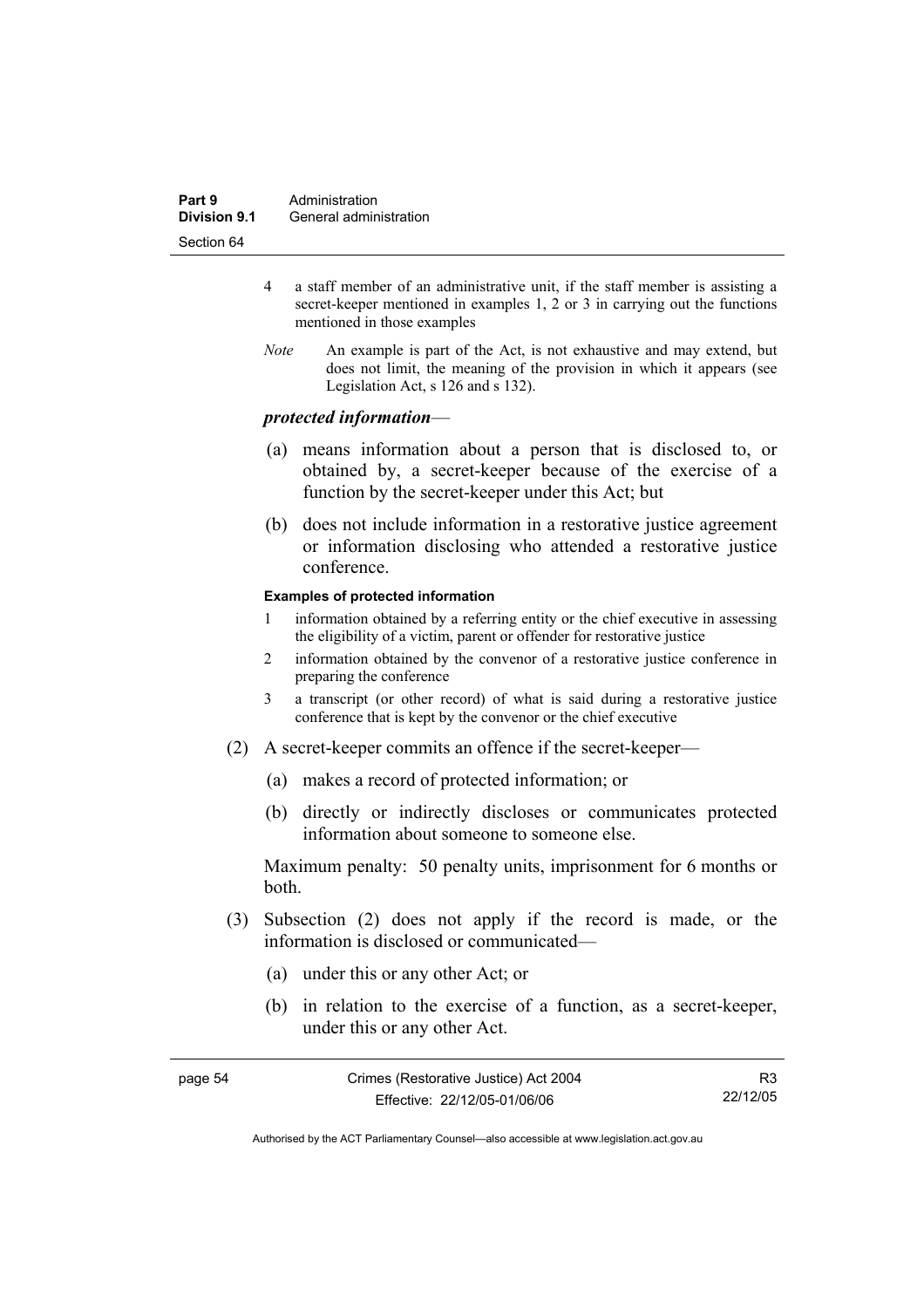- (4) Subsection (2) does not prevent a secret-keeper from divulging or communicating protected information about someone with that person's consent.
- (5) For a civil proceeding, a secret-keeper must not—
	- (a) disclose or communicate protected information to a court; or
	- (b) produce or permit access to a document containing protected information to a court.
- (6) For a criminal proceeding, unless it is necessary to do so to comply with this Act, any other territory law or a law of the Commonwealth, a secret-keeper is not required—
	- (a) to disclose or communicate protected information to a court; or
	- (b) to produce or permit access to a document containing protected information to a court.
	- *Note* The *Freedom of Information Act 1989*, s 38 (Documents to which secrecy provisions of enactments apply) provides that a document is exempt from access requirements under that Act if another Act applies specifically to information of a particular kind in a document and prohibits the disclosure of that information by people mentioned in the other Act. The section is stated to apply whether or not the prohibition is absolute or subject to exceptions or qualification.

## **65 Secrecy about information acquired under other Acts**

- (1) The provisions of another Act imposing restrictions or obligations of secrecy or nondisclosure of information acquired in the administration of that Act apply to a person who, in the exercise of functions under this Act, has access to the information because of the information having been acquired in the administration of the other Act.
- (2) For subsection (1), the person who has access to the information in the exercise of functions under this Act is taken to be a person engaged in the administration of the other Act.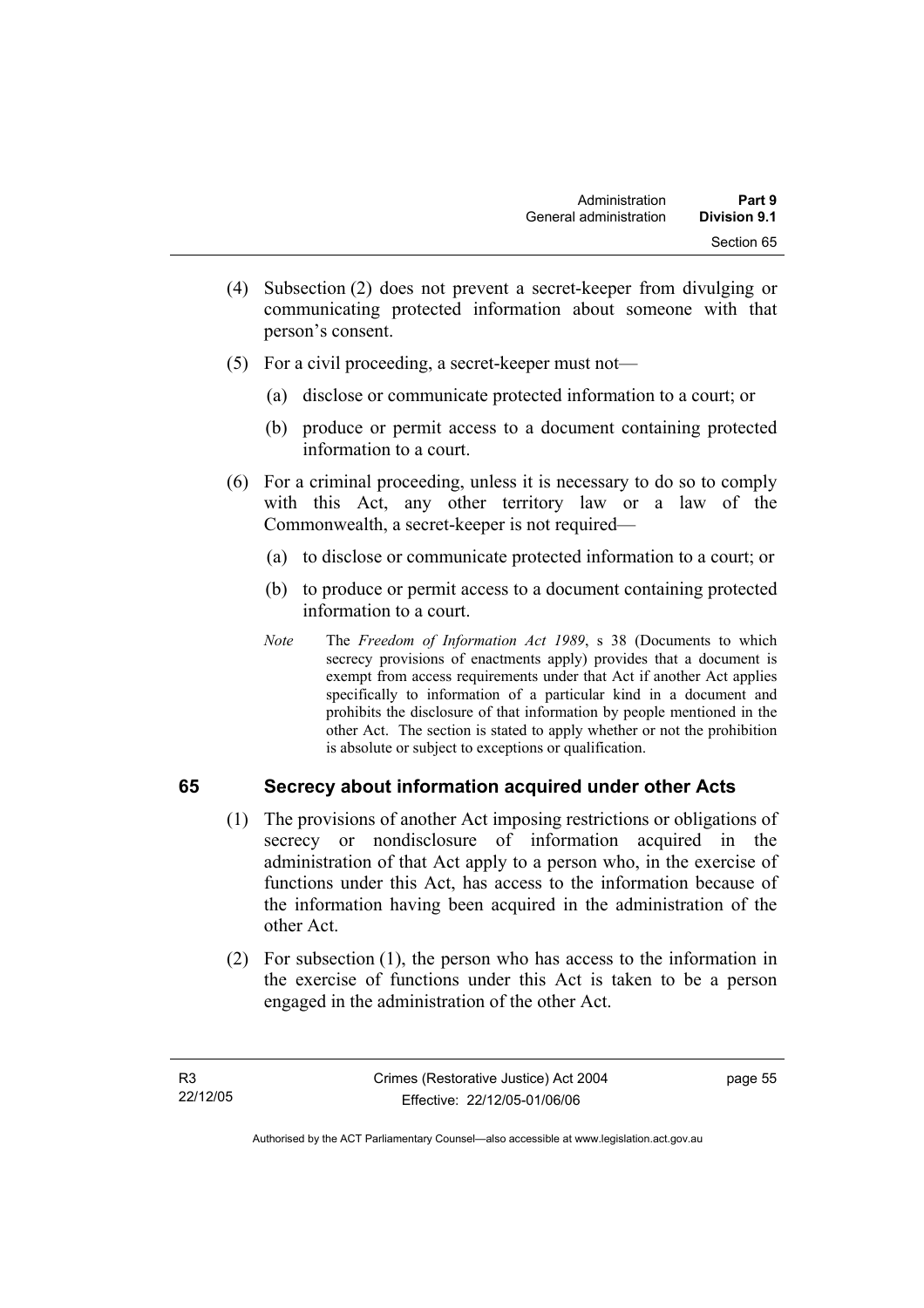| Part 9              | Administration        |
|---------------------|-----------------------|
| <b>Division 9.2</b> | Reporting and records |
| Section 66          |                       |

- (3) Subsection (1) does not prevent—
	- (a) the giving of access to records under this Act; or
	- (b) the preparation and dissemination of guides and aids to finding information contained in the records.

#### **66 Protection from liability**

- (1) A person is not personally liable for anything done or omitted to be done honestly and without negligence—
	- (a) in the exercise of a function under this Act; or
	- (b) in the reasonable belief that the act or omission was in the exercise of a function under this Act.
- (2) Any liability that, apart from subsection (1), would attach to a person attaches instead to the Territory.

## **Division 9.2 Reporting and records**

#### **67 Meaning of** *referring entity—***div 9.2**

(1) In this division:

*referring entity*, in relation to an offence—see section 22.

 (2) However, if an offence is referred for restorative justice by a court in making a sentence-related order, *referring entity* means the chief executive (corrections).

#### **68 Quarterly reporting by chief executive**

- (1) This section applies in relation to a quarter of a year if—
	- (a) an offence is referred for restorative justice before the start of, or during, the quarter; and
	- (b) restorative justice—
		- (i) has not ended for the offence; or

page 56 Crimes (Restorative Justice) Act 2004 Effective: 22/12/05-01/06/06

R3 22/12/05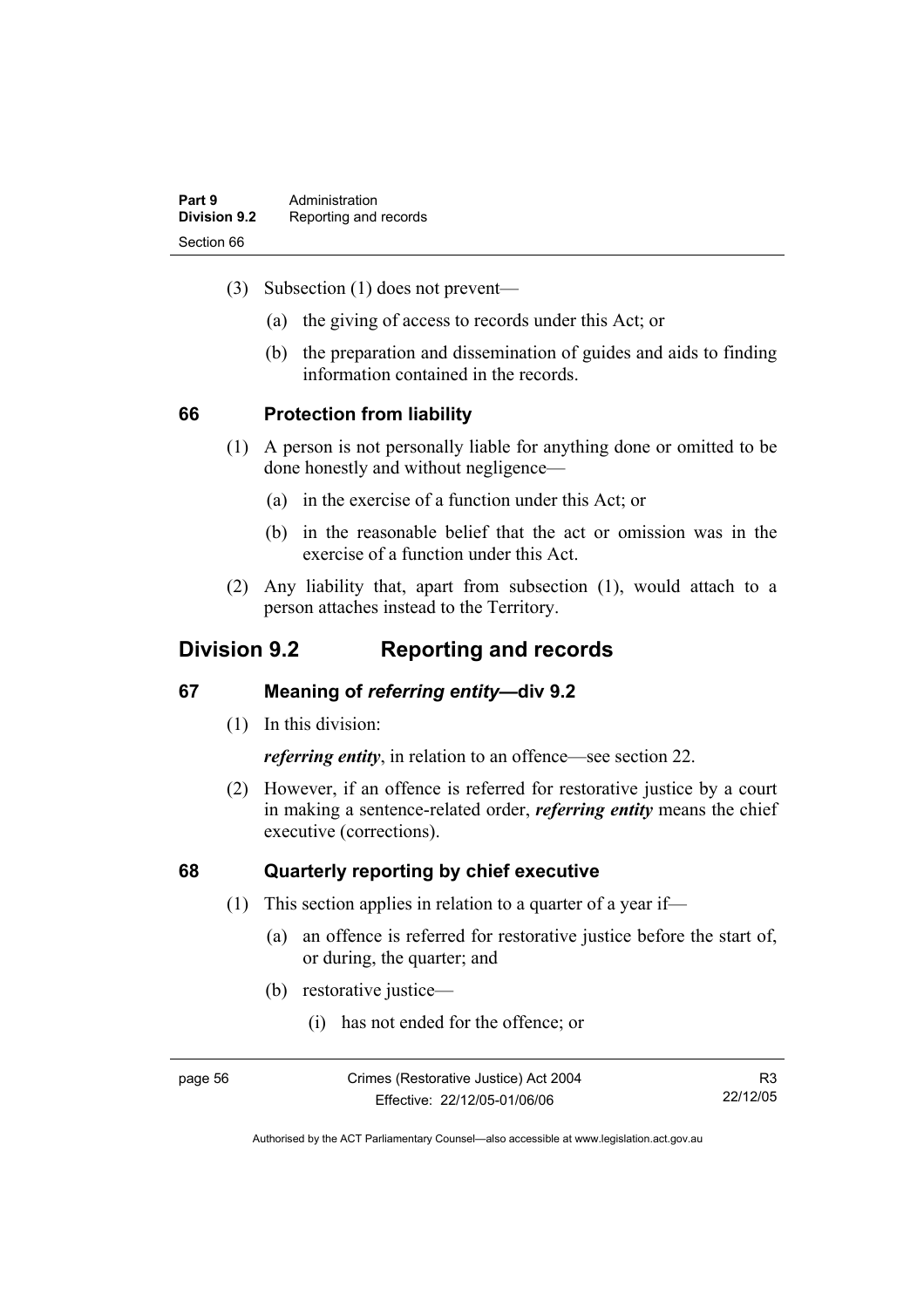- (ii) ended for the offence during the quarter.
- *Note Quarter* is defined in the Legislation Act, dict, pt 1 to mean the 3 months following 1 January, 1 April, 1 July or 1 October in any year.
- (2) Within 7 days after the last day of the quarter, the chief executive (restorative justice) must report to the referring entity on the progress of restorative justice for the offence during the quarter.
	- *Note* Section 72 deals with what happens if the referring entity is the same chief executive as the chief executive (restorative justice), but the referring entity is the chief executive in his or her capacity as chief executive (corrections) or chief executive (children and young people).

 That section provides that the chief executive must ensure that appropriate administrative arrangements are made for the report to be given by a delegate of the chief executive as chief executive (restorative justice) to a delegate of the chief executive as chief executive (corrections) or chief executive (children and young people).

- (3) This section does not apply if the referring entity is the chief executive (restorative justice).
	- *Note* The referring entity may be the chief executive (restorative justice) under table 22, item 1 or 5.
- (4) In this section:

*ends*—restorative justice *ends* for an offence if—

- (a) the chief executive decides that restorative justice is not suitable for the offence; or
- (b) the convenor of a restorative justice conference for the offence discontinues the conference under section 47; or
- (c) a restorative justice conference for the offence is concluded.
- *Note Restorative justice* means the process of restorative justice provided under this Act, including a restorative justice conference (see s 10). Restorative justice, apart from the process provided under this Act that is mentioned in the definition, does not necessarily end as provided in the definition of *ends* for this section.

page 57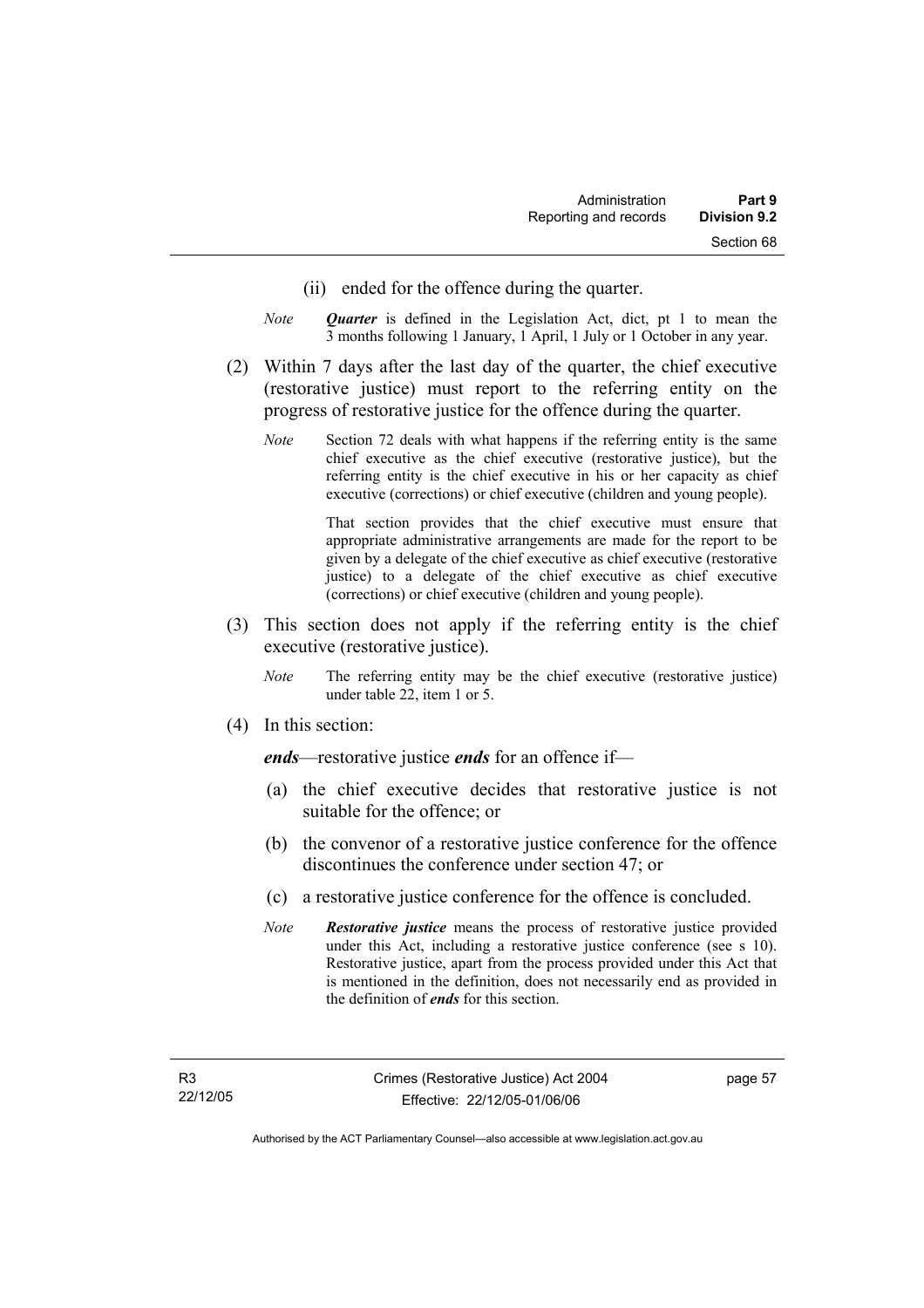## **69 Record-keeping by referring entities**

- (1) If an offence is referred to the chief executive for restorative justice, the referring entity must ensure that appropriate records are kept in relation to—
	- (a) the circumstances in which the referral was made; and
	- (b) the progress of restorative justice for the offence; and
	- (c) the outcome of restorative justice for the offence.
- (2) The referring entity must also ensure that a copy of any restorative justice agreement for the offence (as amended, if at all, under section 55) is kept as part of the records.
- (3) The records mentioned in subsection (1) must be kept as part of the administrative or court records normally kept by the referring entity in relation to the offence.

### **70 Record-keeping by chief executive**

- (1) The chief executive must keep records of—
	- (a) each referral of an offence to the chief executive for restorative justice; and
	- (b) any assessment of suitability for restorative justice under part 7, whether because of a referral of an offence for restorative justice or in other circumstances; and
	- (c) each offence for which a restorative justice conference is called; and
	- (d) each restorative justice conference that is conducted; and
	- (e) each restorative justice conference that is cancelled or discontinued; and
	- (f) each restorative justice agreement that is reached at a conference; and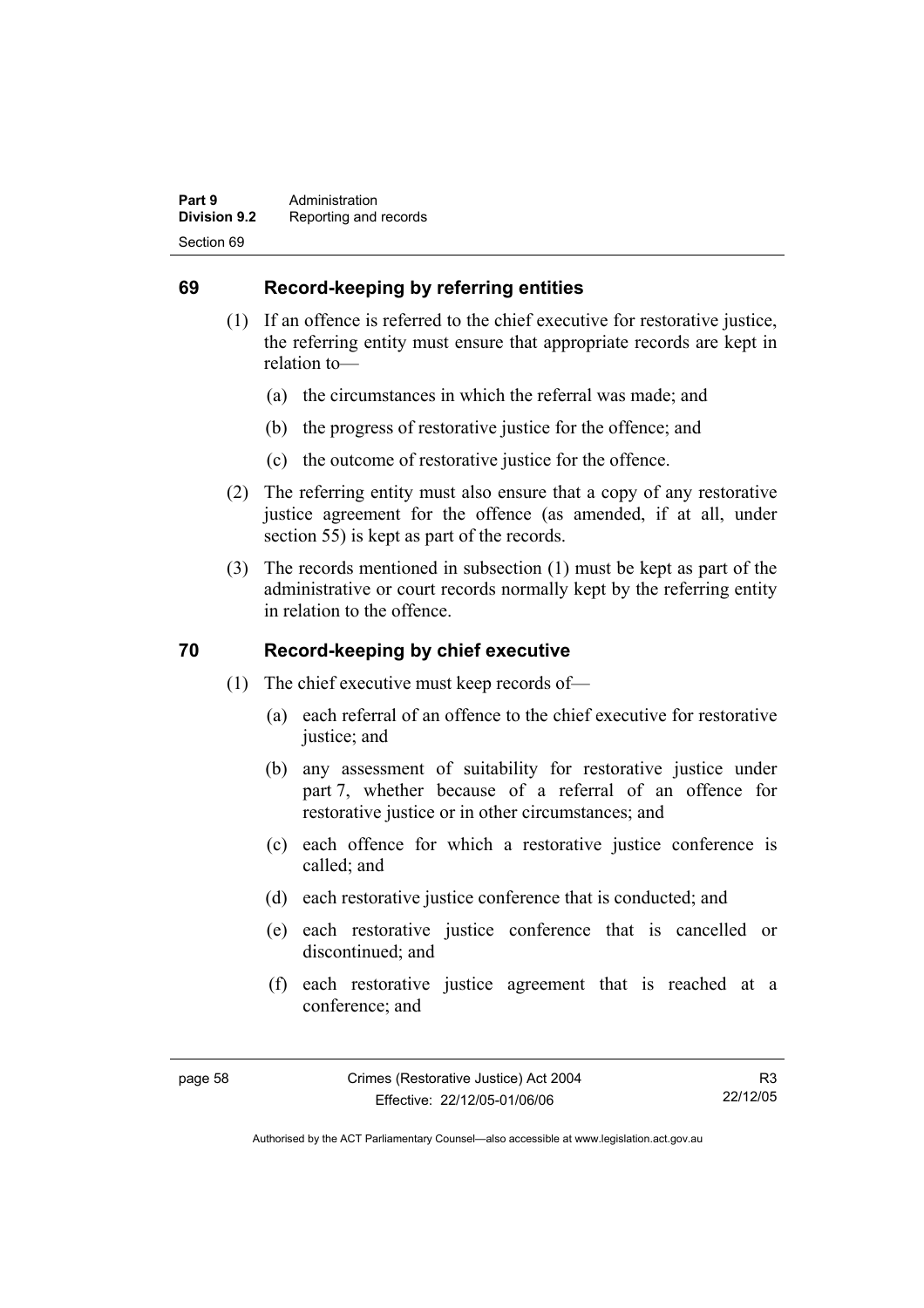- (g) the offender's compliance with each restorative justice agreement.
- (2) The records mentioned in subsection (1) (g) must be kept in consultation with the relevant referring entity.
- (3) A record of an offence for which a restorative justice agreement is reached must include a copy of the restorative justice agreement (as amended, if at all, under section 55).

## **71 Restorative justice database**

- (1) The chief executive must ensure that a database is kept of information in the records required to be kept under section 70 to enable research, analysis and evaluation of restorative justice.
- (2) The database must be kept as required by regulation.
- (3) A regulation made for this section—
	- (a) may allow access to the information in the database by anyone for research, analysis and evaluation of restorative justice; but
	- (b) must not allow access to the information in the database in any form that would allow the identity of anyone taking part in restorative justice to be worked out.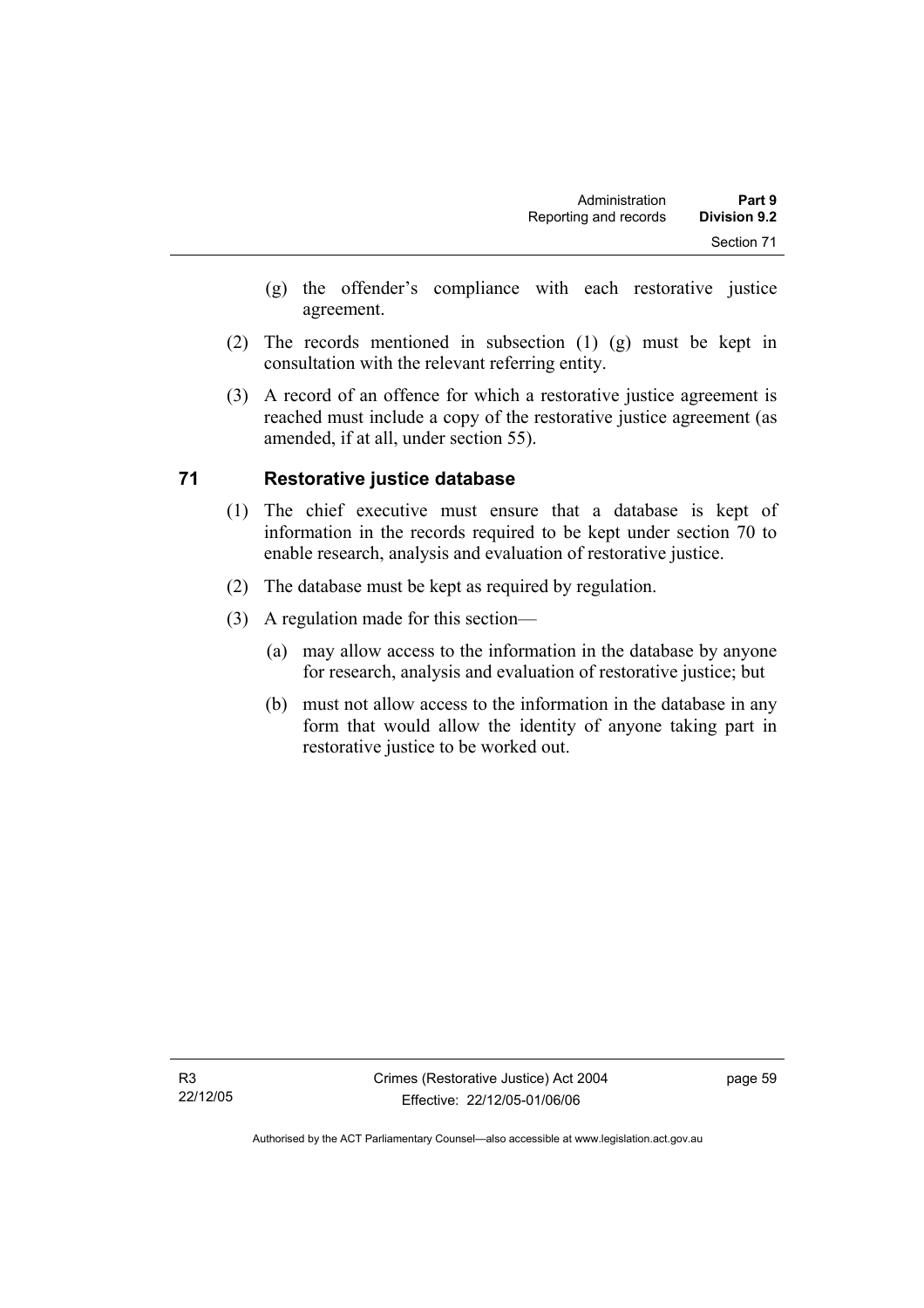#### **Part 10** Miscellaneous

Section 72

# **Part 10 Miscellaneous**

#### **72 Exercise of functions by chief executive**

- (1) This section applies if—
	- (a) section 23, section 57, section 58 or section 68 requires a chief executive, in the chief executive's capacity as responsible for a particular matter (the *first capacity*) to give a referral or report to a chief executive, in the chief executive's capacity as responsible for another matter (the *second capacity*); and
	- (b) a single chief executive acts in both the first and second capacities.
- (2) A chief executive mentioned in subsection (1) must ensure that administrative arrangements are made for a delegate of the chief executive in the first capacity to give the referral or report to a delegate of the chief executive in the second capacity who is a different person from the delegate in the first capacity.

#### **Example**

Pat has been found guilty of an offence but released on a recognisance entered into under an order under the *Crimes Act 1900*, section 402 (1) (a *sentencerelated order*—see s 12). The offence is referred for restorative justice by the chief executive (corrections).

After a restorative justice conference, Pat enters into a restorative justice agreement with the victim of the offence. Under the agreement, Pat promises to attend a rehabilitation program on a particular night of the week for 3 months. However, after 2 weeks, Pat breaches the agreement by stopping attending the program.

The chief executive (restorative justice) becomes aware of the breach of the agreement. Under section 57 (2), the chief executive (restorative justice) must report the breach to the referring entity, the chief executive (corrections). However, the chief executive (restorative justice) is the same person as the chief executive (corrections).

page 60 Crimes (Restorative Justice) Act 2004 Effective: 22/12/05-01/06/06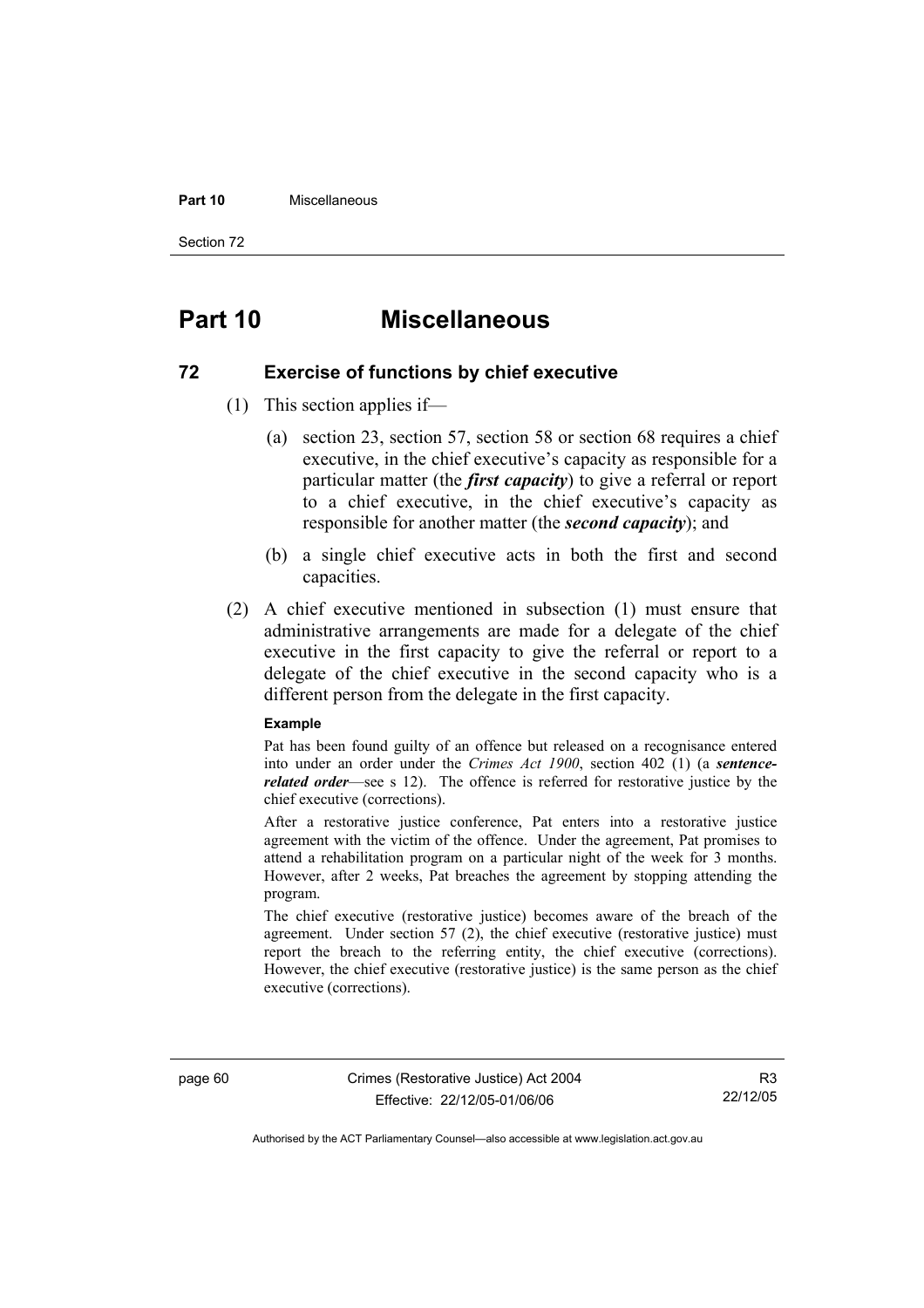This section requires the chief executive to ensure that administrative arrangements are made for the report to be given by a delegate of the chief executive in the chief executive's capacity as administering this Act to someone else who is a delegate of the chief executive in the chief executive's capacity as administering sentence-related orders such as the order for Pat.

*Note* An example is part of the Act, is not exhaustive and may extend, but does not limit, the meaning of the provision in which it appears (see Legislation Act, s 126 and s 132).

#### **73 Approved forms**

- (1) The Minister may, in writing, approve forms for this Act.
- (2) If the Minister approves a form for a particular purpose, the form must be used for that purpose.

*Note* For other provisions about forms, see the Legislation Act, s 255.

(3) An approved form is a notifiable instrument.

*Note* A notifiable instrument must be notified under the Legislation Act.

#### **74 Regulation-making power**

- (1) The Executive may make regulations for this Act.
	- *Note* A regulation must be notified, and presented to the Legislative Assembly, under the Legislation Act.
- (2) Without limiting subsection (1), a regulation may make provision in relation to the following:
	- (a) referring entities for table 22, item 6;
	- (b) the qualifications and experience of convenors, for section 40 $(2)$  $(a)$ ;
	- (c) the functions of convenors, for section 41 (1) (k);
	- (d) the keeping of a database of restorative justice information, for section 71.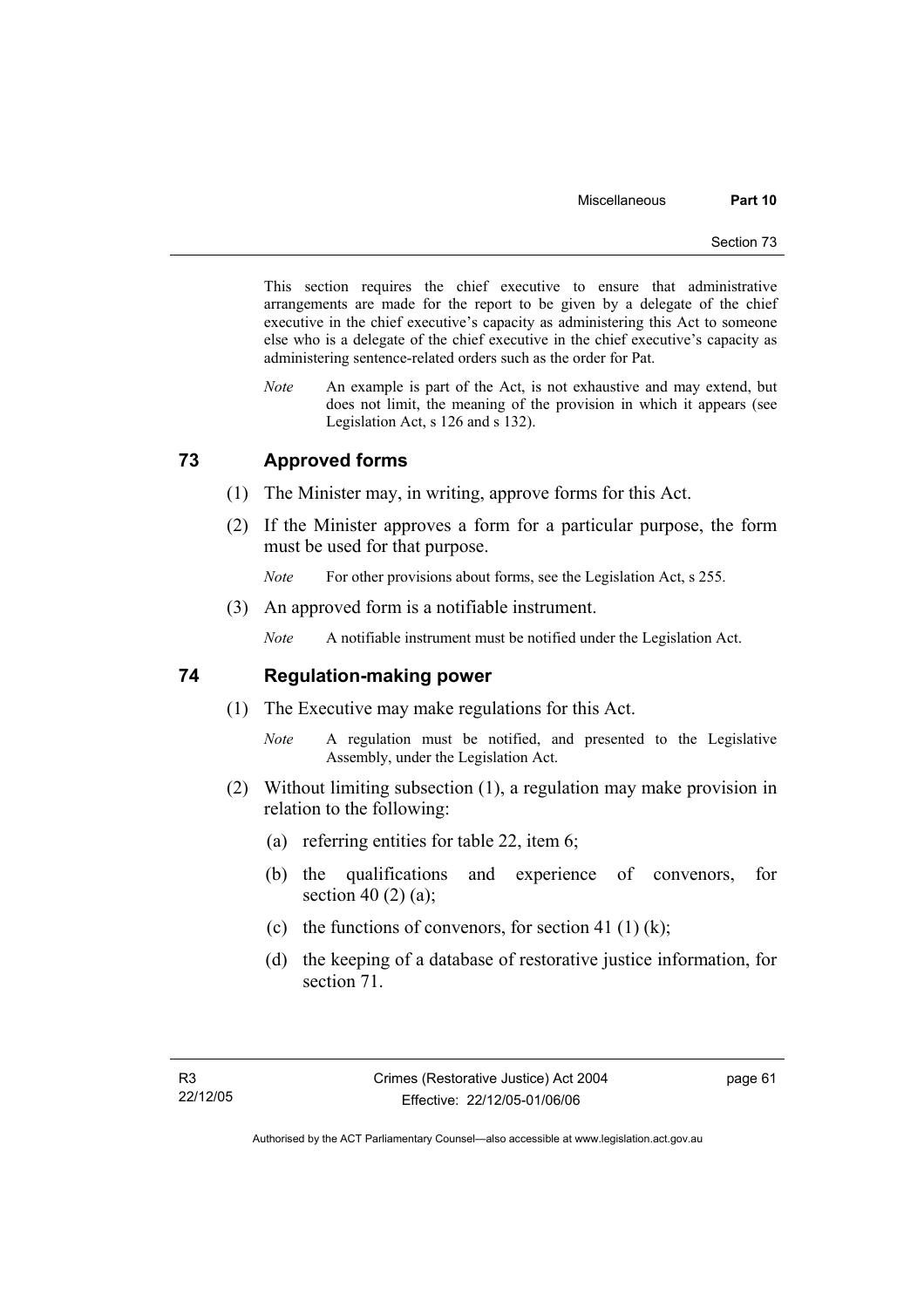#### **Part 10** Miscellaneous

Section 75

#### **75 Ministerial reviews**

- (1) The Minister must—
	- (a) begin a review (the *first phase review*) of the operation of restorative justice no later than 18 months after the day this section commences; and
	- (b) present a report on the review to the Legislative Assembly within 3 months after the day the review is started.
- (2) The Minister must—
	- (a) begin another review (the *second phase review*) of the operation of restorative justice no later than 18 months after the phase 2 application day under section 15 (4); and
	- (b) present a report on the review to the Legislative Assembly within 3 months after the day the review is started.
- (3) The first phase and second phase reviews must include an evaluation of restorative justice against the following indicators:
	- (a) victim satisfaction and opportunities for meaningful participation by victims;
	- (b) rehabilitation of offenders who have taken part in restorative justice, including any reduction in recidivism;
	- (c) community satisfaction;
	- (d) reintegration of victims and offenders into the community;
	- (e) respect for the rights of everyone directly involved in restorative justice, and the rights of others in the community;
	- (f) recognition of fairness of process and outcome by victims and offenders.
- (4) This section expires on 1 July 2008.
- (5) This section is a provision to which the Legislation Act, section 88 (Repeal does not end effect of transitional laws etc) applies.

| page 62 | Crimes (Restorative Justice) Act 2004 | R3       |
|---------|---------------------------------------|----------|
|         | Effective: 22/12/05-01/06/06          | 22/12/05 |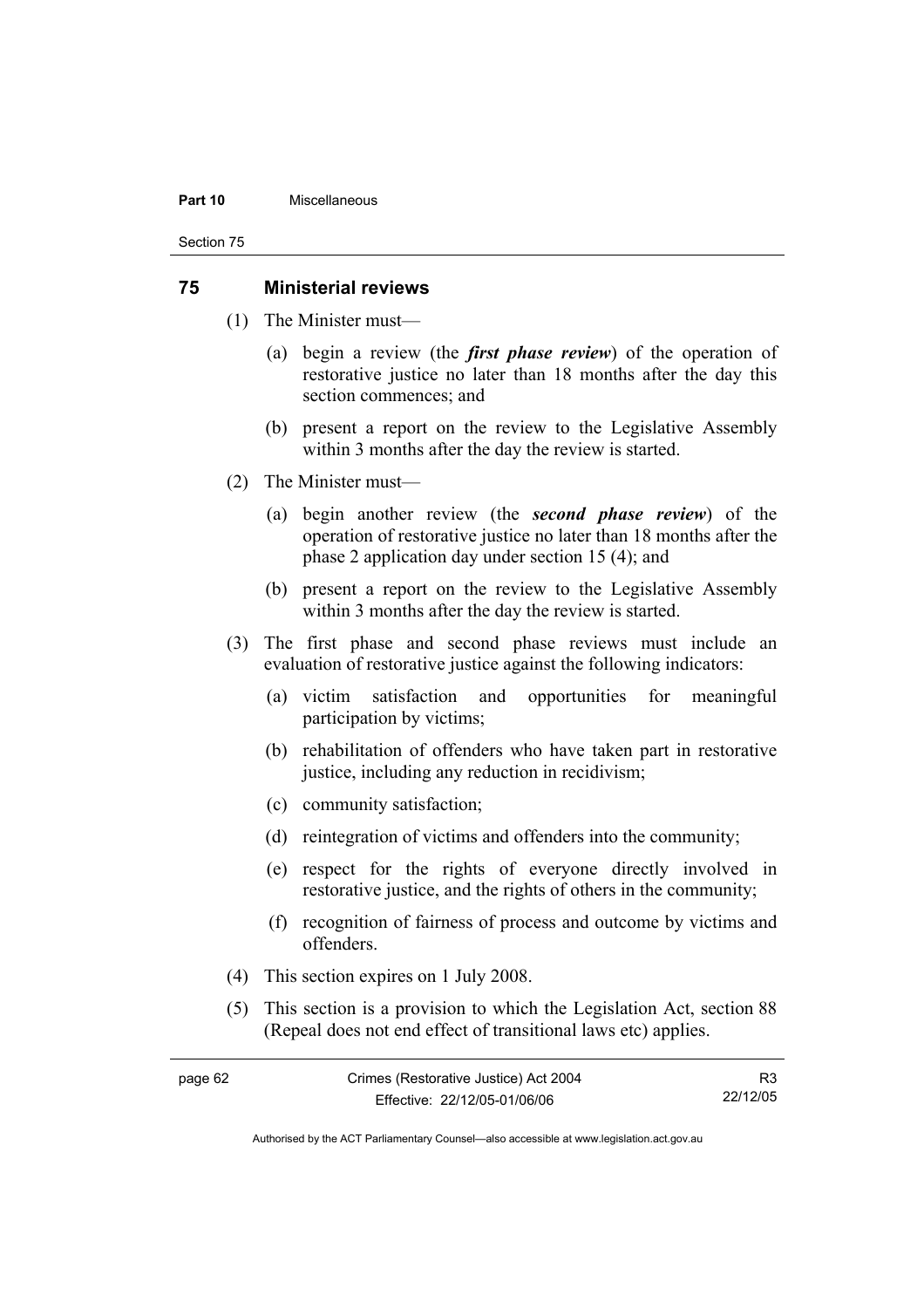# **Dictionary**

(see s 3)

- *Note 1* The Legislation Act contains definitions and other provisions relevant to this Act.
- *Note 2* For example, the Legislation Act, dict, pt 1 defines the following terms:
	- ACT
	- adult
	- amend
	- chief executive (see s 163)
	- chief police officer
	- child
	- Childrens Court
	- director of public prosecutions (or DPP)
	- domestic partner (see s 169 (1))
	- found guilty (of an offence)
	- Legislative Assembly
	- Magistrates Court
	- property
	- quarter
	- sentence administration board
	- sitting day
	- Supreme Court
	- the Territory.

*adult offender*—see section 12.

*chief executive (children and young people)*—see section 22 (2).

*chief executive (corrections)*—see section 22 (2).

*chief executive (restorative justice)*—see section 22 (2).

*Note* If this Act refers simply to *the chief executive*, this is a reference to the chief executive of the administrative unit responsible for the administration of this Act (see Legislation Act, s 163).

| <b>R3</b> | Crimes (Restorative Justice) Act 2004 | page 63 |
|-----------|---------------------------------------|---------|
| 22/12/05  | Effective: 22/12/05-01/06/06          |         |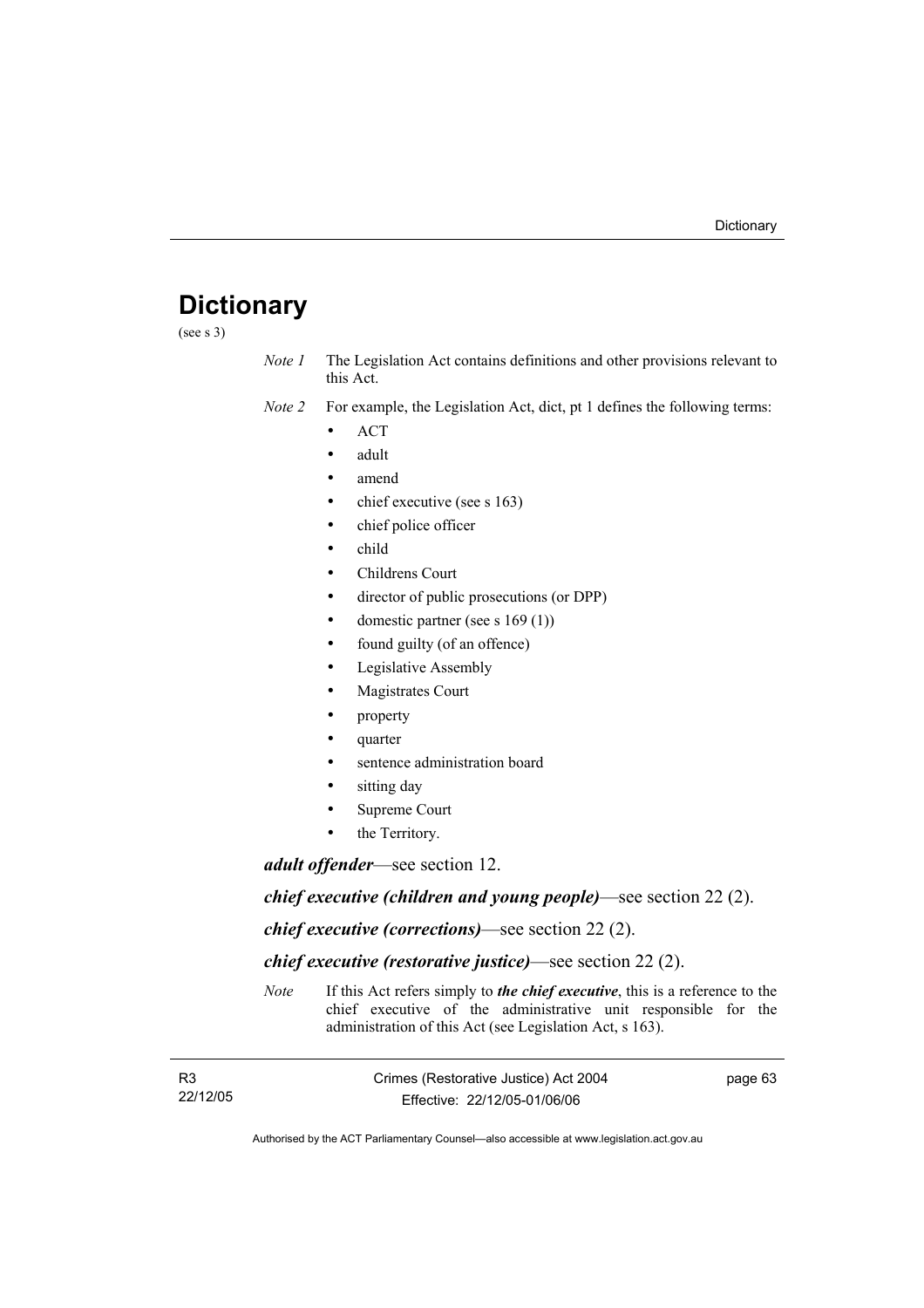*child victim*—see section 11.

*commission*, of an offence that is alleged to have been committed see section 12.

*convenor* means a person appointed as a convenor for part 8 (Restorative justice conferences and agreements) under section 40.

*court referral order*—see section 27 (2) (Referral during court proceeding).

*domestic violence offence*—see section 12.

*eligible offender*—see section 19.

*eligible parent*—see section 18.

*eligible victim*—see section 17.

*less serious offence*— see section 12.

*objects*, of this Act—see section 6.

*offence*—see section 12.

*offender*—see section 12.

*parent*—see section 11.

*personal characteristics*, of a victim, parent of a victim, or offender, for part 7 (Suitability for restorative justice)—see section 29.

*referred*—see section 10.

*referring entity*—

- (a) see section 22; but
- (b) for part 8 (Restorative justice conferences and agreements) see section 38; and
- (c) for division 9.2 (Reporting and records)—see section 67.

*required participant*, in a restorative justice conference, for part 8 (Restorative justice conferences and agreements)—see section 42.

R3 22/12/05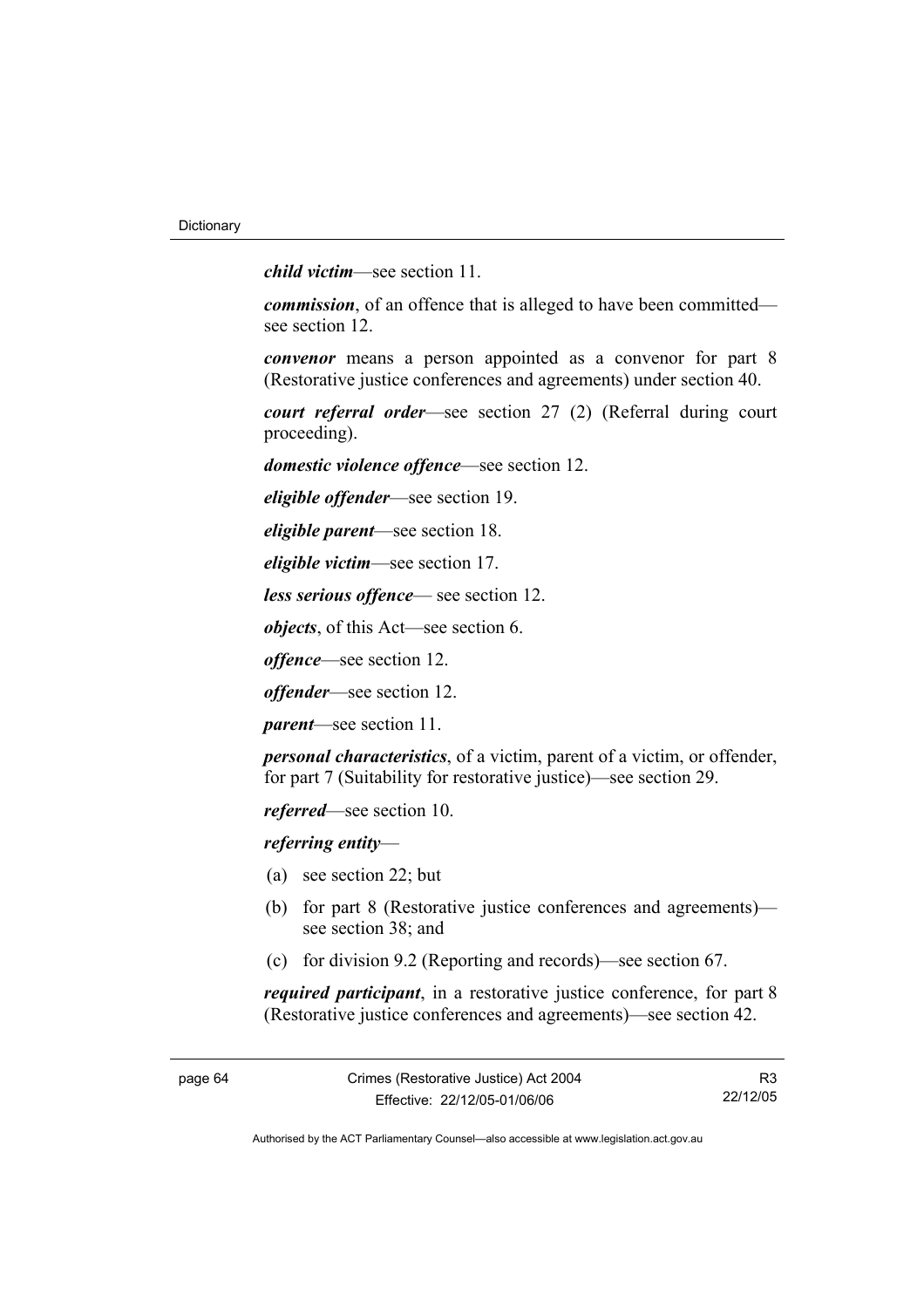*restorative justice*—see section 10.

*restorative justice agreement*—see section 50 (Agreement as object of conference).

*restorative justice conference* means a conference called for part 8 (Restorative justice conferences and agreements).

*restorative justice guidelines*—see section 61.

*section 24 referral conditions*—see section 24 (Referral power).

*sentence-related order*, for an offender who is found guilty of an offence—see section 13.

*serious offence*—see section 12.

*substitute participant*, for part 8 (Restorative justice conferences and agreements)—see section 43.

*suitable*—section 10.

*suitable parent*—see section 35.

*suitable victim*—see section 34.

*victim*—see section 11.

*young offender*—see section 12.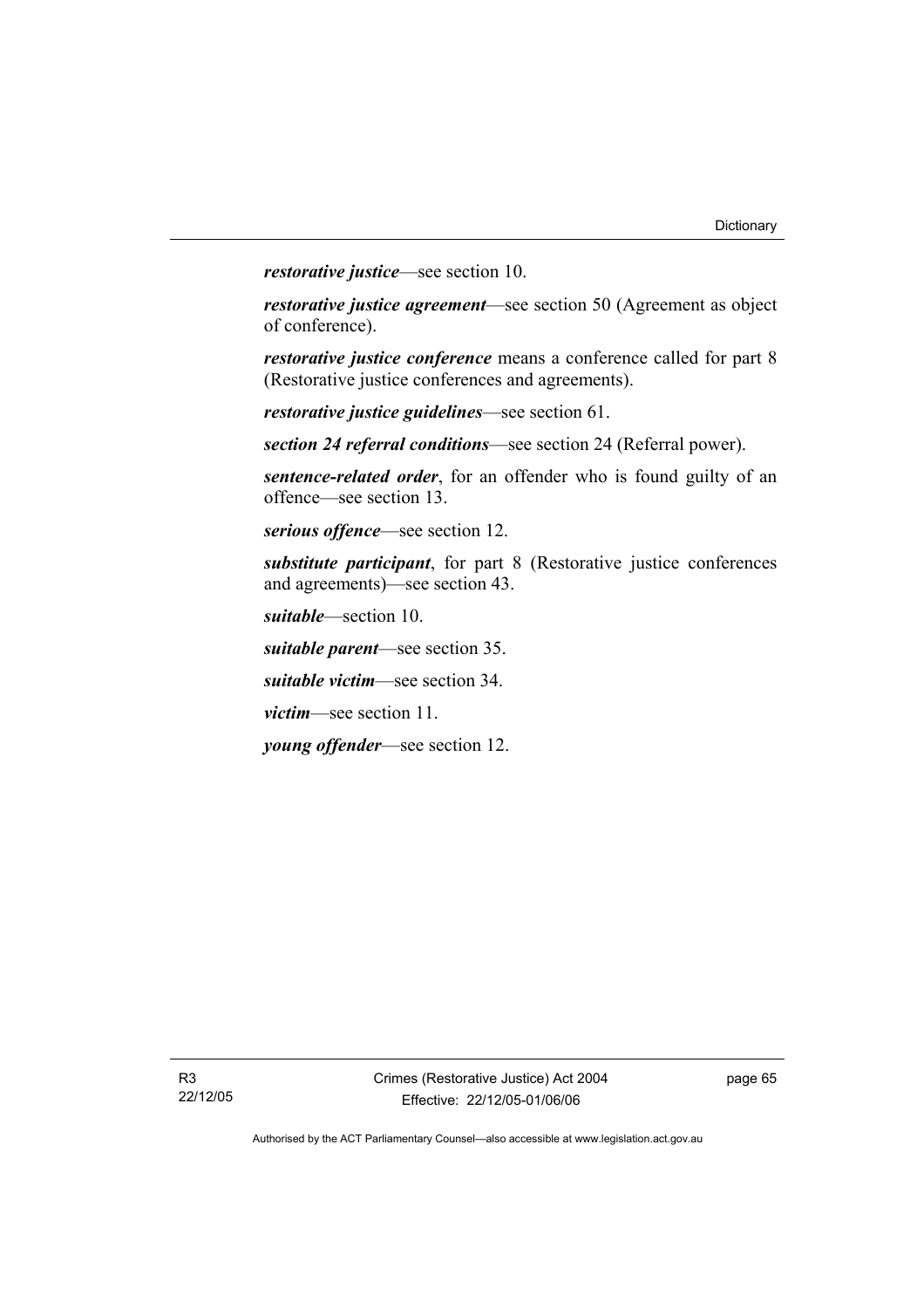#### **Endnotes**

1 About the endnotes

## **Endnotes**

# **1 About the endnotes**

Amending and modifying laws are annotated in the legislation history and the amendment history. Current modifications are not included in the republished law but are set out in the endnotes.

Not all editorial amendments made under the *Legislation Act 2001*, part 11.3 are annotated in the amendment history. Full details of any amendments can be obtained from the Parliamentary Counsel's Office.

Uncommenced amending laws and expiries are listed in the legislation history and the amendment history. These details are underlined. Uncommenced provisions and amendments are not included in the republished law but are set out in the last endnote.

If all the provisions of the law have been renumbered, a table of renumbered provisions gives details of previous and current numbering.

The endnotes also include a table of earlier republications.

| $am = amended$                             | $ord = ordinance$                         |
|--------------------------------------------|-------------------------------------------|
| $amdt = amendment$                         |                                           |
|                                            | $orig = original$                         |
| $ch = chapter$                             | par = paragraph/subparagraph              |
| $def = definition$                         | $pres = present$                          |
| $dict = dictionary$                        | $prev = previous$                         |
| disallowed = disallowed by the Legislative | $(\text{prev}) = \text{previously}$       |
| Assembly                                   | $pt = part$                               |
| $div = division$                           | $r = rule/subrule$                        |
| $exp = expires/expired$                    | renum = renumbered                        |
| $Gaz = gazette$                            | $reloc = relocated$                       |
| $hdg =$ heading                            | $R[X]$ = Republication No                 |
| $IA = Interpretation Act 1967$             | $RI =$ reissue                            |
| ins = inserted/added                       | $s = section/subsection$                  |
| $LA =$ Legislation Act 2001                | $sch = schedule$                          |
| $LR =$ legislation register                | $sdiv = subdivision$                      |
| LRA = Legislation (Republication) Act 1996 | $sub =$ substituted                       |
| $mod = modified/modification$              | SL = Subordinate Law                      |
| $o = order$                                | underlining = whole or part not commenced |
| om = omitted/repealed                      | or to be expired                          |
|                                            |                                           |

### **2 Abbreviation key**

page 66 Crimes (Restorative Justice) Act 2004 Effective: 22/12/05-01/06/06

R3 22/12/05

Authorised by the ACT Parliamentary Counsel—also accessible at www.legislation.act.gov.au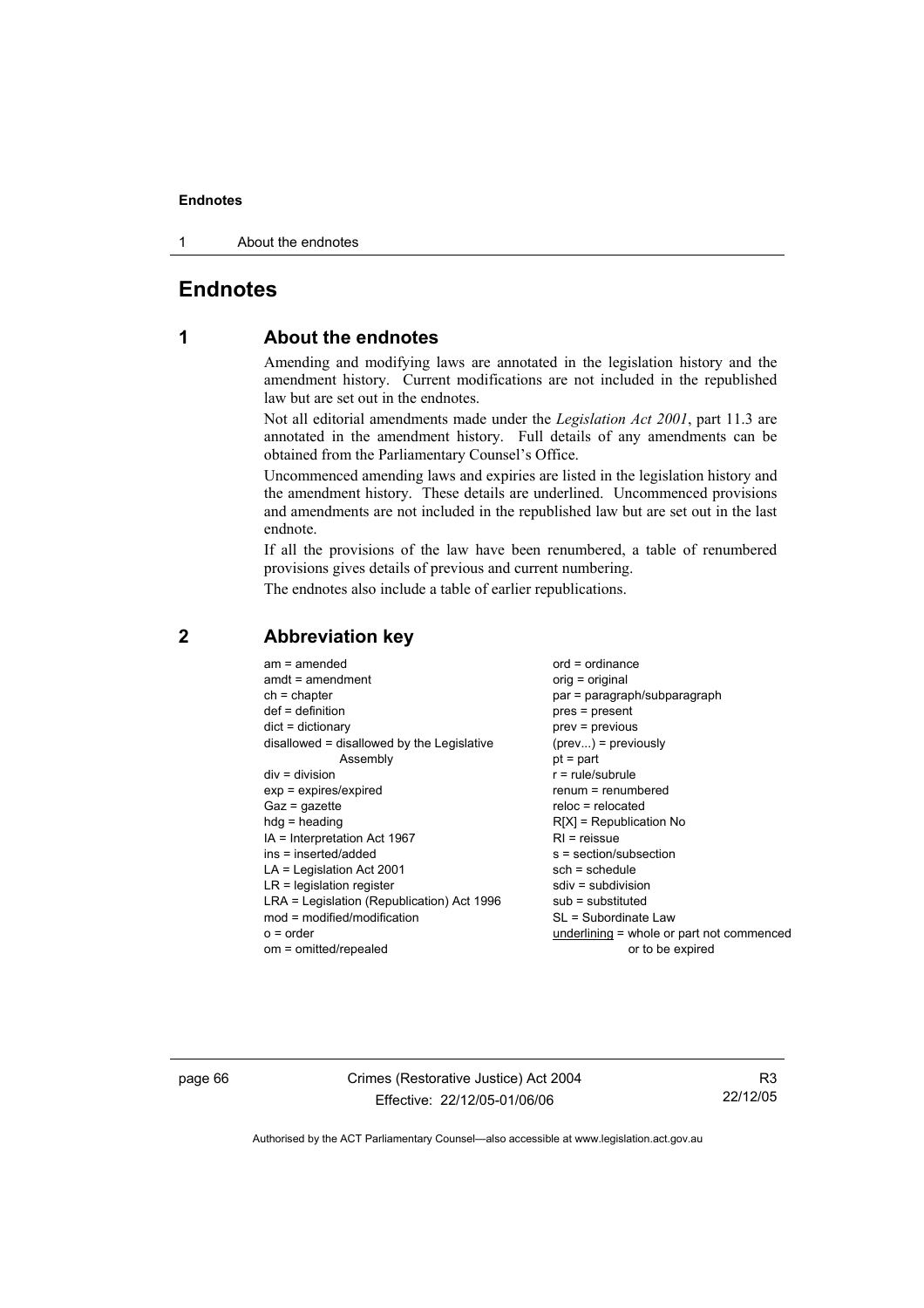#### **Endnotes**

### **3 Legislation history**

#### **Crimes (Restorative Justice) Act 2004 A2004-65**

notified LR 6 September 2004

s 1, s 2 commenced 6 September 2004 (LA s 75 (1))

remainder commenced 31 January 2005 (s 2 and CN2004-28)

as amended by

### **Domestic Violence and Protection Orders Amendment Act 2005 A2005-13 sch 1 pt 1.5**

notified LR 24 March 2005 s 1, s 2 commenced 24 March 2005 (LA s 75 (1)) sch 1 pt 1.5 commenced 25 March 2005 (s 2)

#### **Justice and Community Safety Legislation Amendment Act 2005 (No 4) A2005-60 sch 1 pt 1.12**

notified LR 1 December 2005

s 1, s 2 taken to have commenced 23 November 2005 (LA s 75 (2)) sch 1 pt 1.12 commenced 22 December 2005 (s 2 (4))

## **4 Amendment history**

| Commencement                                                                                                |                                                                                                                                            |  |  |
|-------------------------------------------------------------------------------------------------------------|--------------------------------------------------------------------------------------------------------------------------------------------|--|--|
| s <sub>2</sub>                                                                                              | om LA s 89 (4)                                                                                                                             |  |  |
| s 12                                                                                                        | Definitions-offences and offenders<br>def domestic violence offence am A2005-13 amdt 1.28                                                  |  |  |
| s 14                                                                                                        | Application of Act—young offenders and less serious offences<br>$(2)-(6)$ exp on the <b>phase 2 application day</b> (s 14 $(4)$ )          |  |  |
| Application of Act-qenerally<br>s 15                                                                        | $(4)-(9)$ exp on the <b>phase 2 application day</b> (s 15 (8))                                                                             |  |  |
| s 16                                                                                                        | Application of Act—domestic violence offences<br>$(4)-(9)$ exp on the <b>phase 2 application day</b> (s 16 (7))                            |  |  |
| <b>Referring entities</b><br>s 22                                                                           | am A2005-60 amdt 1.53                                                                                                                      |  |  |
| s 26                                                                                                        | Referral by DPP-domestic violence offences committed by young offenders<br>$(3)-(8)$ exp on the <b>phase 2 application day</b> $(s 26(6))$ |  |  |
| Referral during court proceeding<br>$(5)-(10)$ exp on the <b>phase 2 application day</b> (s 27 (8))<br>s 27 |                                                                                                                                            |  |  |
|                                                                                                             |                                                                                                                                            |  |  |

R3 22/12/05 Crimes (Restorative Justice) Act 2004 Effective: 22/12/05-01/06/06

page 67

Authorised by the ACT Parliamentary Counsel—also accessible at www.legislation.act.gov.au